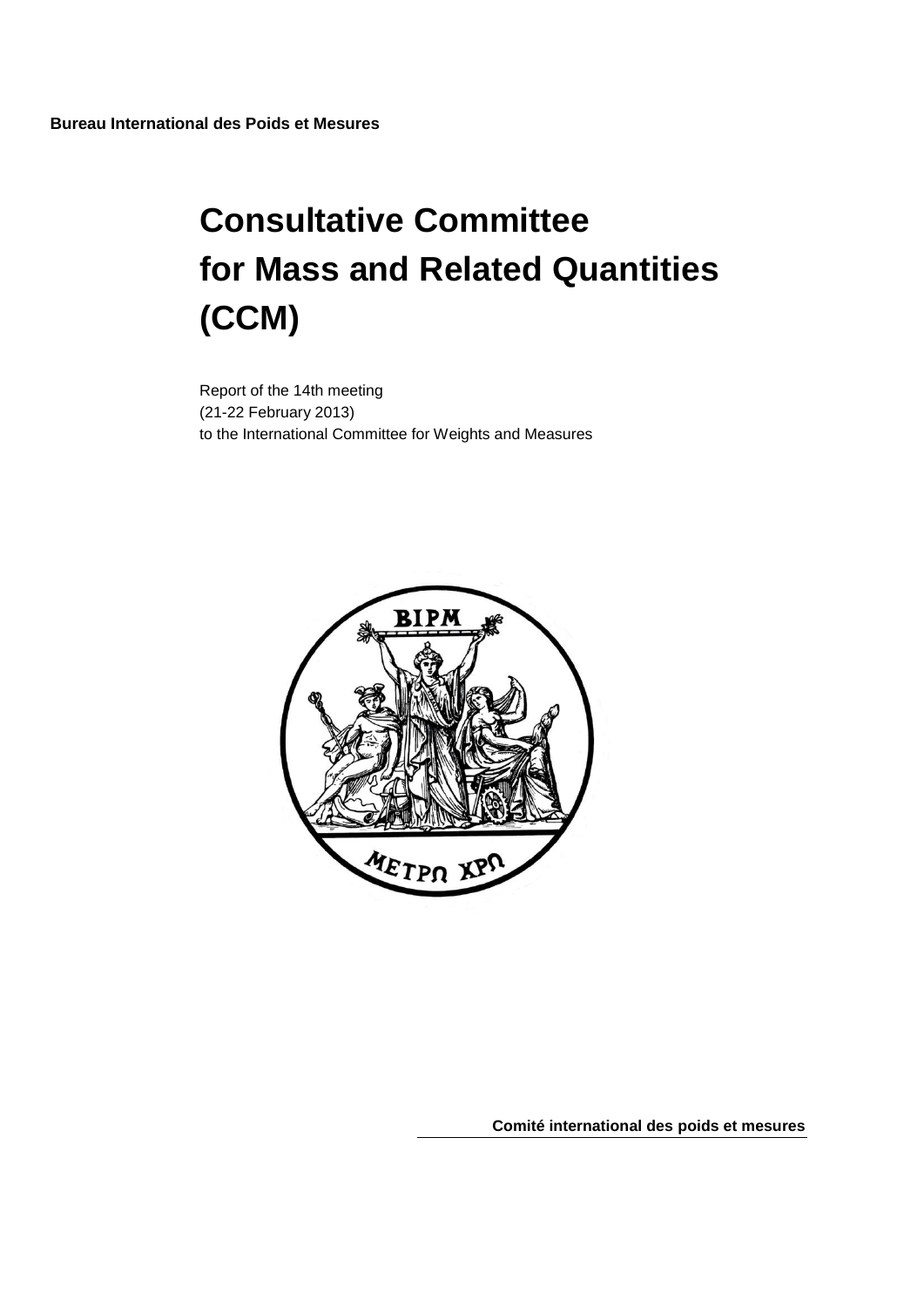Note:

Following a decision of the International Committee for Weights and Measures at its 92nd meeting (October 2003), reports of meetings of the Consultative Committees are now published only on the BIPM website and in the form presented here.

Full bilingual versions in French and English are no longer published.

> M. Milton, Director BIPM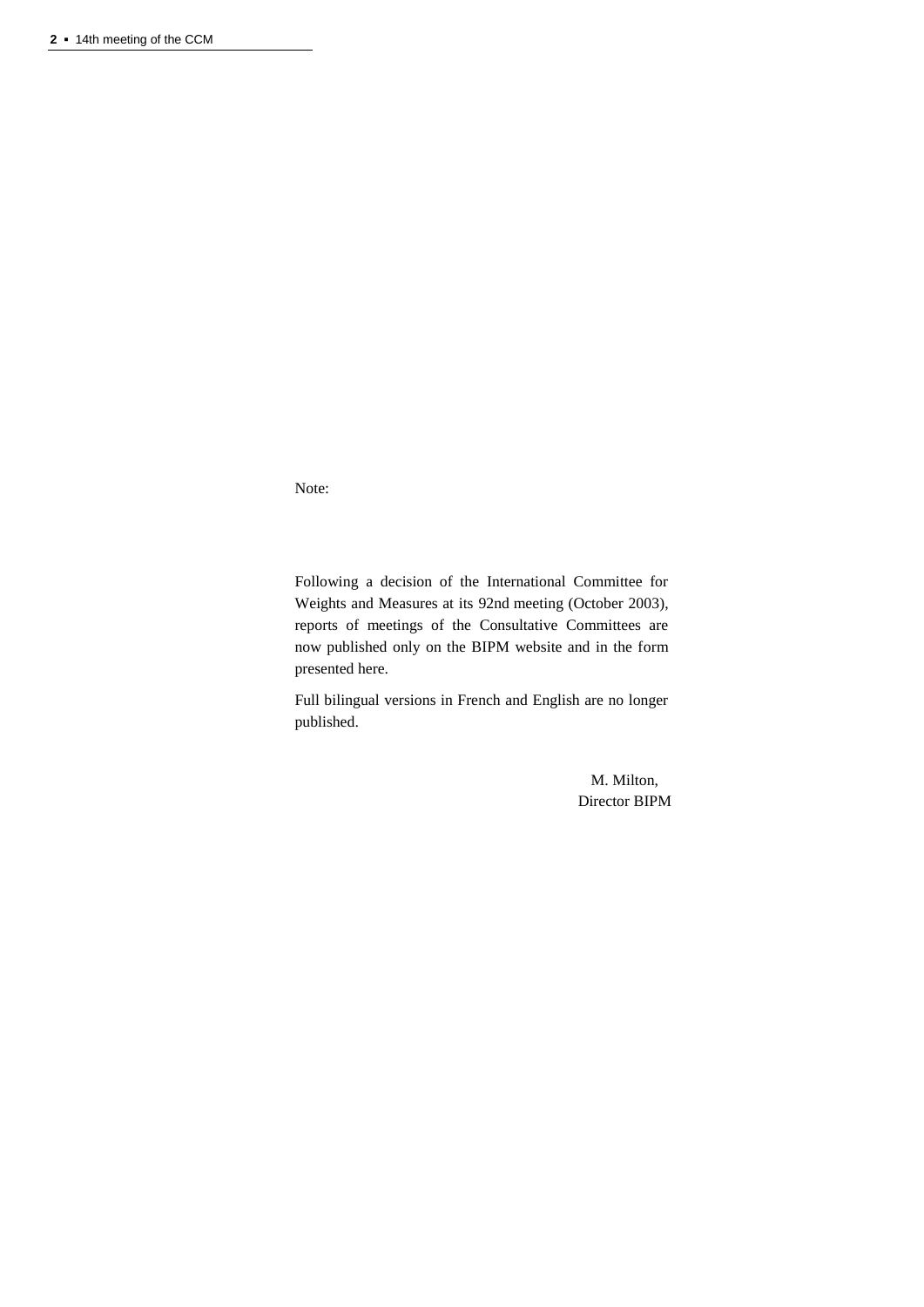## **LIST OF MEMBERS OF THE CONSULTATIVE COMMITTEE FOR MASS AND RELATED QUANTITIES** as of 21-22 February 2013

#### **President**

Dr P. Richard, Federal Office of Metrology, METAS, Bern-Wabern.

#### **Executive Secretary**

Mr A. Picard, International Bureau of Weights and Measures [BIPM], Sèvres.

#### **Members**

Bundesamt für Eich- und Vermessungswesen [BEV], Vienna. Central Office of Measures/Glόwny Urzad Miar [GUM], Warsaw. Centro Español de Metrología [CEM], Madrid. Centro Nacional de Metrología [CENAM], Querétaro, Qro. D.I. Mendeleyev Institute for Metrology (VNIIM), Rosstandart [VNIIM], St Petersburg. Federal Institute of Metrology [METAS], Bern-Wabern. Istituto Nazionale di Ricerca Metrologica [INRIM], Turin. Korea Research Institute of Standards and Science [KRISS], Daejeon. Laboratoire National de Métrologie et d'Essais [LNE], Paris. Measurement Standards Laboratory of New Zealand [MSL], Lower Hutt. National Institute of Metrology [NIM], Beijing. National Institute of Standards and Technology [NIST], Gaithersburg. National Measurement Institute of Australia [NMIA], Lindfield. National Metrology Institute of Japan, AIST [NMIJ/AIST], Tsukuba. National Metrology Institute of South Africa [NMISA], Pretoria. National Physical Laboratory [NPL], Teddington. National Physical Laboratory of India [NPLI], New Delhi. National Research Council of Canada- Institute for National Measurement Standards[NRC-INMS], Ottawa. Physikalisch-Technische Bundesanstalt [PTB], Braunschweig. Slovak Institute of Metrology/Slovenský Metrologický Ústav [SMU], Bratislava. Technical Research Institute of Sweden [SP], Borås. VSL, [VSL], Delft. The Director of the International Bureau of Weights and Measures [BIPM], Sèvres.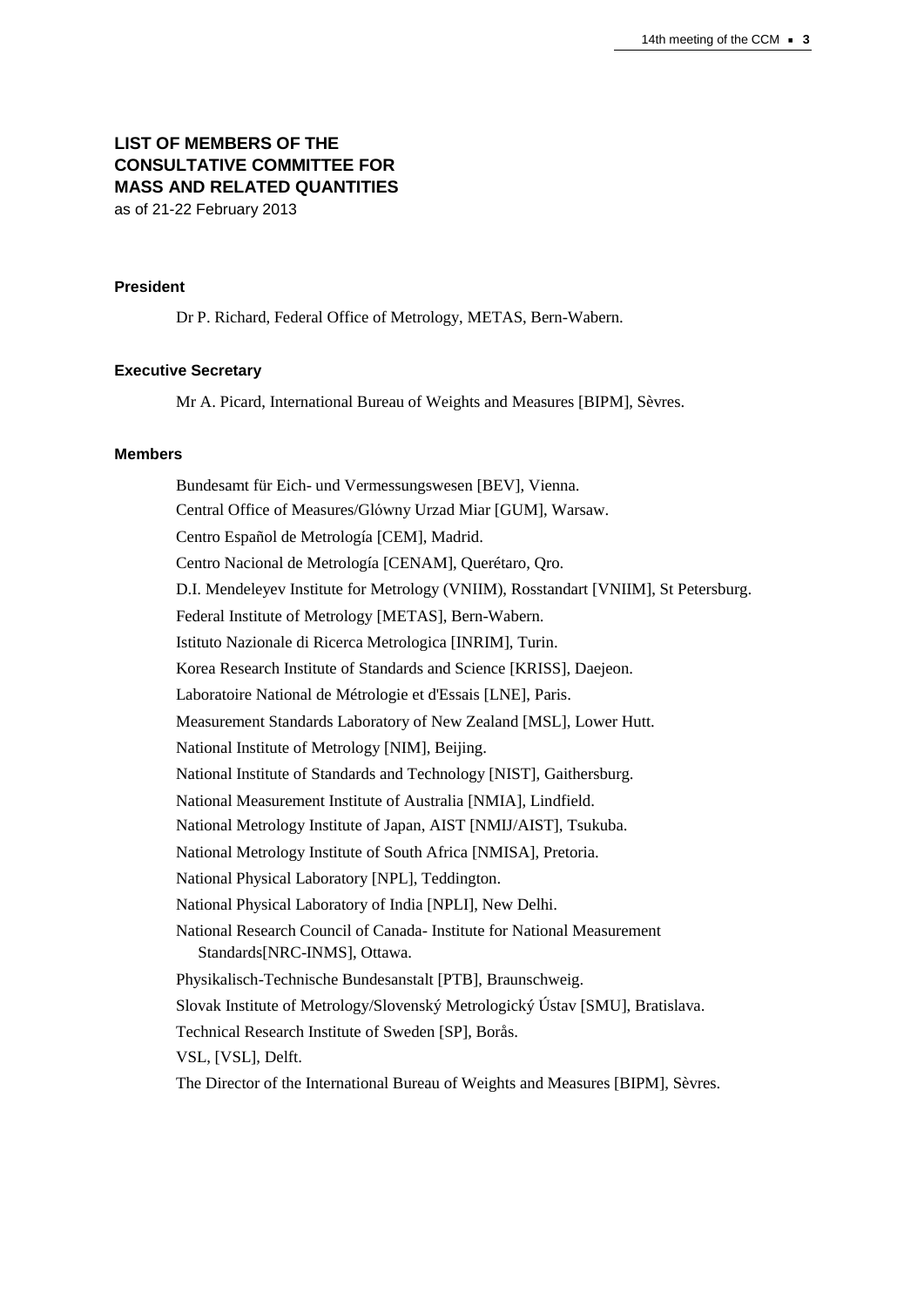#### **Observers**

Agency for Science, Technology and Research [A\*STAR], Singapore. Instituto Português da Qualidade [IPQ], Caparica Laboratorio Tecnológico del Uruguay [LATU], Montevideo National Metrology Institute of Turkey [UME], Gebze-Kocaeli.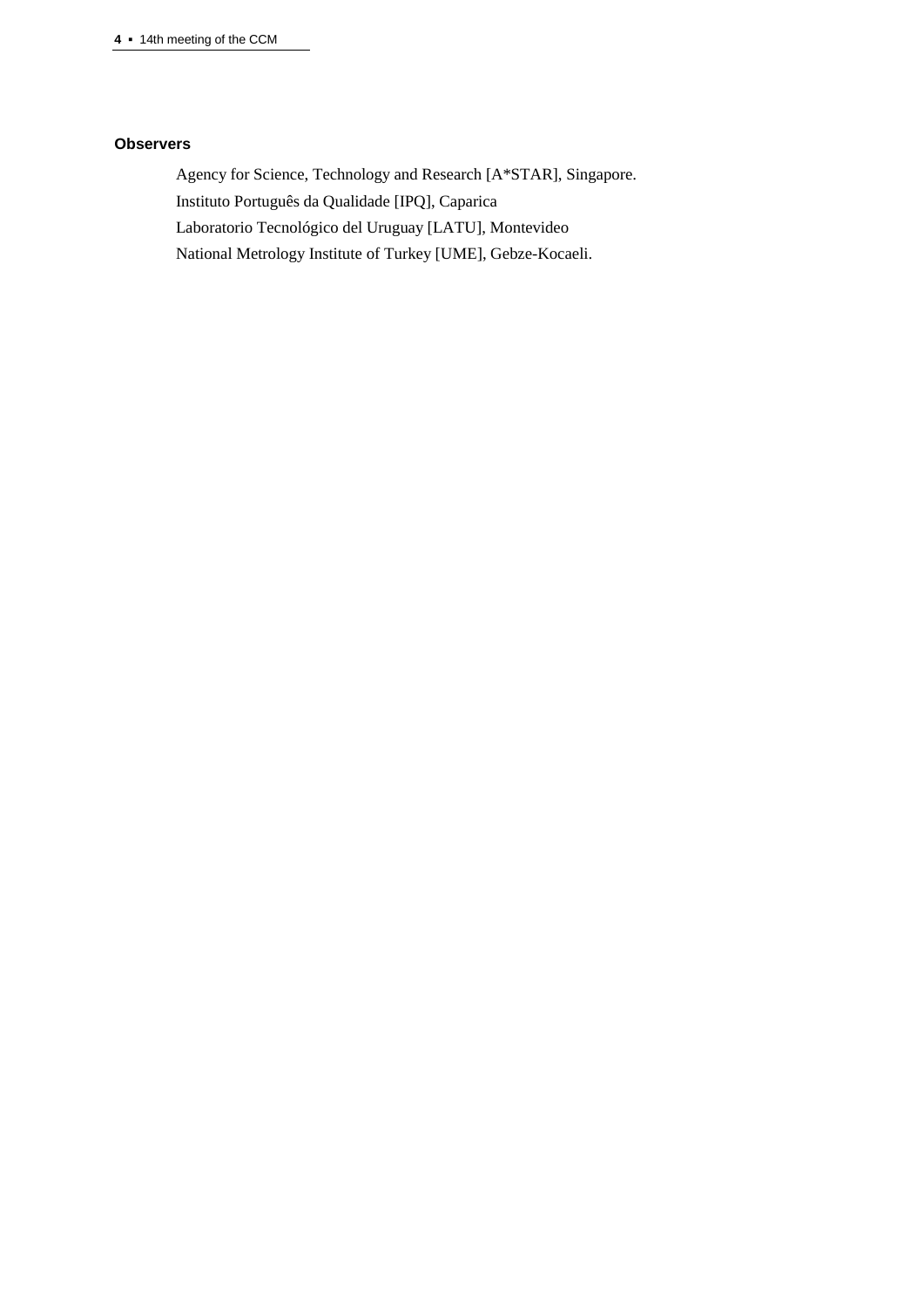#### **1 OPENING OF THE MEETING APPROVAL OF THE AGENDA APPOINTMENT OF A RAPPORTEUR**

The 14th meeting of the Consultative Committee for Mass and Related Quantities (CCM) was held at the International Bureau of Weights and Measures (BIPM), at Sèvres, on 21 and 22 February 2013.

The following were present: P. Abbott (NIST), M. Ballico (NMIA), H. Baumann (METAS), L.O. Becerra (CENAM), H. Bettin (PTB), W. Bich (INRIM), M. Borys (PTB), C. Buchner (BEV), S. Davidson (NPL), J. Faller (JILA), P. Farár (SMU), K. Fujii (NMIJ/AIST), G. Genevès (LNE), A. Germak (INRIM), C. Jacques (NRC-INMS), T. Kobata (NMIJ/AIST), S. Lee (KRISS), P-A. Meury (LNE), M. Nieves Medina (CEM), A. Ooiwa (NMIJ/AIST), Y.K. Park (KRISS), F. Pereira (LNE), P. Pinot (LNE-INM/Cnam), P. Richard (President of the CCM), I.A. Robinson (NPL), R. Schwartz (PTB), A.G. Steele (NRC-INMS), C.M. Sutton (MSL), J. Torres-Guzman (CENAM), K. Ueda (NMIJ/AIST), B. van der Merwe (NMISA), L. Vitushkin (VNIIM), C.J. Williams (NIST), W. Wiśniewski (GUM), J. Wright (NIST), Y. Zhang (NIM).

Observers: J. Caceres (LATU), S. Fank (UME), S.M. Lee (A\*STAR).

Invited: H. Bettin (PTB), A. Elwan Eltawil (NIS), F. García-Leoro (CESMEC), K. Jousten (PTB), A. I. Kolozinskaya (NSC IM), R. Kumme (PTB), V. Loayza (INMETRO), L.Nielsen (DFM), H. Wolf (PTB), J. Wright (NIST).

Also present: R.S. Davis (*interim* Executive Secretary of the CCM), C. Kuanbayev (Executive Secretary of the JCRB), T.J. Quinn (Director Emeritus of the BIPM), E. de Mirandés, H. Fang, M. Stock, C. Thomas (KCDB Coordinator), all from the BIPM.

Excused: A. Picard (BIPM), M.E. Filipe (IPQ), Z.J. Kubarych (NIST), I. van Andel (VSL).

Dr Richard, President of the CCM, opened the meeting at 9.00 am and welcomed the delegates.

Dr Davis (*interim* Executive Secretary of the CCM) introduced Dr Stock (*interim* Director of the BIPM Mass Department), Dr Milton (Director of BIPM since January 2013) and Dr Richard (President of the CCM since November 2012).

Dr Milton welcomed the attendees. He said that the meeting would discuss historic changes to the SI. He noted that the eyes of National Metrology Institute (NMI) directors were on the Consultative Committees (CCs) and that they would be looking to the CC community for the development of strategy.

Dr Richard gave a brief history of the past CCM presidents. Dr Richard noted that he had taken over from the fourth President, Dr Tanaka, who had served for 10 years. Dr Richard has already attended seven CCM meetings, exactly half of those that had been held since the inception of the CCM. He noted that Dr Milton was attending his first CC meeting and remarked that the CCM was witnessing the beginning of a new era. Dr Richard thanked Dr Davis for his assistance in the preparations for the meeting and the help received generally since his appointment as *interim* Executive Secretary.

Dr Davidson was appointed rapporteur.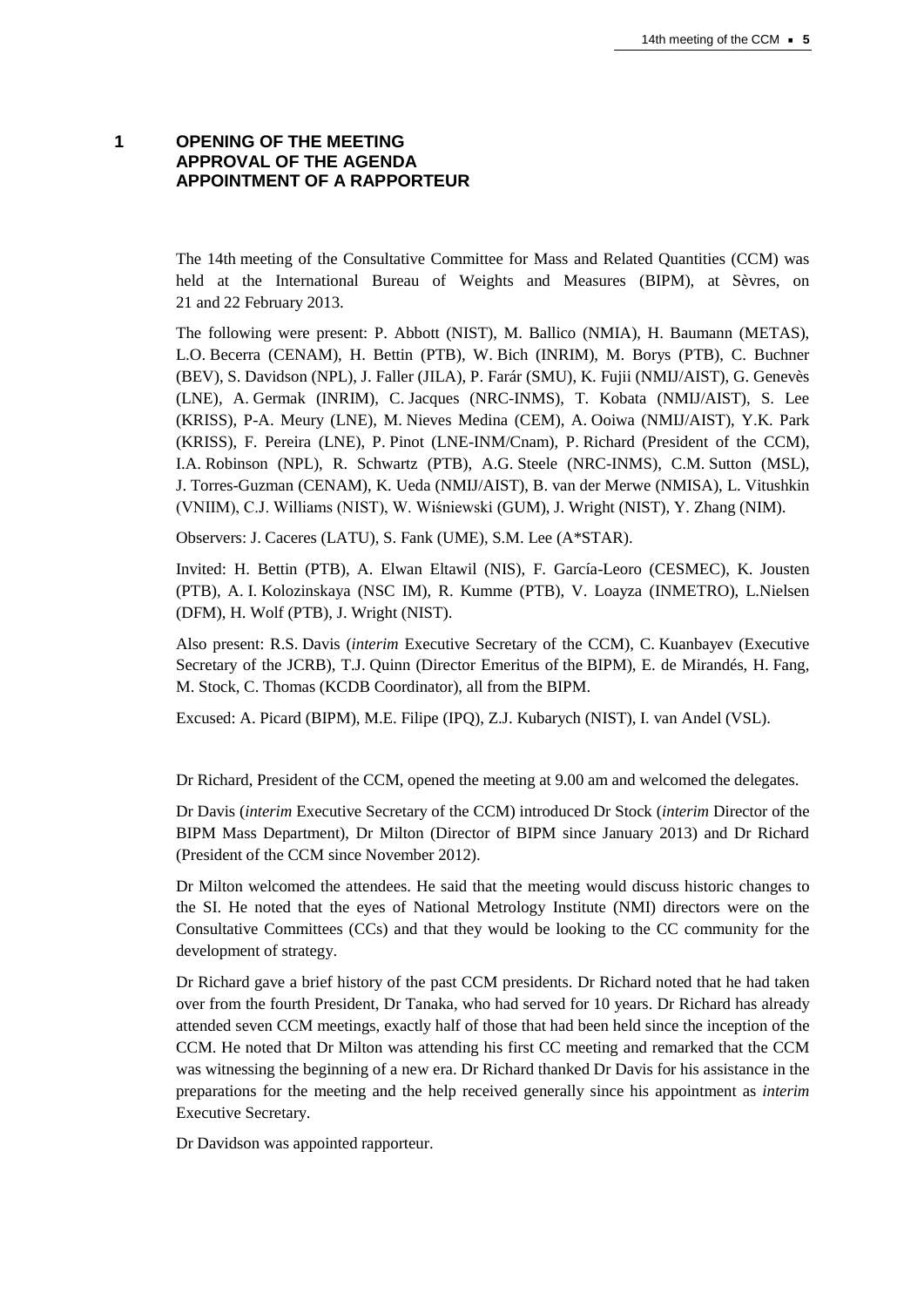Dr Davis delivered a message from the CCM Executive Secretary, Mr Picard. Mr Picard was disappointed at not being able to attend the meeting. He thanked Dr Davis for his help and congratulated Dr Richard on his appointment to CCM President. Mr Picard hoped that the meeting would be fruitful and said he would be eager to learn the outcome.

Delegates introduced themselves and outlined their relationship to the CCM.

Dr Richard introduced a number of important topics to be presented in greater detail during the meeting: the latest version of the CCM strategy document, the latest version of the *mise en pratique* and amendments (and a template for comments on version 7 [later changed to a request for comments on version 7.1]) and the BIPM strategy for use of the international prototype of the kilogram (IPK).

The agenda was accepted without amendment.

## **2 CCM STRATEGY (DOCUMENTS CCM/13-2A-1, CCM/13-2B-1 AND CCM/13-08)**

Dr Richard described the history of the CCM strategy document. The context of this document is [Resolution](http://www.bipm.org/en/CGPM/db/24/10/) 10 of the 24th meeting of the General Conference on Weights and Measures (CGPM) in 2011, which initiated a review of the role, mission, objectives, long-term strategy and governance of the BIPM. Work on this strategy document began in July 2012 with the creation of the CCM Working Group on Strategy (WGS) chaired by Dr Richard, following a directive of the International Committee for Weights and Measures (CIPM). The WGS members are all the CCM WG chairs with Dr Bich and Dr Schwartz as additional members. The first full meeting of the WGS was held in November 2012, following a web conference held in September 2012, and the first strategy document was submitted to the CIPM in January 2013. Dr Richard noted that the CCM strategy document is one of the working documents for this meeting.

The strategy document contains general information on the CCM, its achievements and stakeholders, future strategy and information on key comparisons (KCs) including the resources required to pilot and participate in KCs. Terms of reference have been amended to reflect the current (new) structure of the CCM WGs. Achievements included KCs completed and in progress, Calibration and Measurement Capabilities (CMCs) submitted, major activities and publications. Stakeholders include the metrology community (CGPM, CCs, DIs, NMIs), industry, the legal metrology community, conformance bodies and research establishments. A Future Scan includes details of the current kilogram redefinition experiments and future plans, for example measurement of density at high pressure. The rationale for various activities is outlined and it is concluded that the current set of KCs is sufficient to cover the current scope of submitted CMCs. The CCM vision includes a simplification in the CCM structure and an improvement in efficiency. A sharing of validated calculation tools and the strategy for analysing KC data across WGs (and across CCs) is proposed.

Concerning the simplification of the CCM structure, Dr Richard said the first phase was under way and the original number of WGs (14) had been reduced to 11. New WGs on the Realization and the Dissemination of the kilogram (WGR-kg and WGD-kg) had been established and would be chaired by Dr Bettin (PTB) and Dr Sutton (MSL), respectively. WGR-kg would supersede the WGSI-kg and the WGAC; WGD-kg would supersede the WGM (and its two task groups).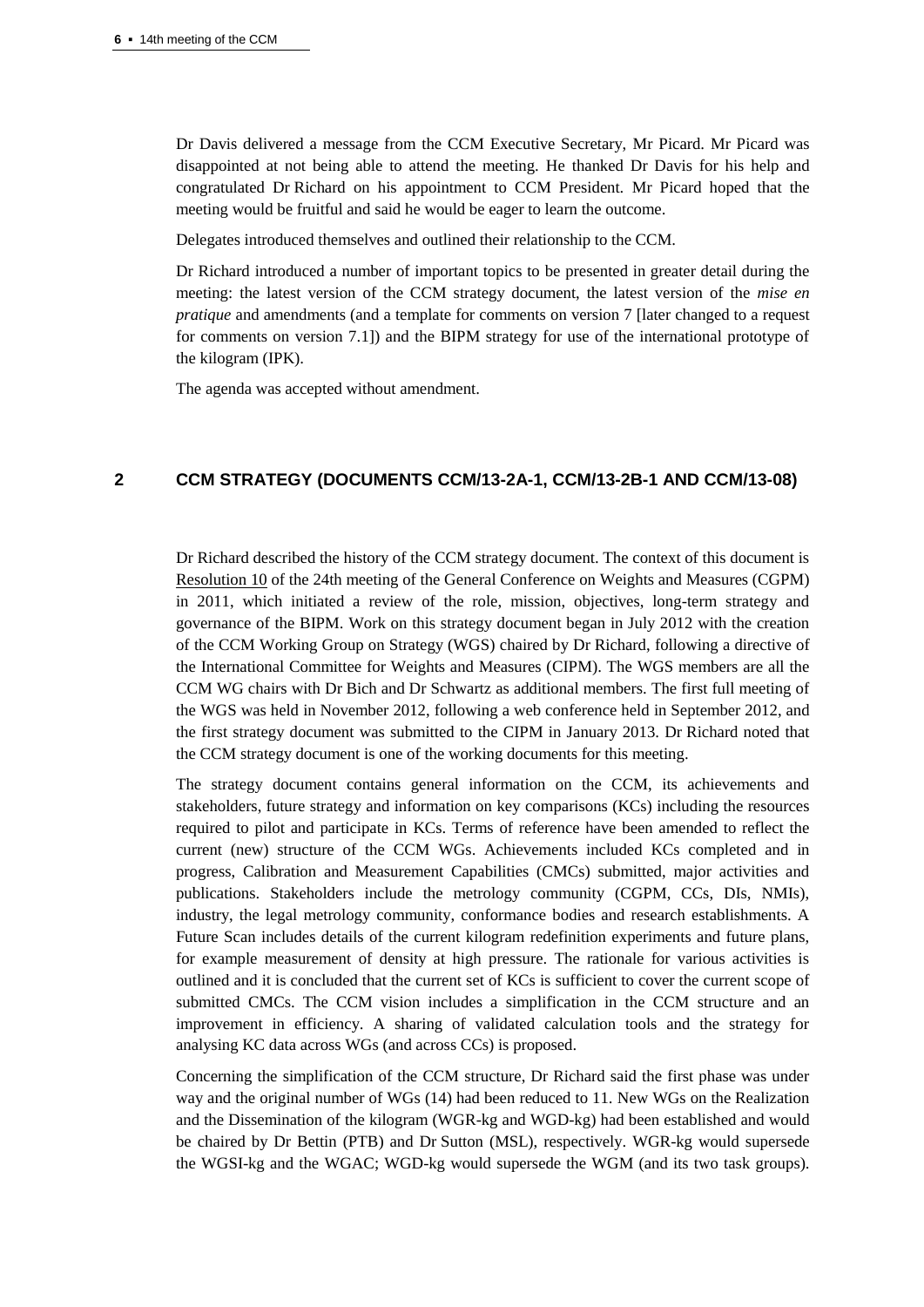Dr Milton commented that this is not the first time such a strategy exercise had been undertaken by the BIPM. He also said that it was vital that the strategic vision was outlined to NMI directors and he noted that their opinions had been sought at an early stage so that national strategies could be taken into account when developing the BIPM strategy. The plan is to draft an overall strategy based on CC strategies by summer 2013 in time for discussion at a meeting of NMI Directors in October 2013.

Dr Williams asked for clarification of Section 6.1.8 of the current draft CCM Strategy V0.7 with regard to the functioning of the BIPM pool, sometimes referred to as an ensemble of reference artefacts. Dr Richard said that this was a way of describing the need for the BIPM pool and that some amendments had already been introduced to clarify the statements. Dr Richard said that he would be happy to receive proposals for amendments for a short period after the meeting.

#### **3 REPORTS OF THE WORKING GROUPS**

## **3.1 Report of the Working Group on Mass Standards (Dr Chris Sutton, MSL) (document CCM/13-09)**

The last meeting of the Working Group on Mass Standards (WGM) was held on 19 February 2013 at the BIPM headquarters. Dr Sutton outlined the aims of the WGM and the roles of the two associated Task Groups: TG1 (Mass metrology under vacuum and the technologies affecting the realization of the new definition of the kilogram) and TG2 (Uncertainty due to traceability to the IPK). During the TG1 meeting, scientific presentations had been given on: mass-in-vacuum to mass-in-air, mass stability, materials for masses, surface studies, cleaning techniques, experiments for future realization of the kilogram, mass transfer/transportation and mass metrology to support the new kilogram definition. A discussion of the draft *mise en pratique* had also taken place. The TG2 meeting had included three presentations on the analysis of historical data on the values of the BIPM prototype kilograms. Least squares analysis carried out at the DFM, modelling mass changes as dependent on time after cleaning, gave values up to 30 µg different from those assigned by the BIPM. The NRC presented initial modelling with a Kalman filter. Further work on this is necessary before results are available. The BIPM presented details of optimized fitting using a three parameter model, which confirms the values originally assigned to the copies. Future work would include the modelling of the results of the BIPM ensemble of reference mass standards.

The WGM had received presentations by: the NPL on cleaning, transfer and storage towards the new kilogram; the METAS on cleaning and surface studies (three talks); the NRC on the development of novel mass artefacts for watt balances; and the LATU on magnetic field gradients in electronic balances. The BIPM had outlined the proposal to use the IPK and the use of the ensemble of reference mass standards, the INRIM presented general mass activities and the MSL described a proposed watt balance based on pressure balances. Dr Sutton commented on the high quality of the scientific work presented. Presentations from the three meetings would be made available on the WGD-kg webpage.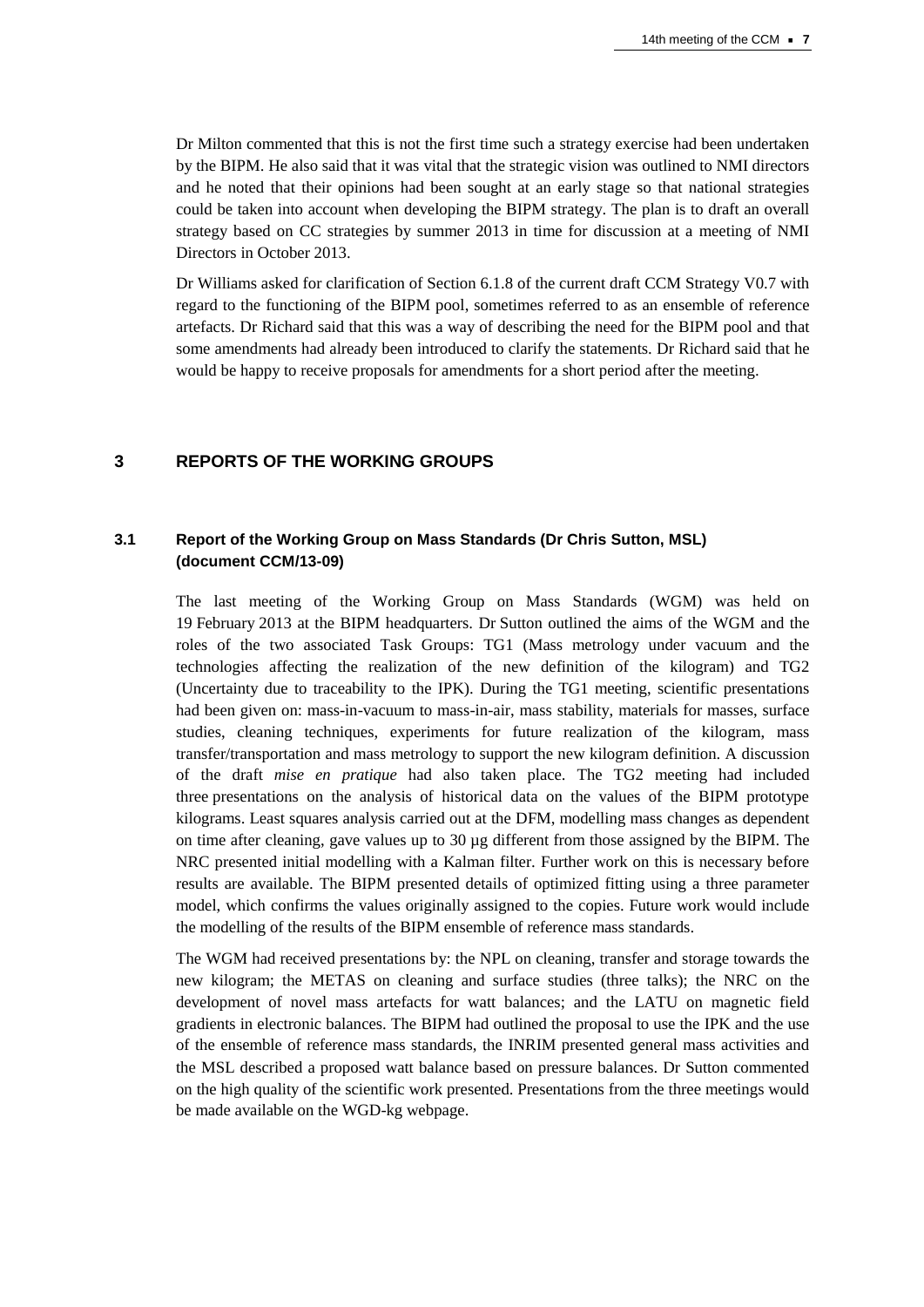The status was reviewed for each of the three current CIPM key comparisons for mass:

- [CCM.M-K4:](http://kcdb.bipm.org/appendixB/KCDB_ApB_info.asp?cmp_idy=403&cmp_cod=CCM.M-K4&prov=exalead) 1 kg stainless steel, results being analysed
- [CCM.M-K6:](http://kcdb.bipm.org/appendixB/KCDB_ApB_info.asp?cmp_idy=906&cmp_cod=CCM.M-K6&prov=exalead) 50 kg, protocol complete
- [CCM.M-K7:](http://kcdb.bipm.org/appendixB/KCDB_ApB_info.asp?cmp_idy=1134&cmp_cod=CCM.M-K7&prov=exalead) 500 mg, 5 g, 10 g, 100 g, 5 kg (Set 3), protocol complete.

No new KCs were proposed.

Approval was sought and obtained from the CCM to form a new working group, WGD-kg, for the dissemination of the kilogram and to confirm Dr Sutton as its chair. The WGD-kg will be formed by combining WGM with Task Groups 1 and 2 and will replace the current WGM. Approval was also obtained for the members of WGM and Task Groups 1 and 2 to become members of WGD-kg.

The current status of all the realization experiments was outlined. Dr Sutton noted that the state of progress suggested that a potential redefinition is still more than two years away.

Dr Richard asked if the data analysis from TG2 would be published. Dr Nielsen (DFM) and Dr Stock (BIPM) said publication was being pursued. Dr Jacques said he would publish a summary of the Kalman filter approach.

Dr Williams asked if a consensus approach could be recommended. Dr Jacques highlighted the differences between the approaches and emphasized that they were complementary rather than considered as separate solutions. Dr de Mirandés said that a joint document outlining best practice should be considered. Dr Steele agreed that such a (consensus) document would be useful in highlighting the approaches and the current state of understanding of the uncertainty in the IPK.

## **3.2 Report of the Working Group on Density (Dr Kenichi Fujii, NMIJ) (document CCM/13-10)**

Dr Fujii noted that the last meeting of the Working Group on Density (WGD) had been held in 2011. Terms of reference were outlined. The status of CIPM key comparisons for density was reviewed:

- [CCM.D-K1:](http://kcdb.bipm.org/appendixB/KCDB_ApB_info.asp?cmp_idy=258&cmp_cod=CCM.D-K1&prov=exalead) Density measurements of a silicon sphere by hydrostatic weighing (2001-2003), approved for equivalence
- [CCM.D-K2:](http://kcdb.bipm.org/appendixB/KCDB_ApB_info.asp?cmp_idy=274&cmp_cod=CCM.D-K2&prov=exalead) Comparison of liquid density standards (2004-2005), final report submitted
- [CCM.D-K3:](http://www.bipm.org/exalead_kcdb/exa_kcdb.jsp?_p=AppB&_q=CCM.D-K3&x=9&y=12) Density measurements of stainless steel weights (2011-), planned (questionnaire distributed and answers received from 13 NMIs)
- [CCM.D-K4:](http://kcdb.bipm.org/appendixB/KCDB_ApB_info.asp?cmp_idy=277&cmp_cod=CCM.D-K4&prov=exalead) Hydrometers (2011-2012), report in progress, Draft A.

RMO KCs and other bilateral comparison details were also presented. Links between KCs, SCs bilateral and international comparisons were outlined.

New KCs proposed were:

- CCM.D-K5: Comparison of volume measurements by optical interferometry
- CCM.D-K6: Comparison of density measurements by vibrating-tube densitometers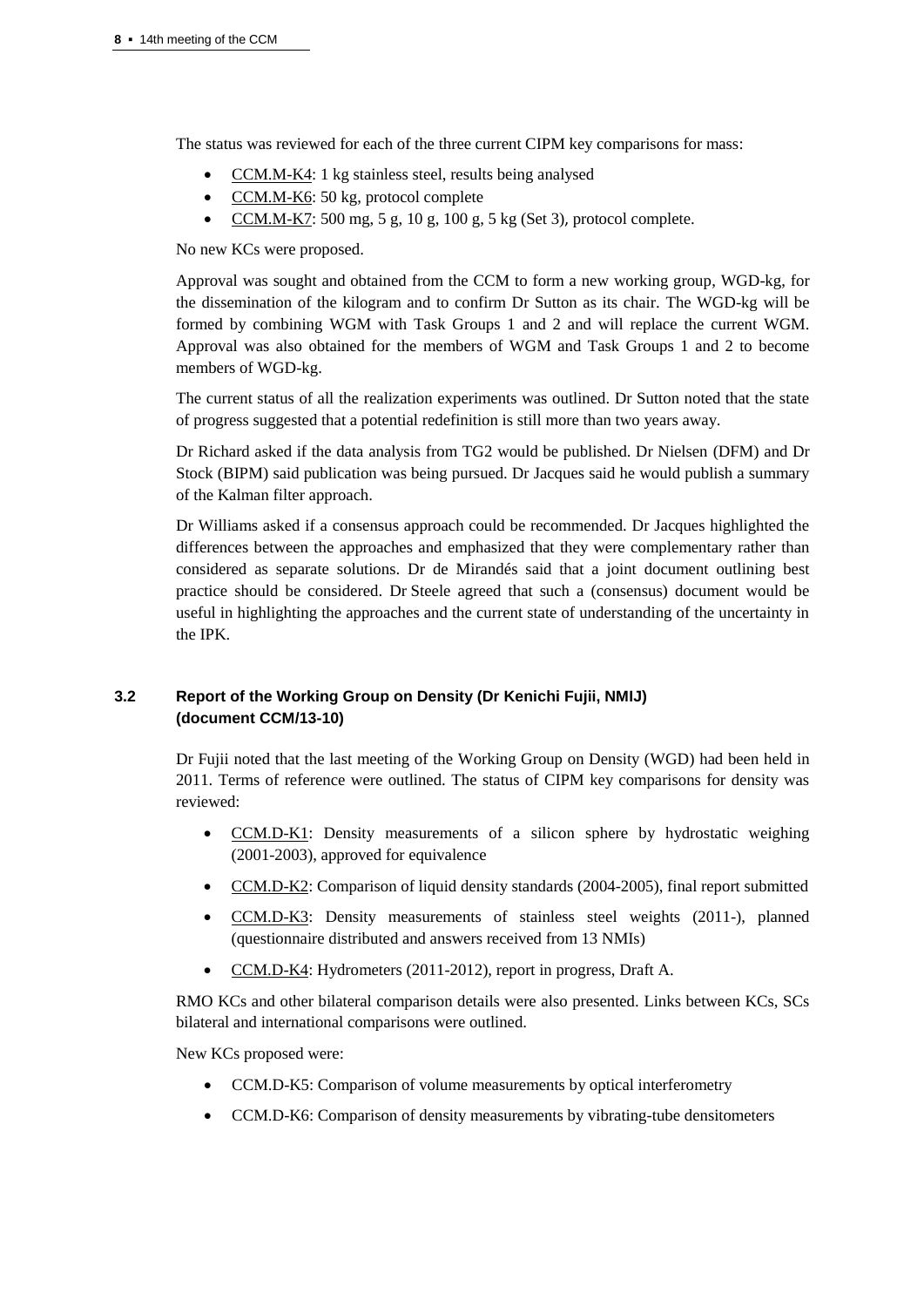- CCM.D-K7: Comparison of density measurement under high pressures and high temperatures
- CCM.D-K8: Comparison of refractive index of liquids.

Regarding CCM.D-K6, the opinion of the WGD was that it may not be a capability of NMIs and may be conducted by ILAC and/or other interested laboratories. The WGD had also discussed how to cover the variety of CMCs from a limited number of key comparisons.

Dr Wolf had presented details of the PTB experiment on absolute measurement of the density of water. The results had confirmed the CIPM formulation for the density of water at the 1 ppm level.

Details of optical interferometric determination of <sup>28</sup>Si sphere diameter and volume at the NMIJ, the PTB, and the NMIA were outlined. A report had been published in 2011, which showed that mean diameter values measured by the three NMIs agreed at the 1 nm level.

A highlight for the WGD, in cooperation with CCM WGAC, is reducing the relative standard uncertainty of the volume measurement of silicon spheres down to  $2 \times 10^{-8}$ , contributing to a fundamental reduction of the uncertainty in the density standard.

Technological trends included the requirements for high-pressure and high-temperature density measurements and the need to measure refractive index and surface tension. The contribution of density measurement to the energy, environment and food industries will be increasingly important.

Dr Ballico commented on the large number of KCs and supplementary comparisons (SCs) and that there appeared to be overlap. He asked for clarification of the status of KCs and SCs. Dr Sutton said document CIPM [MRA-D-05](http://www.bipm.org/utils/common/CIPM_MRA/CIPM_MRA-D-05.pdf) on Measurement Comparisons in the CIPM MRA specified the requirements for KCs and SCs. Dr Stock asked about the planned comparison on refractive index and commented that the CCPR had also proposed a refractive index comparison. Dr Fujii replied that refractive index was used to infer liquid densities and this was why it had been discussed within the WGD. Dr Richard asked for cooperation between all CC WGs working in this area. He also asked about the provenance of the technological trends outlined. Dr Fujii replied that his outline reflected the demand for services from the NMIJ but that this demand reflects a more general trend. Dr Williams added that the NIST was also aware of requirements for refractive index measurements. Dr Richard asked for details of the [CCM.D-K2](http://kcdb.bipm.org/appendixB/KCDB_ApB_info.asp?cmp_idy=274&cmp_cod=CCM.D-K2&prov=exalead) comparison results. Dr Fujii said agreement at the part in  $10<sup>5</sup>$  level was generally achieved but one or two results were outside this range. Dr Richard asked if the non-equivalence would affect declared CMCs. Dr Fujii said this had not yet been considered.

## **3.3 Report of the Working Group on Viscosity (Dr Henning Wolf, PTB) (document CCM/13-11)**

Dr Wolf outlined the terms of reference for the Working Group on Viscosity (WGV) and showed a breakdown of the 21 members by regional metrology organization (RMO). The last meeting of the WGV was held on 10 February 2011 at the BIPM headquarters. Seventeen NMIs have CMC entries. Key comparison CCM.V-K3 is complete and a Draft A report is expected in April 2013. A simplification which would lead to fewer CMC entries has been proposed and will be completed by 2016. RMO KCs were listed. The KCs undertaken cover the temperature range −50 °C to 150 °C and the dynamic viscosity range 0.1 mPa s to 100 000 mPa s. Comparisons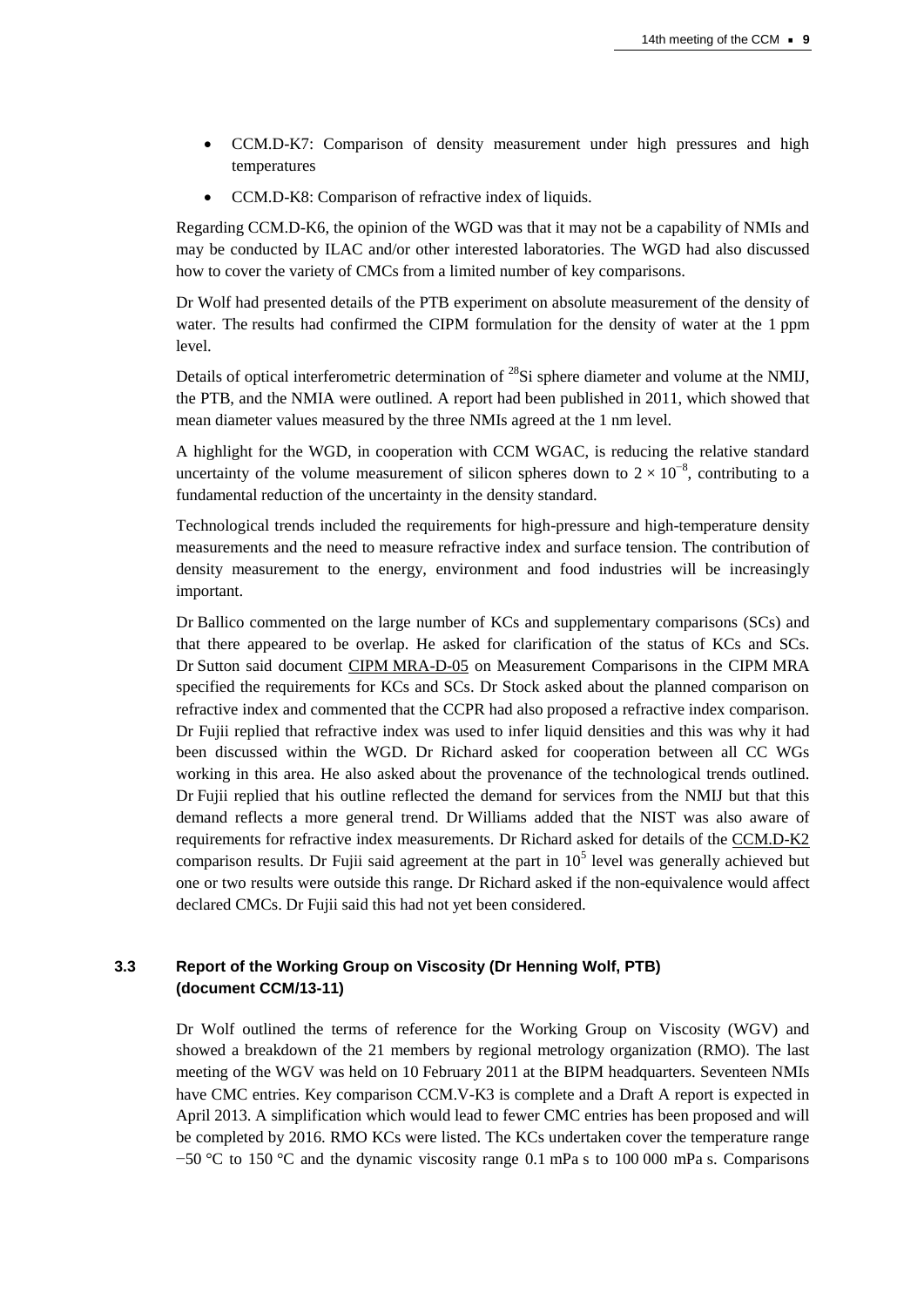alternate between covering a broad viscosity range with a moderate temperature range and covering extreme viscosities and/or temperatures. The period between KCs is about six years with the next KC planned for 2018 and covering a moderate viscosity range and a broad temperature range.

Notable research activities included falling ball experiments for absolute viscosity measurements which are in progress at the LNE and the NMIJ. Target materials for these measurements include fuels.

WGV meetings are held every three years, although preference is given to holding meetings in conjunction with CCM meetings.

Technology trends included: absolute viscosity measurements at intermediate kinematic viscosity (1000 mm²/s), implementing viscosity measurements under pressure up to 100 MPa, implementing viscosity measurements using viscometers other than glass capillaries (rotational viscometers are the most widely used industrial devices) and implementing viscosity determination of non-Newtonian liquids.

Dr Milton asked about non-Newtonian liquids and the technological drivers. Dr Wolf replied that the majority of liquids used in industry were non-Newtonian but they were unstable and therefore difficult to measure. Practical methods of providing traceable measurements (and equipment evaluation) in this area were being investigated. Dr Fujii commented that 90 % of liquids used in industry in Japan were non-Newtonian so this area was of great interest. Dr Davis recalled that some years ago the president of CCQM had asked about any plans within the WGV to include non-Newtonian liquid measurements.

Dr Richard asked about the drivers for simplification of the CMCs. Dr Wolf commented that dynamic and kinematic viscosities did not both need to be declared. Special entries for "reference liquids" currently existed and were not necessary and made the use of the CMCs more complicated. Dr Richard asked about the 2016 target for simplifying CMCs. Dr Wolf said it was to coincide with the completion of the relevant KC.

#### **3.4 Report of the Working Group on Force (Dr Rolf Kumme, PTB) (document CCM/13-12)**

Dr Kumme said the last meeting of the Working Group on Force (WGF) had been held in China in 2011 and the next meeting was planned for 2014 in South Africa. Draft terms of reference were outlined. Most of the technical discussions in the last meeting were related to force standards and focused on the improvement in the stability and reproducibility of force transducers.

Final reports for KCs [CCM.F-K1.a](http://kcdb.bipm.org/appendixB/KCDB_ApB_info.asp?cmp_idy=287&cmp_cod=CCM.F-K1.a&prov=exalead) and [CCM.F-K1.b,](http://kcdb.bipm.org/appendixB/KCDB_ApB_info.asp?cmp_idy=290&cmp_cod=CCM.F-K1.b&prov=exalead) [CCM.F-K2.a](http://kcdb.bipm.org/appendixB/KCDB_ApB_info.asp?cmp_idy=293&cmp_cod=CCM.F-K2.a&prov=exalead) and [CCM.F-K2.b,](http://kcdb.bipm.org/appendixB/KCDB_ApB_info.asp?cmp_idy=294&cmp_cod=CCM.F-K2.b&prov=exalead) [CCM.F-K4.a](http://kcdb.bipm.org/appendixB/KCDB_ApB_info.asp?cmp_idy=303&cmp_cod=CCM.F-K4.a&prov=exalead) and [CCM.F-K4.b](http://kcdb.bipm.org/appendixB/KCDB_ApB_info.asp?cmp_idy=304&cmp_cod=CCM.F-K4.b&prov=exalead) were agreed and published. The KCs CCM.F-K5 and CCM.F-K22, which had been conducted in the past, were agreed for provisional equivalence. [CCM.F-K3.a](http://kcdb.bipm.org/appendixB/KCDB_ApB_info.asp?cmp_idy=296&cmp_cod=CCM.F-K3.a&prov=exalead) and [CCM.F-K3.b](http://kcdb.bipm.org/appendixB/KCDB_ApB_info.asp?cmp_idy=300&cmp_cod=CCM.F-K3.b&prov=exalead) are under way and should be finished and agreed by the next WGF meeting, planned for 2014. An issue that arose for the large force range (CCM.F-K4) was that the transfer standards were large (500 kg) making transport slow and costly. Torque comparisons [CCM.T-K1](http://kcdb.bipm.org/appendixB/KCDB_ApB_info.asp?cmp_idy=704&cmp_cod=CCM.T-K1&prov=exalead) and [CCM.T-K1.1](http://kcdb.bipm.org/appendixB/KCDB_ApB_info.asp?cmp_idy=883&cmp_cod=CCM.T-K1.1&prov=exalead) were complete and published. [CCM.T-K2](http://kcdb.bipm.org/appendixB/KCDB_ApB_info.asp?cmp_idy=705&cmp_cod=CCM.T-K2&prov=exalead) is under way and should be finished and agreed at the next WGF meeting. The WGF agreed that a period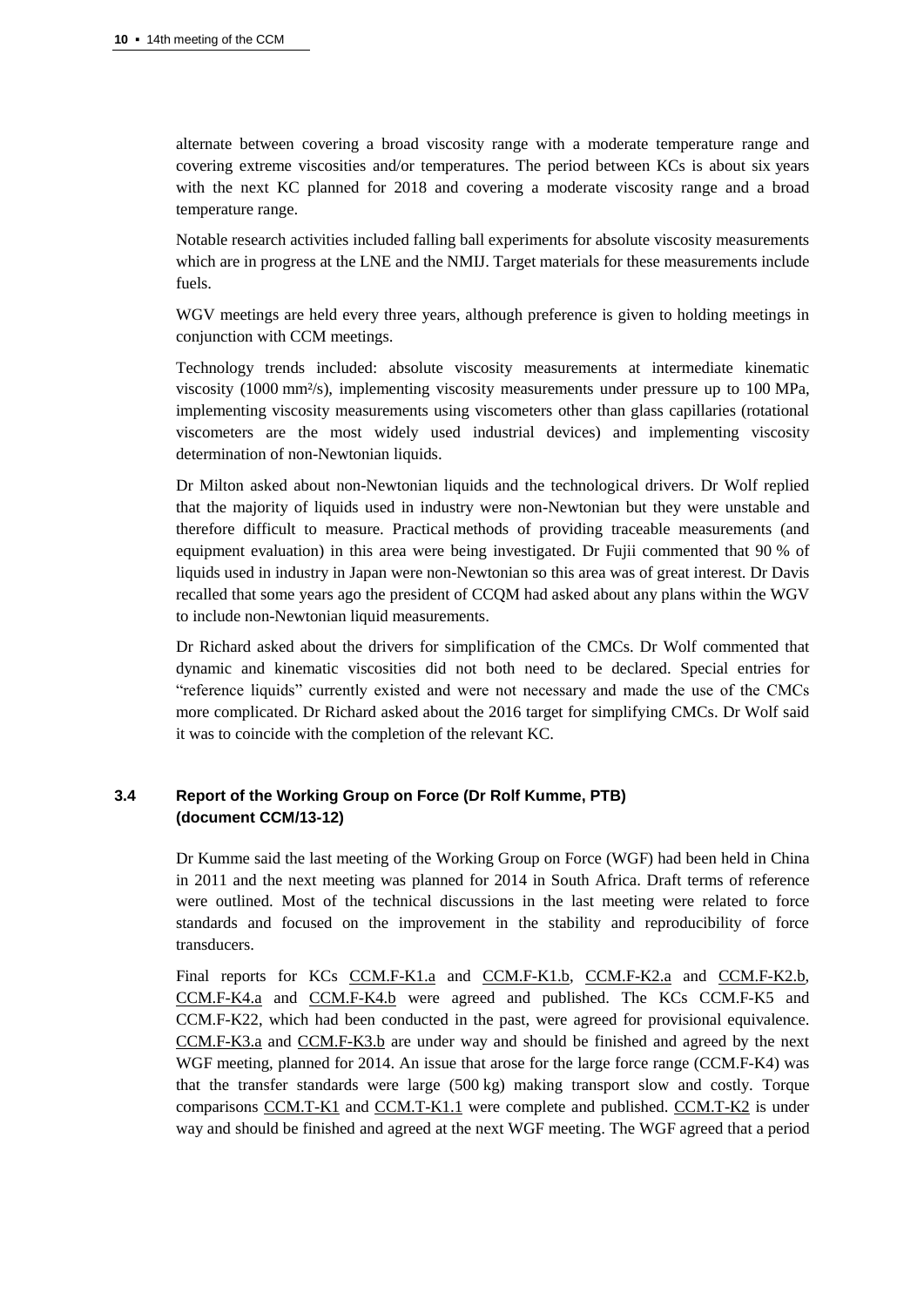of 15 years is reasonable between KCs for dead-weight machines. RMO Key and Supplementary Comparisons were listed.

No new KCs were agreed but comparisons of small force, multi-component forces and the effect of parasitic components would be investigated. A torque KC in the range below 500 N m was proposed, especially for torque steps of 20 N m and 50 N m.

Dr Baumann asked about the range for small force measurements. Dr Kumme said it was not decided but millinewton and micronewton ranges were under discussion. The provision of millinewton transfer standards would be difficult, but cantilevers could be used at the micronewton level. Dr Baumann asked about industrial requirements. Dr Kumme said for the calibration of micro-hardness machines (millinewton) and (AFM) cantilevers (micronewton) traceability measurements were required. Dr Bich added that there was a requirement from the aerospace industry to calibrate micronewton thrusters.

Dr Borys enquired about the industry requirements for dynamic force measurements. Dr Kumme said there was currently no traceability. A BIPM workshop had been held in November 2012 and an EMRP project was under way in Europe. Materials-testing machines in particular have a major requirement; a new ISO standard was published in 2012.

#### **3.5a Report of the Working Group on High Pressures (Dr Jorge Torres-Guzman, CENAM) (document CCM/13-13)**

Dr Torres-Guzman outlined the terms of reference for the Working Group on High Pressures (WGHP) and presented the programme of work for the next 5 years. He encouraged the full participation of all 19 members. The current list of members was reviewed. New membership for Dr Wüthrich (METAS) had been proposed.

The last meeting of the WGHP was held in May 2011 in Berlin and the next meeting will be in 2014. Several KCs had been completed but no KCs are currently under way. Planned KCs include those over the ranges:

- 0 kPa to 500 kPa (differential) at line pressures from 7 MPa to 20 MPa, planned for 2014
- 0 kPa to −95 kPa (negative gauge pressure), planned for 2016
- 4 MPa to 20 MPa (gauge pressure),  $\sim$ 2018
- $\bullet$  100 kPa to 7 MPa absolute and gauge (~2020).

Repetition of KCs which were over 10 years old would also be necessary. The current set of KCs was broadly felt to cover the necessary range. Careful planning and coordination of future KCs will be required to avoid interfering redundancy with the WGLP KCs.

Successes included the 5th International Conference on Pressure and Vacuum Metrology and the 4th IMEKO TC16 Conference which were held together in Berlin, Germany, in May 2011 and organized primarily by the CCM pressure WGs, IMEKO TC16-4 and the PTB. Many papers presented at the joint conference were subsequently published in two special issues of the journals *PTB-Mitteilungen* and *Measurement*. Dr Torres-Guzman highlighted the publication of the WGHP strategy document. Major issues included the limited number of active WG members.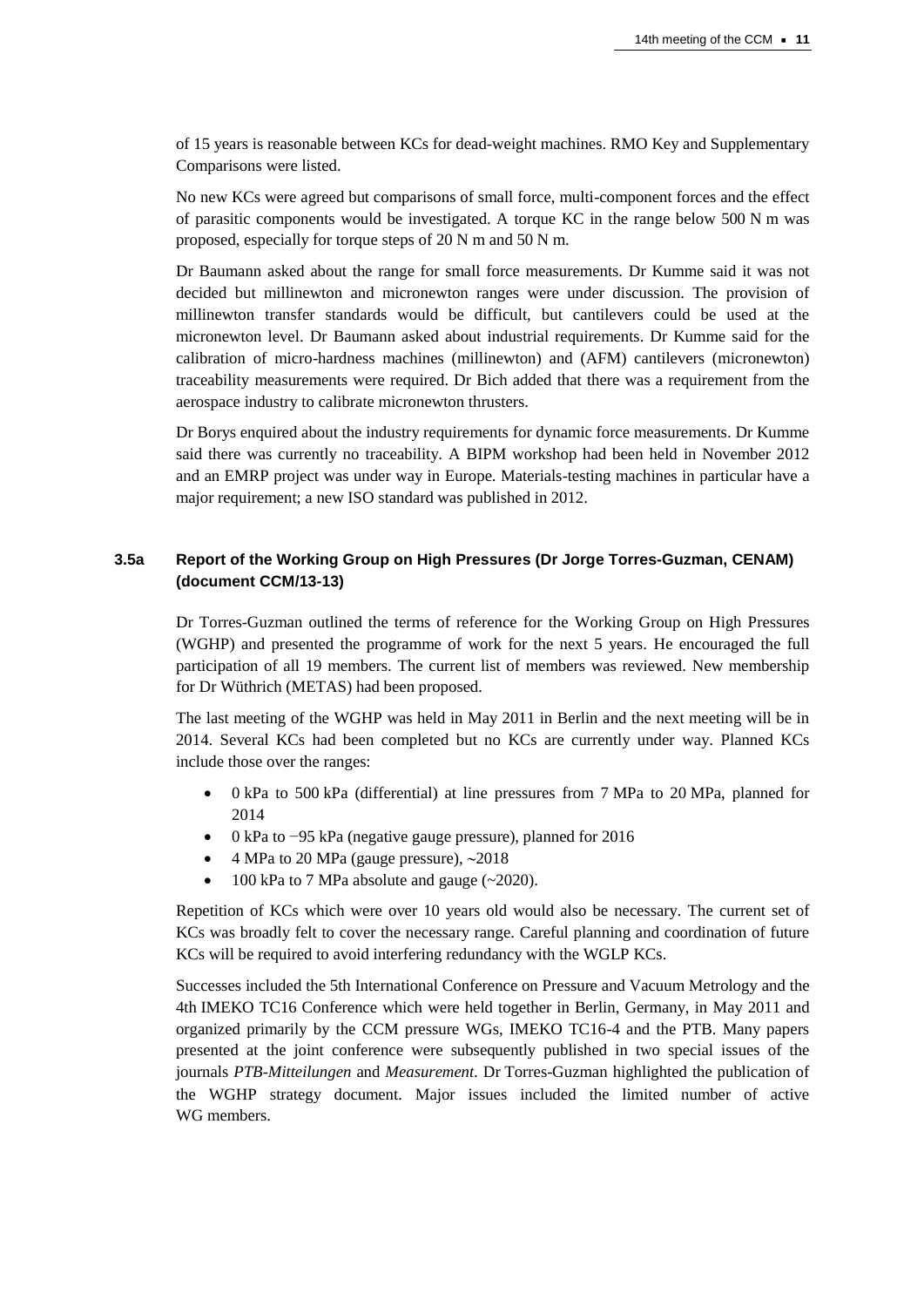Technological trends and challenges included: dynamic pressure measurements and dynamic pressure standards, optically based standards for static and dynamic pressures, replacement of primary mercury manometers by alternative standards – special pressure balances or oil manometers, low differential pressures with high accuracy and low line pressure, high pressure measurements (above 1 GPa) and standards for industrial high pressure technologies. Dr Richard asked if the KCs completed in 2012 had been published and what new KCs were proposed. Dr Torres-Guzman confirmed that all completed KCs had been published and four KCs were proposed. Dr Robinson asked if there was a proposal for the WGHP to investigate dynamic pressure measurement. Dr Torres-Guzman said there was but the number of members participating in this area was low at present.

## **3.5b Report of the Working Group on Low Pressures (Dr Karl Jousten) (document CCM/13-14)**

Dr Jousten said that 20 NMIs were members of the Working Group on Low Pressures (WGLP). Meetings were typically held every three years. The last meeting was held in Berlin in May 2011 and the next meeting will be held in February 2014.

Dr Jousten presented the status of KCs. Measurements for [CCM.P-K12](http://kcdb.bipm.org/appendixB/KCDB_ApB_info.asp?cmp_idy=796&cmp_cod=CCM.P-K12&prov=exalead) for leak rates in the range  $10^{-14}$  mol/s to  $10^{-11}$  mol/s had been made during 2007 to 2009, the Draft A report was approved in July 2010 and the final report published in December 2012. This KC will support the application of participants for CMCs in this area and the list of services had been changed recently to include a new service category for molar flow rate to accommodate these CMCs. A bilateral follow-on comparison, [CCM.P-K12.1,](http://kcdb.bipm.org/appendixB/KCDB_ApB_info.asp?cmp_idy=1230&cmp_cod=CCM.P-K12.1&prov=exalead) was proposed for one participant with inconsistent data in [CCM.P-K12.](http://kcdb.bipm.org/appendixB/KCDB_ApB_info.asp?cmp_idy=796&cmp_cod=CCM.P-K12&prov=exalead) Measurements for [CCM.P-K14](http://kcdb.bipm.org/appendixB/KCDB_ApB_info.asp?cmp_idy=1012&cmp_cod=CCM.P-K14&prov=exalead) ( $10^{-4}$  Pa to 1 Pa) had been completed within one year and the Draft A report had been circulated in January 2013. [CCM.P-K3.1](http://kcdb.bipm.org/appendixB/KCDB_ApB_info.asp?cmp_idy=995&cmp_cod=CCM.P-K3.1&prov=exalead) had been completed as a bilateral comparison between the PTB and the NIST to address issues with previous comparison results from the PTB. The Draft A report is due in May 2013. Measurements for [CCM.P-K4.2012](http://kcdb.bipm.org/appendixB/KCDB_ApB_info.asp?cmp_idy=1207&cmp_cod=CCM.P-K4.2012&prov=exalead) (1 Pa to 10 kPa absolute) started in January 2012 and the comparison is due for completion in mid-2013. A protocol was under development for the ultra-high vacuum comparison CCM.P-K3.201X ( $3 \times 10^{-9}$  Pa to  $3 \times 10^{-4}$  Pa). Dr Jousten illustrated that the comparisons already completed covered the majority of the low pressure range.

With regard to the leak-rate comparison [CCM.P-K12,](http://kcdb.bipm.org/appendixB/KCDB_ApB_info.asp?cmp_idy=796&cmp_cod=CCM.P-K12&prov=exalead) Dr Jousten discussed the comparison process which dealt with the expected linear drift in the standard due to the change in internal pressure as gas leaked out. Three analysis methods had been implemented, that of Zhang, the Largest Consistent Subset of Cox, and Bayesian Model Averaging of Elster and Toman. No consensus could be found on the best analysis method. Dr Jousten noted that the CIPM MRA Technical Supplement T2 stated "The degree of equivalence of each national measurement standard is expressed quantitatively by two terms: its deviation from the key comparison reference value and the uncertainty of this deviation (at a 95 % level of confidence)" but commented that this does not allow any statistical judgements of whether the degree of equivalence is satisfactory.

Dr Jousten commented that the wording of CIPM [MRA-D-05](http://www.bipm.org/utils/common/CIPM_MRA/CIPM_MRA-D-05.pdf) (Section 4.7) regarding the agreement of the participants to the Draft A suggests that all participants need to approve the draft. He suggested majority agreement rather than consensus (defined as no negative votes)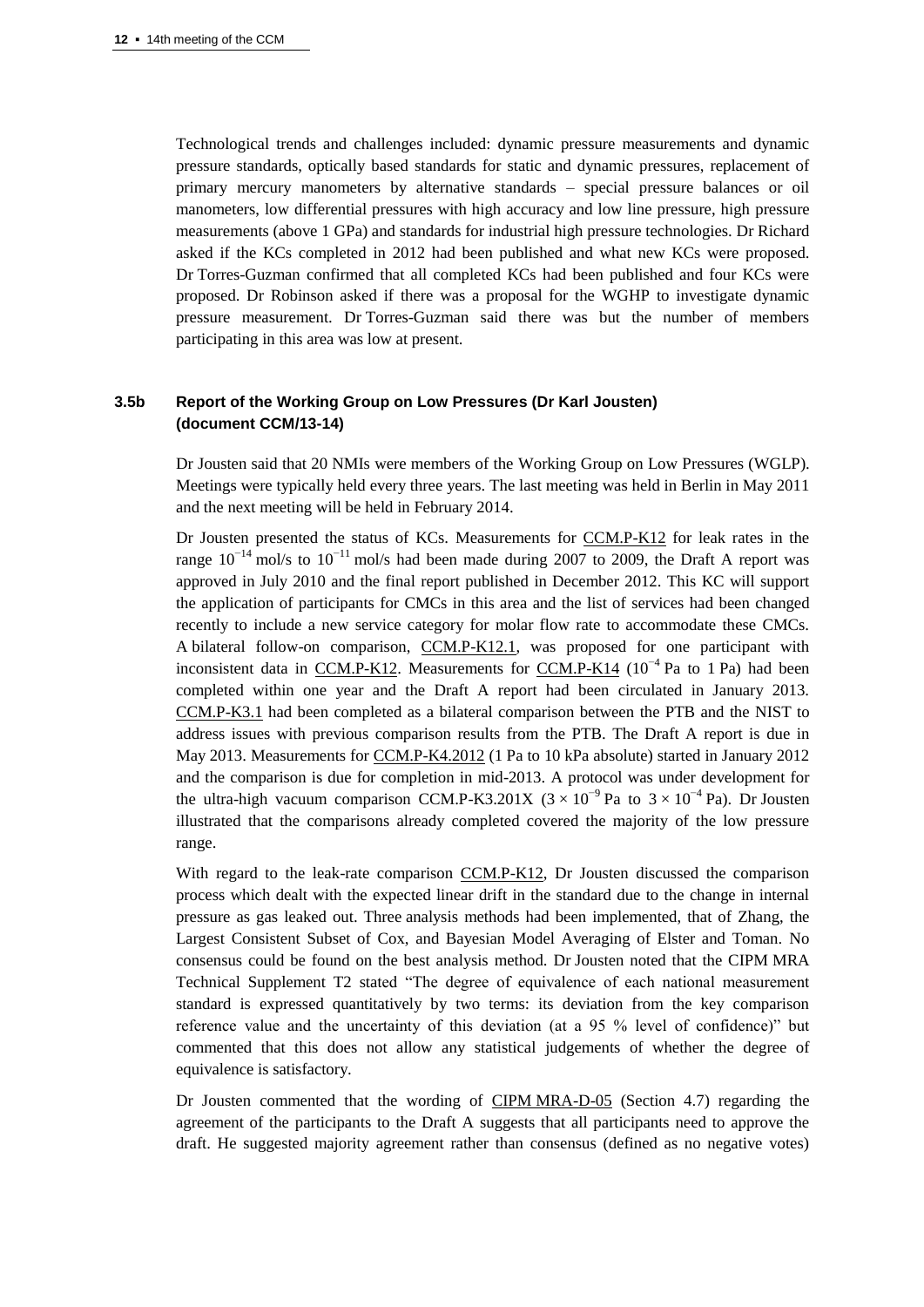should be acceptable. The wording of CIPM [MRA-D-05](http://www.bipm.org/utils/common/CIPM_MRA/CIPM_MRA-D-05.pdf) (Section 4.7) may also be ambiguous regarding the Draft B stage at which CMCs could be supported by the comparison results.

New activities in the low pressure area include calibration for end users of sniffer tests to detect leaks. Other activities include: research for establishing the pressure scale ( $> 1$  Pa,  $<$  400 kPa) by refractive index measurement of helium (NIST), dynamic vacuum pressure measurement (EMRP IND12), cooperation between NMIs and the "rarefied gas dynamics" community to improve predictability of gas flows without calibration (EMRP IND12) and establishing traceability for partial pressure measurement and outgassing rate measurement.

Dr Richard said he would prepare a document on approval of final KC reports. Dr Steele added that it should be acceptable that the conclusion of a KC was that it had been unsuccessful. He also stated that document CIPM [MRA-D-05](http://www.bipm.org/utils/common/CIPM_MRA/CIPM_MRA-D-05.pdf) was not prescriptive as to the (statistical) evaluation of the reference value. Dr Bich noted that 12 years ago a workshop had been held at the NPL and perhaps a further workshop or publications should be considered. Dr Milton asked about the statement that the key comparison reference value (KCRV) cannot be evaluated statistically. Dr Jousten explained that paragraph T.2 of the Supplement to the CIPM MRA suggests a fixed value for the KCRV that is valid for all participants, whereas a statistical analysis would compute reference values for different subsets of participants, followed by averaging the biases among these values. Thus no common reference value would be calculated. Dr Milton said that the issue had been met by other CCs and had not impeded the publication of the final report. Dr Jousten added that the proposed evaluation method was described in a paper submitted to *Metrologia* but the paper was not accepted for publication. Dr Milton remarked that there was a danger that expanding the KCRV uncertainty statistically could have the negative effect of making it artificially large (meaning all participants would arbitrarily agree).

## **3.6 Report of the Working Group on Hardness (Dr Alessandro Germak) (document CCM/13-15)**

Dr Bich presented the report of the Working Group on Hardness (WGH) on behalf of Dr Germak, who was unable to attend. Two WGH meetings had been held since the last CCM meeting; 21 September 2011 coinciding with meetings of ISO TC 164 and 11 September 2012 with the IMEKO World Congress. The next meeting will either be in the Netherlands around the same time as the 16–20 September 2013 meetings of ISO TC 164 or in South Africa in conjunction with the 12th HARDMEKO Conference to be held on 3-7 February 2014. The terms of reference had been slightly revised and these were presented.

An overview of the programme of work for the next five years was presented. Hardness fields had been identified for further activities to improve the measurement traceability through development of primary definitions and organization of KCs and pilot studies. These were: instrumented indentation test, nano-indentations, dynamic hardness, portable hardness testers, hardness of elastomers, Martens hardness and Leeb hardness. It had already been decided to pursue the development of international primary definitions for Brinell, Vickers and Rockwell scales. Work had started and was due for completion during 2015. KCs for different hardness scales (HRB, HRN, HBW, HSD, HL) were planned for 2013-2020.

Membership of the WGH was outlined and no changes were proposed.

KCs under way are [CCM.H-K2](http://kcdb.bipm.org/appendixB/KCDB_ApB_info.asp?cmp_idy=393&cmp_cod=CCM.H-K2&prov=exalead) for the Brinell Hardness scale (Draft A report in progress) and [CCM.H-K3](http://kcdb.bipm.org/appendixB/KCDB_ApB_info.asp?cmp_idy=1124&cmp_cod=CCM.H-K3&prov=exalead) for the Rockwell C Hardness scale (measurements due to start in March 2013). For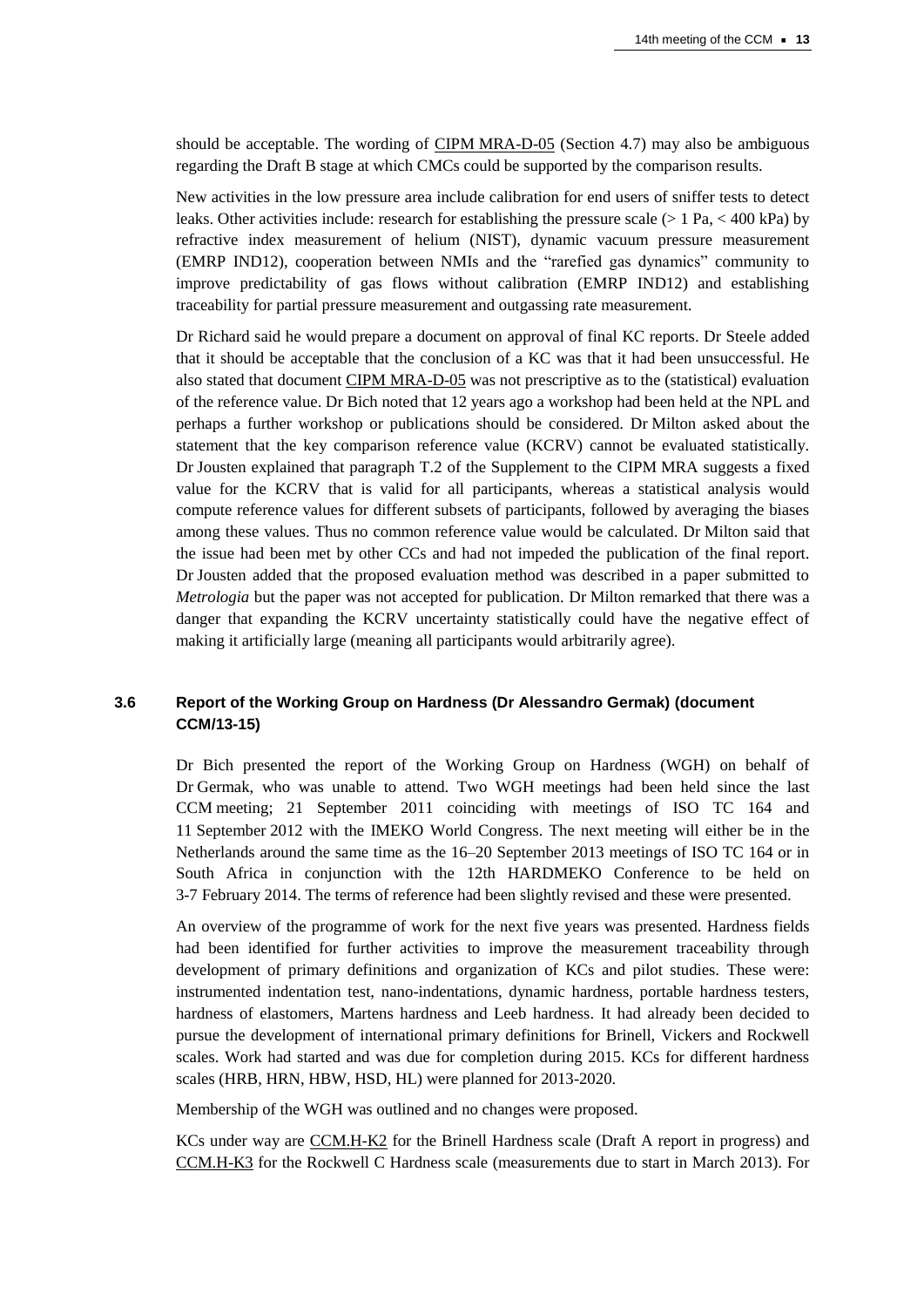[CCM.H-K2,](http://kcdb.bipm.org/appendixB/KCDB_ApB_info.asp?cmp_idy=393&cmp_cod=CCM.H-K2&prov=exalead) there have been issues with the numerical aperture that are not covered by the technical protocol. The pilot laboratory has proposed a correction procedure which will be sent to participants. A pilot study on Rockwell diamond indenters is also under way (measurements in progress). Planned KCs are: Brinell (selected scales to be determined), Rockwell B scale (HRB), Rockwell superficial diamond scales (HR15N, HR30N and HR45N) and Shore Hardness D scale (HSD). A KC related to Instrumented Indentation Testing (IIT) was also suggested. It was thought that current and proposed KCs are sufficient to support all CMCs in the hardness area.

The major successes for the WGH include continuing development of international primary definitions of hardness scales (Brinell hardness scales have been well investigated) and organization of the Rockwell C KC. Issues include problems with the ill-defined numerical aperture used for indentation measurement. The main problem has been the Brinell KC; however discussion of the numerical aperture issue has been very useful for the development of the international primary definition of the Brinell scale.

Technical challenges included promotion of international cooperation among NMIs, designated institutes (DIs), RMO members and international organizations such as the International Organization for Standardization (ISO), ASTM International, the International Organization of Legal Metrology (OIML), the Versailles Project on Advanced Materials and Standards (VAMAS) and others, for improving traceability and standardization in the field. An increase in demand for traceability is foreseen in the instrumented indentation test, nano-indentations, dynamic hardness, portable hardness testers, hardness of elastomers and Leeb hardness.

## **3.7 Report of the Working Group on Fluid Flow (Dr John Wright, NIST) (document CCM/13-16)**

Dr Wright stated that the Working Group on Fluid Flow (WGFF) meets annually in conjunction with fluid flow conferences. The last meeting was held in 2012 at the International Symposium on Fluid Flow Measurement in the USA. The next meeting will be in conjunction with FLOMEKO, 18–19 September 2013, to be held in Poitiers, France.

Guidelines for CMC and Calibration Report Uncertainties had been established (to help with inconsistencies in documents [CIPM MRA-D-04](http://www.bipm.org/utils/common/CIPM_MRA/CIPM_MRA-D-04.pdf) and International Laboratory Accreditation Cooperation (ILAC) policy). A six page document had been produced which could serve as a model for accredited flow calibration laboratories. Seven example uncertainty analyses were outlined in the guide.

Regarding KCs, the first round had been completed 2–3 years ago. For the second round:

- [CCM.FF-K2.1.2011](http://kcdb.bipm.org/appendixB/KCDB_ApB_info.asp?cmp_idy=1127&cmp_cod=CCM.FF-K2.1.2011&prov=exalead) for mixed hydrocarbon liquid and water flow, 5 kg/s to 60 kg/s, piloted by the VSL is scheduled to start August 2013. The protocol has been agreed.
- CCM.FF-K2.2.2011 for hydrocarbon liquid flow, 13 kg/s to 67 kg/s, piloted by the NMIJ is due to start in November 2013. Preliminary work on evaluation of the transfer standards had been undertaken.
- CCM.FF-K3.2011 for air speed, 0.5 m/s to 40 m/s, piloted by the LNE-CETIAT. The protocol had been agreed and the comparison is scheduled to start in April 2013. The first air speed comparison CCM.FF-K3.2005 using an ultrasonic anemometer (EURAMET Project 827) had shown poor agreement at certain values due to issues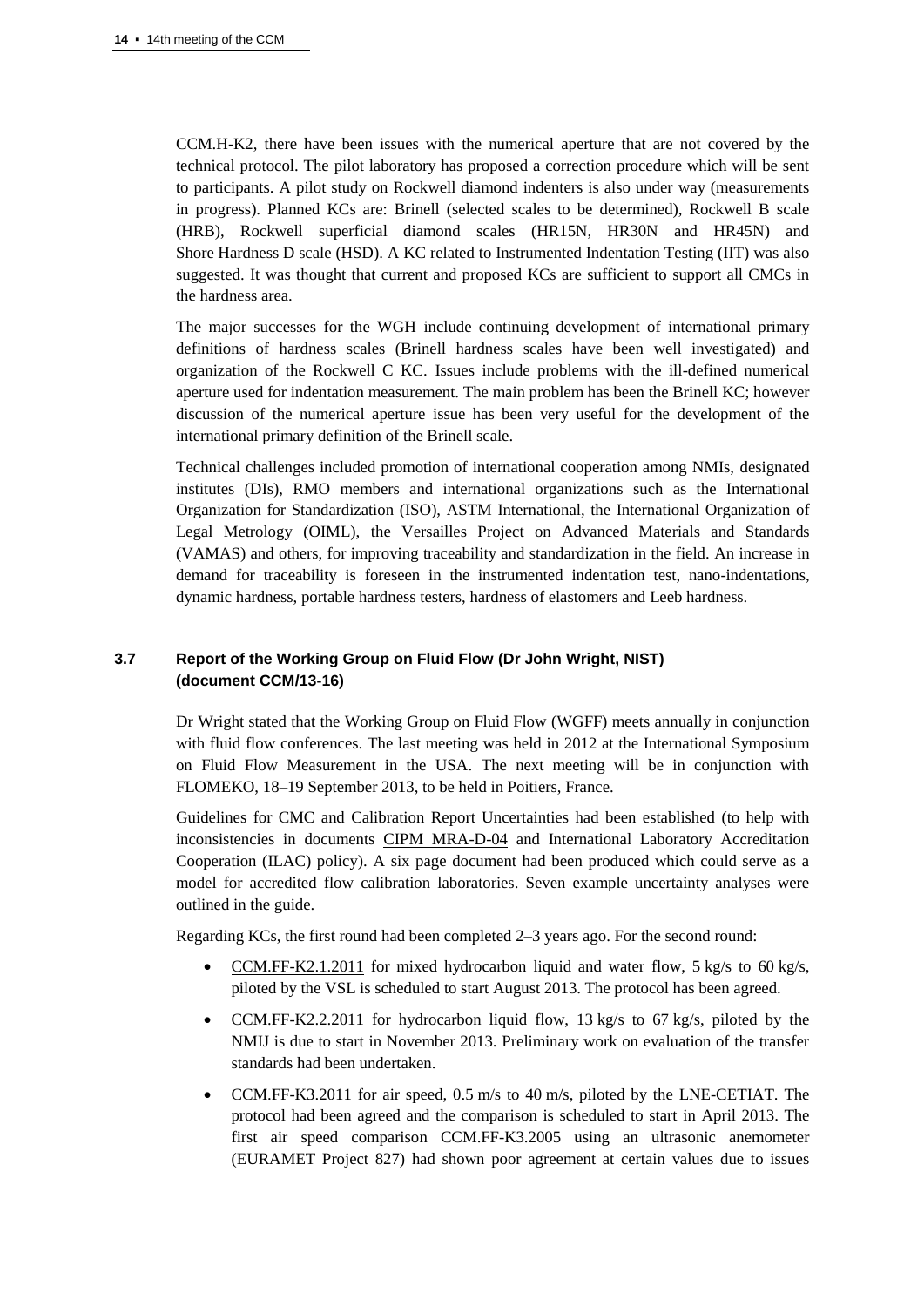with the transfer standard altering the air flow and poor application of correction procedures due to limited documentation.

- [CCM.FF-K4.1.2011](http://kcdb.bipm.org/appendixB/KCDB_ApB_info.asp?cmp_idy=1129&cmp_cod=CCM.FF-K4.1.2011&prov=exalead) for volume comparison, 100 mL and 20 L, was under way with nine out of ten participants having completed measurements.
- [CCM.FF-K4.2.2011](http://kcdb.bipm.org/appendixB/KCDB_ApB_info.asp?cmp_idy=1130&cmp_cod=CCM.FF-K4.2.2011&prov=exalead) for volume measurement by micropipette, piloted by the IPQ. Final report posted on the BIPM key comparison database (KCDB) in January 2013. An issue with the results had been the correction of the air buoyancy effect which was not applied by some laboratories.
- [CCM.FF-K5.2011](http://kcdb.bipm.org/appendixB/KCDB_ApB_info.asp?cmp_idy=1131&cmp_cod=CCM.FF-K5.2011&prov=exalead) for high pressure gas flow, piloted by the PTB. This comparison is scheduled to start in October 2013.
- [CCM.FF-K6.2011](http://kcdb.bipm.org/appendixB/KCDB_ApB_info.asp?cmp_idy=1132&cmp_cod=CCM.FF-K6.2011&prov=exalead) for low pressure gas flow,  $2 \text{ m}^3/\text{h}$  to 100 m<sup>3</sup>/h, piloted by the CMI and the SMU. Measurements have been completed and a report is being written.

A summary of KC reports posted on the KCDB over the period since the last CCM meeting was presented.

Other issues for the WGFF included: the improvement of KC reports (shorter and in a standard format), expanding WG participation, increasing the use of electronic communication, guidelines on KC linking (via common transfer standard and/or common participants) and concern about low uncertainties claimed by commercial laboratories. Solutions to the last issue might include the publication of the results of proficiency tests, thorough ISO 17025 assessments, uncertainty guidelines and direct inter-laboratory comparisons. A rationalization of flow measurement CMC sub-categories and a protocol for CMC review was proposed.

Dr Eltawil asked about the Kenya Bureau of Standards (KEBS) participating in a petroleum flow comparison and whether any information was available. Dr Wright said information was available on the WGFF website.

Dr Ballico asked whether the protocol for CMC review would include guidelines on uncertainty calculation, saying that much information already existed and it would be good for the WG to synthesize this information.

#### Presentation by Dr Victor Loayza INMETRO, Brazil

(As a follow-up to INMETRO's request to become a member of the CCM, Dr Loayza provided an introduction to the relevant activities and achievements of this NMI.)

Dr Loayza outlined the mechanical areas covered by the INMETRO, the site and the administrative structure of legal and scientific metrology within Brazil. The Mechanical Metrology area consists of laboratories for Fluids, Force, Mass and Pressure. The Dynamic Fluid Flow area consists of both liquid and gas flow.

Research in the area of mass includes the effect of liquids on the long-term stability of mass standards and the magnetic characterization of the mass laboratory (space and comparators). Traceability in the fluid laboratory is provided by a silicon sphere. Research includes characterization of the density of biofuels over pressure and temperature ranges. Research in pressure includes dimensional characterization of piston-cylinder assemblies. The force area covers force, torque and hardness, research includes a collaboration with the NIST to measure adsorbed energy in a Charpy impact test to establish an international standard and a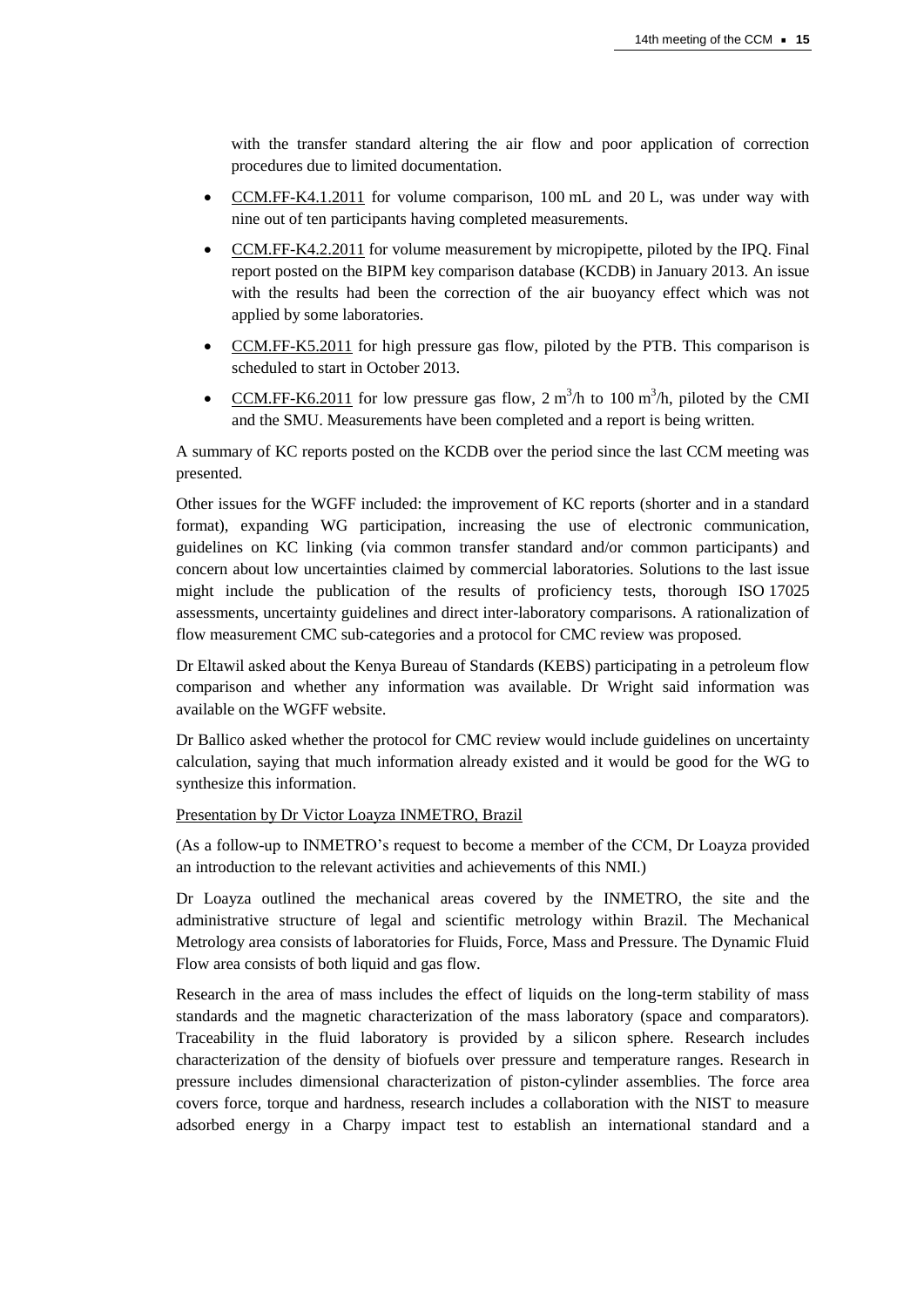collaboration with the INRIM to produce a 10 N to 1000 N force machine. Collaboration on dynamic force measurement with the NPL, UK, is under way.

Research in the fluid flow area includes characterizing the effect of air bubbles in domestic water meters and minimization of the measurement uncertainty of flow meters, identification of flow pattern maps for two-phase air/water flow and characterization of flow in micro-channels.

Dr Richard asked about the research into the effect of liquids on the long-term stability of mass standards. Dr Loayza said the project looked at the effect of hydrostatic weighing in FC40 and water on the post-measurement stability of mass standards. Results showed FC40 provided a cleaning action on the mass standards and the standards showed good stability afterwards. Dr Richard asked about staffing levels and the number of scientists; Dr Loayza replied that the division consisted of 40 staff with 15 (research) scientists.

Dr Richard thanked Dr Loayza and added that he would discuss the membership request with the CCM Chairs in order to formulate a recommendation for the CIPM.

## **3.8 Report of the Working Group on Gravimetry (Dr Leonid Vitushkin, VNIIM) (document CCM/13-17)**

Dr Vitushkin recalled that the Working Group on Gravimetry (WGG) was established in 2003. The WGG has held two meetings since the last meeting of the CCM; at UME TÜBITAK on 29-30 May 2012 and at the BIPM headquarters on 18 February 2013. The terms of reference, updated in January 2013, were presented. The list of members was given; only four of the member institutes had declared CMCs. A proposal from KRISS for membership (with Dr In-Mook Choi as delegate) had been received and is now recommended by the WGG to the CCM.

End users of reliable gravity measurements were discussed. These include NMIs and DIs (for watt balance experiments, for gravity networks and for geodetic-geophysical research), geodesy and geophysics organizations for global and local gravity models, and service providers for engineering geology, hydrology, geological exploration, and for monitoring reserves of natural resources, including minerals, hydrocarbons and water.

Measuring techniques in absolute gravimetry currently in use and under development were discussed. Fifty-nine FG5 and 31 A-10 commercial gravimeters exist around the world. China, Italy, Japan, the Russian Federation and the USA are developing absolute gravimeters. Cold atom gravimeters are being developed at the LNE and by a French commercial company (µQUANS). China, Germany and the USA are also developing cold atom gravimeters.

The first comparison of gravimeters at the BIPM took place in 1989 (8 gravimeters took part) and the latest comparison was in 2009 (21 gravimeters took part, 11 as part of the first KC and 10 as a pilot study). Results of the Scientific North-American Comparison of Absolute Gravimeters (NACAG-2010) in the Table Mountain Geophysical Observatory (Longmont, Colorado) in October 2010 were presented. A further comparison is scheduled and could possibly be organized as a SIM regional comparison. An APMP Regional comparison of absolute gravimeters will be organized at the Changping Campus (NIM, China) in 2015. The next KC of absolute gravimeters is planned for 2017; the WGG recommends to the CCM that the NIM host the comparison at the Changping Campus with the NIM as the Pilot laboratory. A proposed EURAMET comparison will take place between 2015 and 2017.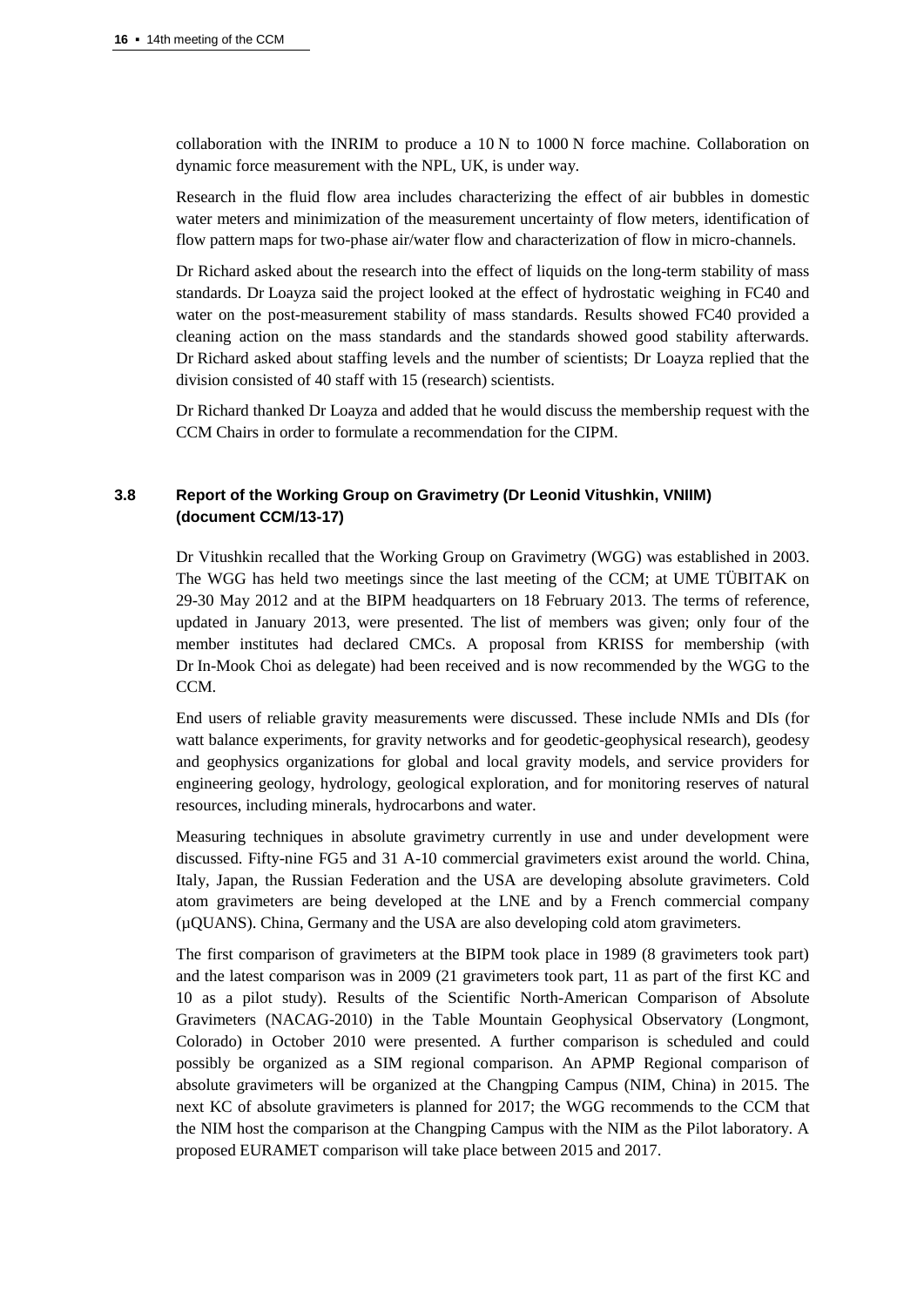The WGG meeting in Istanbul in May 2012 had addressed the issues related to selection of the site for the 2017 KC of absolute gravimeters and had discussed scientific issues related to the technical protocol for the comparisons of absolute gravimeters. Actions arising from this meeting included:

- Preparation, discussion and adoption of the "Guide to evaluation of the sites for comparison of absolute gravimeters" (document [CCM-WGG/12-12](http://www.bipm.org/wg/CCM/CCM-WGG/Allowed/2012/CCMWGG_12_12_Guide_to_evaluation_of_the_sites_for_AG_comparisons.pdf) in open access).
- Exchange of opinions and voting concerning the realization of the procedure for the selection of the site for the 2017 KC and the selection by voting for one of two proposed sites. Sites were proposed by the LNE (France) and by the NIM (China).
- Requests for official applications from the LNE and the NIM and the evaluation of these applications within the WGG have been analysed. It was concluded that both sites fulfil the requirements to host the comparison.

The majority of the WGG members voted in favour of the NIM, China, as the site for the 2017 KC of absolute gravimeters.

The first draft of the document "Guidelines for preparation of WGG recommendations to CCM of the sites for KCs" was prepared and distributed among WGG members on 8 December 2012. This document is aimed to complement CIPM [MRA-D-05](http://www.bipm.org/utils/common/CIPM_MRA/CIPM_MRA-D-05.pdf) regarding the organization of KCs. Future activities include the establishment of a focus group to oversee further developments of this guide. A focus group will be established to produce guidelines on uncertainty calculations in absolute gravimetry.

Dr Pereira made points regarding the functioning of the WGG. The LNE had applied to host the 2017 KC of absolute gravimeters several times. At the WGG meeting held at the UME, Turkey, in 2012, a selection procedure was proposed in agreement with Mr Picard but was not pursued. No minutes of the 2012 meeting were released and the 2011 minutes were not released in a timely fashion. Concerning membership of the WGG, attendees at the meetings have not been consistent with the official members approved by the CCM. This is of particular concern with relation to the voting process. Dr Richard replied that he had invested a lot of time in investigating these issues since the start of his presidency. He said the list of members had been incorrect but this is currently being updated. Regarding the voting for the 2017 KC site, Dr Richard had examined the votes and had approved the outcome based on this evidence but agreed that the process was not correct. Dr Vitushkin noted that the points raised by Dr Pereira had been made and discussed within the WGG. He added that that the initial call for volunteers to host the 2017 KC was made by the then CCM President, Dr Tanaka. This call gave rise to the subsequent discussions within the WGG.

Dr Steele said that Natural Resources Canada (NRCan) had benefited greatly from the work of the WGG and this had been useful in assisting with the NRC watt balance experiment.

Dr Richard asked how many NMIs or DIs are expected to submit CMCs in gravimetry during the next two years. Dr Vitushkin said that it was the choice of the individual participants. Dr Richard asked about the scientific outcome of the 2009 pilot study. Dr Vitushkin said the study had produced ideas on how future comparisons in the area should be organized. Dr Sutton noted that the pilot study had helped to determine the metrological characteristics of the FG5.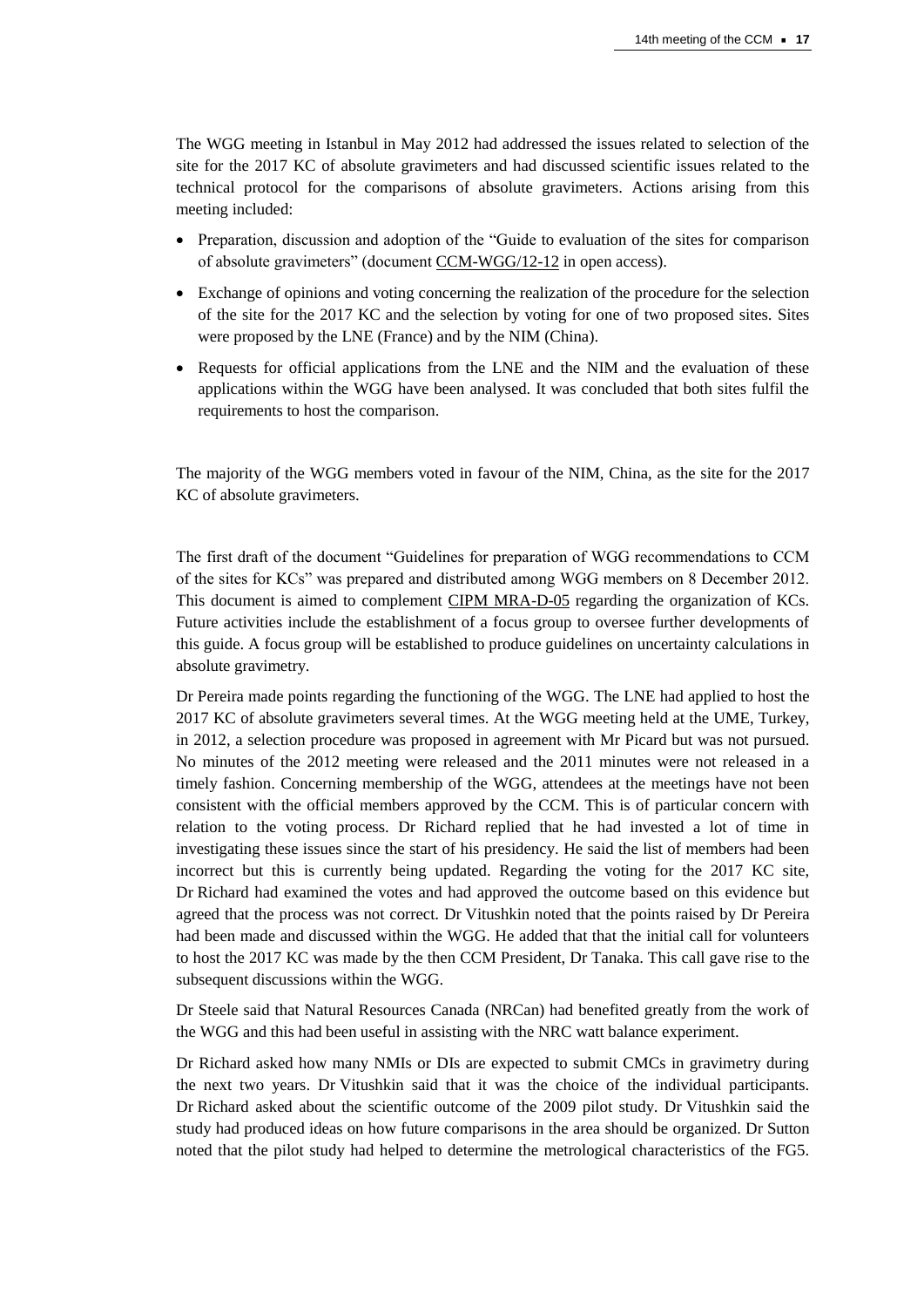Dr Richard noted that stakeholders had identified that the uncertainties of KCs were not low enough with relation to the performance of the instruments. Dr Vitushkin said the typical standard uncertainty was  $2.4 \mu$ Gal but could be up to 10  $\mu$ Gal. All FG5 instruments had similar systematic errors so accounting for correlation of results was difficult. Prof. Faller commented that the work of the WGG had benefited metrology in gravimetry by discovering uncertainty contributions that had been insufficiently appreciated. Dr Robinson said that the UK gravimetry community had benefited widely from the results of comparisons.

#### **3.9 Report of the Working Group on the Avogadro Constant (Dr Horst Bettin, PTB) (document CCM/13-18)**

Dr Bettin said that the Working Group on the Avogadro Constant (WGAC) was established in 1995 (initially as an *ad hoc* WG) and since then had met annually. The last meeting was held in June 2012 and the next meeting has been proposed for September 2013. Membership was outlined. The NIST and the NRC had been invited to become members so that all NMIs participating in the re-started International Avogadro Coordination (IAC) would be members of the WGAC. Dr Bettin noted that with the merging of the WGSI-kg and the WGAC into a new WG for the realization of the kilogram (WGR-kg), membership and terms of reference will need to be reviewed.

The relationship of the Avogadro constant to the kilogram and to the Planck constant was reiterated.

The contributions of the various institutes to the IAC were outlined and for most quantities the results are based on measurements obtained by three or more institutes. An exception is the lattice constant, which is currently only measured by INRIM, although PTB is establishing a facility. Recent results of watt balance and X-ray Crystal Density (XRCD) experiments were presented.

Highlights included the publication of a special issue of *Metrologia* and a new experimental value for  $N_A$  with a relative uncertainty of 3 in  $10^8$ . An EMRP collaborative project (SIB-03) had been initiated with the goal of resolving the discrepancies between the current experiments to determine the value of the Planck constant.

A five-year programme for reducing the uncertainty in the measurement of  $N_A$  was outlined. This includes: manufacture of spheres with out-of-roundness below 20 nm and improved measurements of volume, surface characterization, lattice parameter and molar mass. The programme includes confirming results for the lattice parameter measurement, expanded measurements of impurities in the silicon spheres and new traceability to the IPK. New samples of enriched  $^{28}$ Si had been ordered by the PTB for the production of four new spheres. The target is a relative uncertainty in  $N_A$  of  $1.5 \times 10^{-8}$  by the end of 2015.

Dr Bettin outlined the process of realizing the new kilogram by the XRCD method, as the Avogadro experiment is now known. For each realization, surface layer characterization is necessary, and will take about one week. Volume measurements, requiring about one month's work, will only be required every few years. The lattice parameter, crystal perfection and isotopic composition remain constant. The uncertainty in changes to the mass of the surface layer is equivalent to about 3 μg and so Dr Bettin said that a characterized sphere could potentially be used for monitoring the stability of the IPK, even by using a sphere made of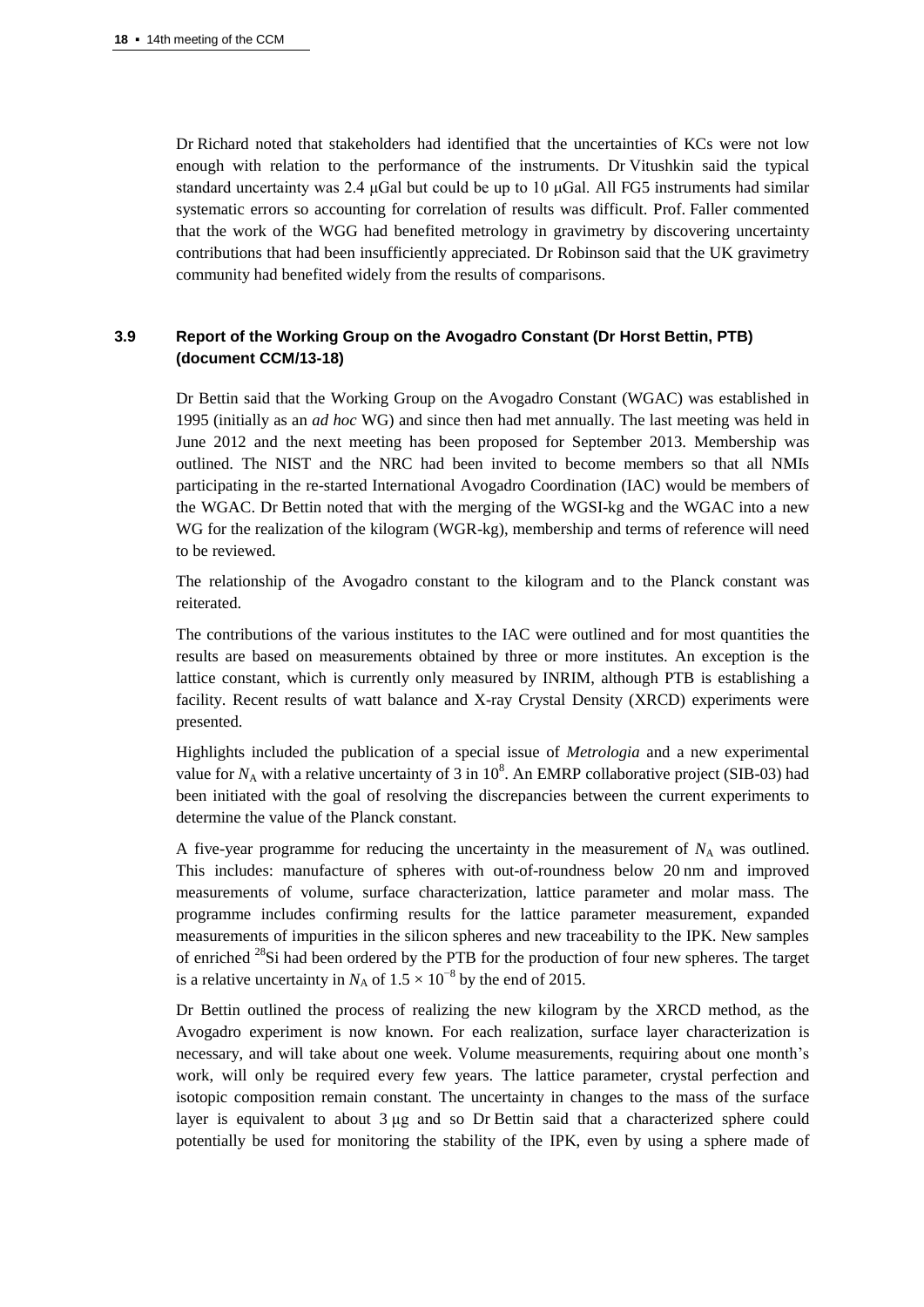natural silicon. Dr Bettin noted that technological trends in the XRCD method are towards higher accuracy with fewer and simpler apparatus and/or methods.

## **4 ACTIVITIES OF THE WORKING GROUP ON CHANGES TO THE SI KILOGRAM (DR BETTIN) (DOCUMENT CCM/13-18)**

Dr Bettin then introduced the Working Group on changes to the SI kilogram (WGSI-kg) which was established in 2006, initially as an *ad hoc* WG. He said that the WGSI-kg currently has 11 personal and *ex officio* members. Meetings of the WGSI-kg were held on 19 February 2013 and 10 May 2011. Terms of reference for the WGSI-kg were outlined. Aims for the next five years are to: prepare a final version of the *mise en pratique* for the redefinition of the kilogram and to organize linking weighings to the IPK, a KC before redefinition, CMCs for primary realizations of the kilogram, and criteria for new experiments to realize the kilogram. During the last two years, the WGSI-kg had prepared a draft *mise en pratique* and organized a workshop on this topic at the BIPM in November 2012, which is covered in detail in the next section. A support group has been established for calibrations more closely linked to the IPK.

Dr Bettin introduced the new Working Group on the realization of the kilogram, WGR-kg, which replaces WGSI-kg and WGAC. The membership of WGR-kg is essentially the combined membership of WGAC and WGSI-kg, as well as a representative from each institute with a watt/joule balance experiment. Dr Bettin said that the first meeting of WGR-kg would be held in September 2013 during the kilogram workshop of the EMRP project "kNOW". Separate technical meetings for the watt balance and XRCD projects may be organized by WGR-kg if required.

Dr Steele asked about the scope of the new WGR-kg in relation to the WGSI-kg. Dr Richard said that the WGR-kg would focus on developing the *mise en pratique* rather than the technical aspect of the realization experiments. Dr Bettin noted that Dr Robinson should be invited to the meeting even though the NPL no longer has a watt balance. Dr Jacques asked about the 3 μg uncertainty contribution due to the oxide layer on the silicon spheres. Dr Bettin said it was the estimated uncertainty based on measurements of the oxide-layer growth.

## **4.1 Report on the Workshop on the** *mise en pratique* **of the new definition of the kg (Dr Bettin) (document CCM/13-19)**

Dr Bettin reported that 55 participants from 25 institutes attended the workshop, which was held at the BIPM headquarters on 21–22 November 2012. Presentations included the status of watt balance and XRCD experiments, EMRP projects on the new kilogram, current maintenance and dissemination of the kilogram, and reports of WGM Task Groups 1 and 2. Views on the *mise en pratique* from various perspectives were presented, including watt balance and XRCD experimenters, NMI Directors for institutes both with and without primary realization projects and external opinions from organizations such as the OIML and the CECIP.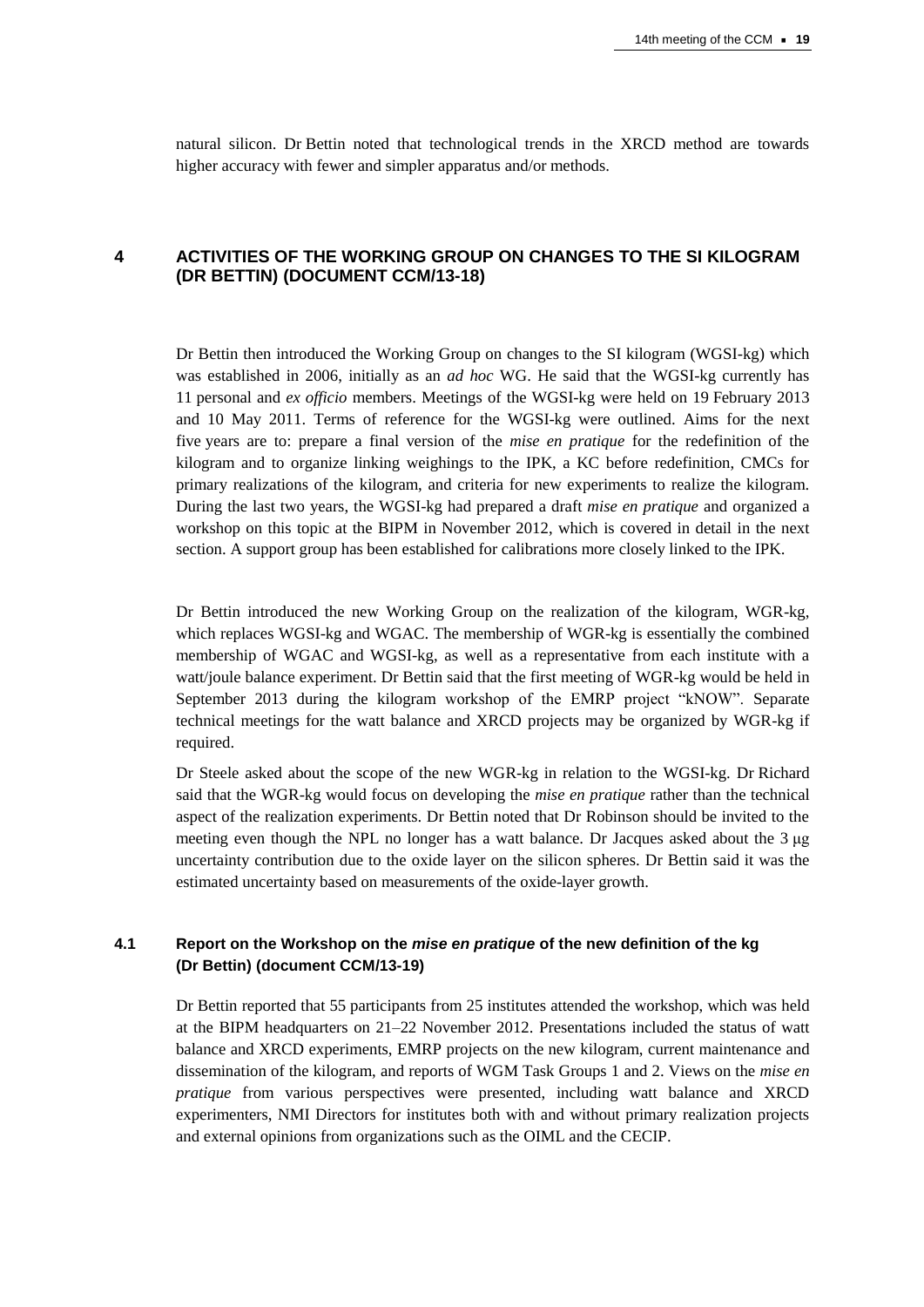Dr Bettin summarized the current and predicted uncertainties from watt balance and XRCD experiments. Regarding current maintenance and dissemination, this work had been undertaken by Task Group 2 to analyse stability data on the BIPM prototypes. Inconsistencies of up to 30 μg from the BIPM derived values had been calculated in relation to a least squares model used to analyse the weighing data.

CCM conditions for the redefinition were discussed and the level of 2 in  $10^8$  was thought to be broadly realistic. There was a wide range of opinions regarding the timescale for redefinition. There was no consensus on the minimum number of realizations necessary following the redefinition of the kilogram, but it was agreed that a KC of potential realizations will be necessary before the redefinition.

Regarding the *mise en pratique*, the necessary comparison requirements before and after the redefinition have been agreed. Dissemination from a single realization was discussed as was the status of the BIPM pool of 1 kg reference artefacts with respect to the KCRV. The use of an "ensemble-world", made up of pools maintained at participating NMIs and the BIPM was discussed, but with no agreement to pursue this idea further. The possibility of realizations at values other than 1 kilogram was recognized. Stakeholders for the redefinition work were discussed.

Dr Williams asked about the rationale of having a "Key Comparison" prior to a redefinition. Dr Richard said it was a question of wording but this issue would be addressed later.

Dr Quinn, BIPM emeritus Director, clarified that the decision on the redefinition is the sole responsibility of the CGPM, which will base its decision in part on proposals from the CCs. Dr Steele added that stakeholders include the entire SI community, not just the mass community.

## **4.2 First discussion of the latest draft of the** *mise en pratique* **of the new definition of the kilogram (document CCM/13-20)**

Dr Davis noted that v6.3 was based on comments received on v5.2, and that these comments were submitted as mark-ups on the original Word document. This method was cumbersome and lacked transparency. Suggested changes to v6.3 were submitted on a template, which it was decided was a better method that should be continued for future draft versions. The key comments received were summarized. These were:

- To simplify the document
- To emphasize that the realization could be made at values other than a kilogram
- To make clear the difference between the IPK, the mass unit and the realization of the unit.

The main text is now eight pages long including references.

Key points from the WGSI-kg meeting were:

- Is v7.0 clear enough?
- Is the wording for the nominal value of realization now acceptable?
- Is the distinction between uncertainty and relative uncertainty now clear?
- Does the final linking of the IPK with the primary realization constitute a KC?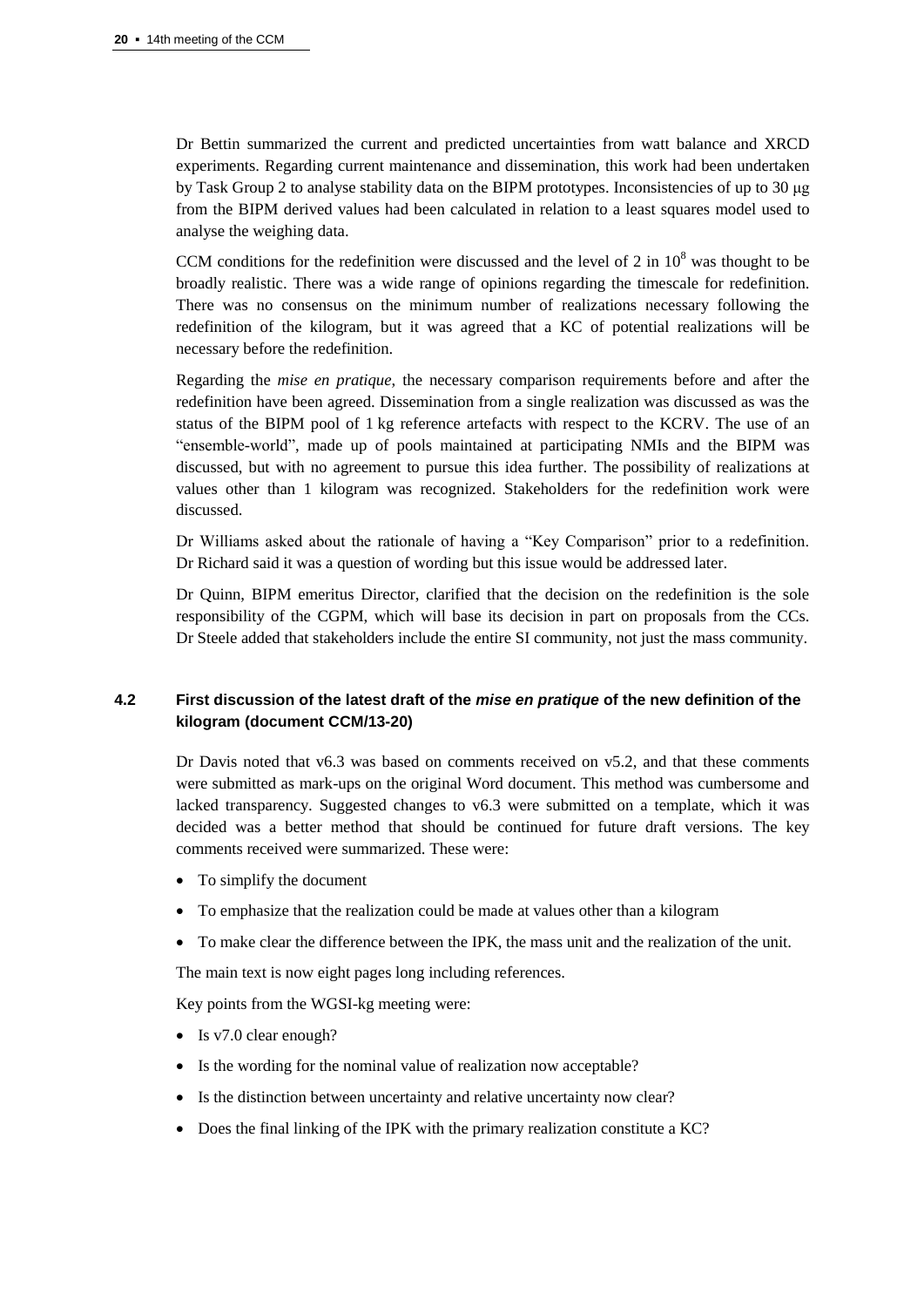Additionally

l

- Many references cited in v7.0 do not exist a special edition of *Metrologia* is proposed
- $\bullet$  A new template for v7.0 (CCM/13-06D) exists comments should be sent to Dr Bettin (copied to Dr Davis) by 30 April 2013<sup>1</sup>.

Dr Steele endorsed the use of a template. He suggested that a KC among realizations of the kilogram would still be necessary after redefinition but also that the mechanism for relating these KCs to both the primary realizations and the BIPM ensemble of 1 kg artefacts needed to be better defined. Dr Stock said it was intended that the BIPM ensemble would act as a "flywheel" for the maintenance of the reference value over the short term (a few years). Dr Williams said that the value of the ensemble would be fixed relative to the realization experiments when the value of the Planck constant was fixed and emphasized that primary realizations could occur at values other than one kilogram. Dr Davis emphasized that the primary realizations only needed to be state of the art (at the nominal value of realization). Dr Quinn emphasized the difference between the comparison used to fix *h* and those for the subsequent dissemination of the mass scale. Dr Steele made specific comments on v7.0 regarding the use of the acronym ERMS and took issue with the following paragraph. Dr Steele said the advantages of the use of an ensemble should be outlined in the document as this was essential for a wider audience of the *mise en pratique*.

#### **4.3 Possible recommendations of the CCM to the CIPM**

Dr Schwartz outlined the motivation for an update to remove any ambiguity from the existing Recommendation CCM G1 (2010), to take into account comments and recommendations from stakeholders and to reflect on the ongoing experiments on redefinition, maintenance and dissemination.

He noted that [Resolution 1](http://www.bipm.org/en/CGPM/db/24/1/) of the 24th meeting of the CGPM (2011) asked CCs to consider practical, commercial and legal metrology implications of redefinition. Important stakeholders (OIML, CECIP) have submitted position statements to the CCM expressing reservations regarding a premature redefinition. Additionally, experimental work is ongoing and the recommendations should reflect the current state of these experiments. Draft Recommendation G1 (2013) is proposed in working documents CCM/13-03 and CCM/13-03A. The aim has been to remove ambiguity while retaining the previous conditions for redefinition. Changes were outlined and discussed and the initial draft went through several revisions. Dr Richard thanked Dr Schwartz for his work and said the process has been a major improvement on the preparation process of the preceding CCM recommendations on this topic. Each amendment was discussed in turn.

At the beginning of the session on 22 February 2013, Dr Richard remarked that he was very satisfied with the discussions that had taken place the previous day. Draft 3.0 of CCM Recommendation G1 (2013) had been circulated and would be discussed before lunch and further under item 11.

<sup>&</sup>lt;sup>1</sup> Shortly after the meeting was adjourned, minor corrections were made to v7.0. The new v7.1 was recirculated with an updated template, but with the same deadline for submitted comments.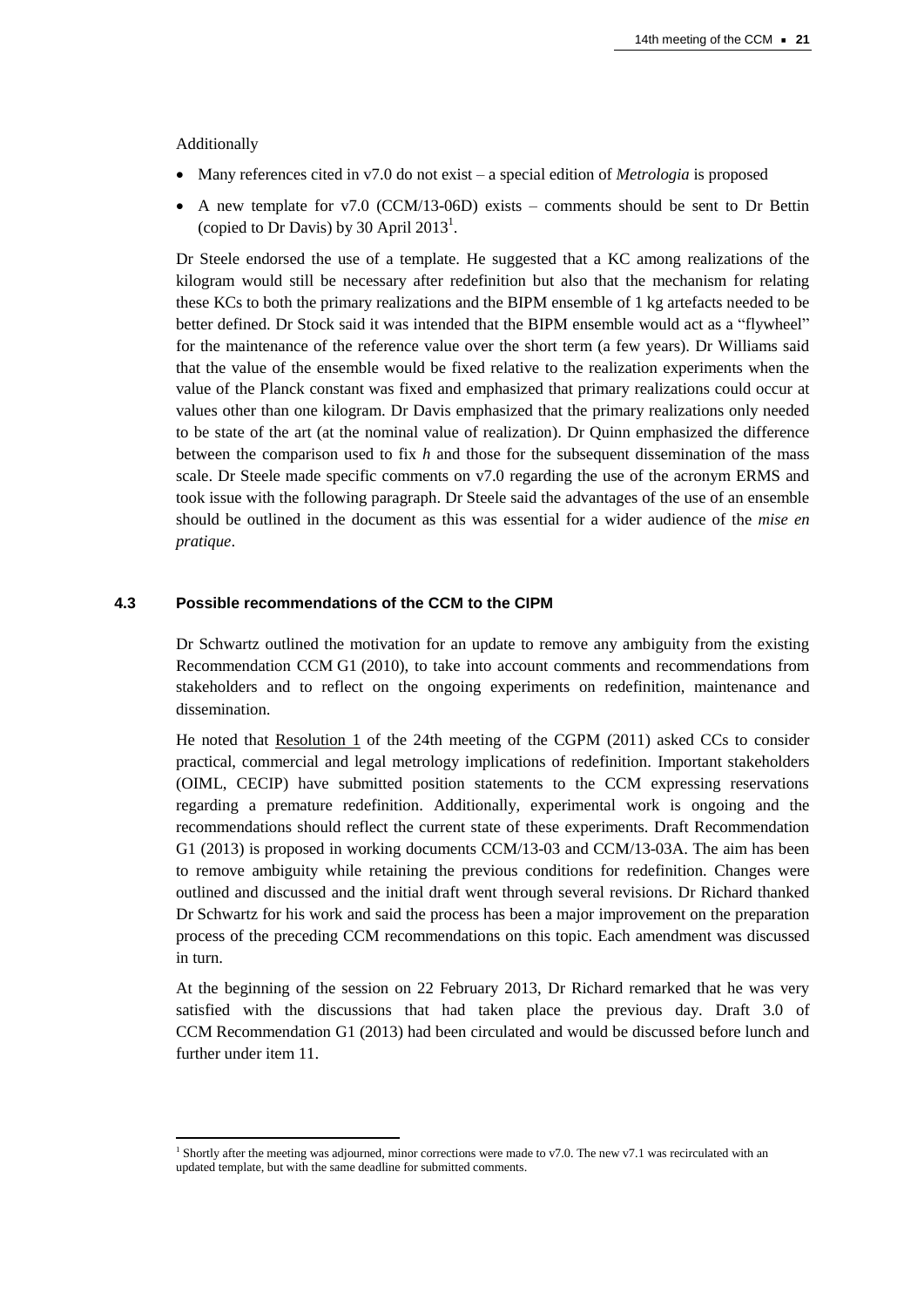## **5 REPORT OF THE WORKING GROUP ON CMCS (DR SUTTON, MSL) (DOCUMENT CCM/13-21)**

Dr Richard explained that the Working Group on CMCs (WGCMC) would be merged with the new Working Group on Strategy (WGS). Dr Sutton said that the most recent meeting had been held in May 2011. The WGCMC had been formed in 2005 at the request of the Joint Committee of the Regional Metrology Organizations and the BIPM (JCRB) to facilitate the inter-regional CMC review process. Dr Sutton outlined the terms of reference and membership of the WGCMC and noted that a list of current RMO TC chairs is available on the JRCB website (see [JCRB Directory\)](http://www.bipm.org/utils/en/pdf/jcrb_contact_details.pdf). A draft document on comparisons necessary to support CMCs, covering density, fluid flow, force, gravimetry, hardness, mass, low pressure, high pressure and viscosity had been prepared in 2008 and was made available on the WGCMC website. However, in practice the broader criteria in Section 3 of the document [CIPM MRA D-04](http://www.bipm.org/utils/common/CIPM_MRA/CIPM_MRA-D-04.pdf) were followed, or a bilateral KC was arranged, because timely KC results were often not available.

Dr Sutton noted that the rate of CMC submissions was roughly constant at about one set of CMCs per month and that these were efficiently reviewed by the RMO TCs/WGs. He added that fewer problems are now being encountered with the submission and review process than five years ago.

Dr Ballico asked about the Draft procedures for CMC review. Dr Sutton said that document [CIPM MRA D-04](http://www.bipm.org/utils/common/CIPM_MRA/CIPM_MRA-D-04.pdf) outlined comparison requirements for CMC submissions.

Mr Shih Mean Lee asked about the variation in presentation of mass CMCs. Dr Sutton said one issue with mass is that mass CMCs are needed for various user communities (e.g. mass metrology and pressure-balance metrology). EURAMET and APMP had followed a similar format in presenting CMCs for ranges of mass values. Dr Richard said other RMOs could follow this format to promote consistency. He also remarked that under the new WG structure, individual CMC issues would be dealt with by the relevant WG chairs and the JCRB secretariat.

#### **6 REVIEW OF WORKING GROUP MEMBERSHIP AND CHAIRS**

Dr Richard outlined the new structure of the WGs.

The Working Group on the Dissemination of the kilogram (WGD-kg) will be chaired by Dr Sutton and is a merging of the previous WGM and its two Task Groups. The Working Group on the Realization of the kilogram (WGR-kg) will be chaired by Dr Bettin and is a merging of WGSI-kg and WGAC, with members to be added from the watt balance community. The Working Group on Strategy (WGS) is chaired by the CCM President, Dr Richard, and now includes WGCMC, WGKC, the chairs of all other CCM working groups and additional members chosen by the chair.

New WG members were approved by the CCM as follows: WGHP, METAS (Dr Wüthrich); WGR-kg, MSL (Dr Sutton); WGG, KRISS (Dr In Mook Choi); WGAC, NIST and NRC.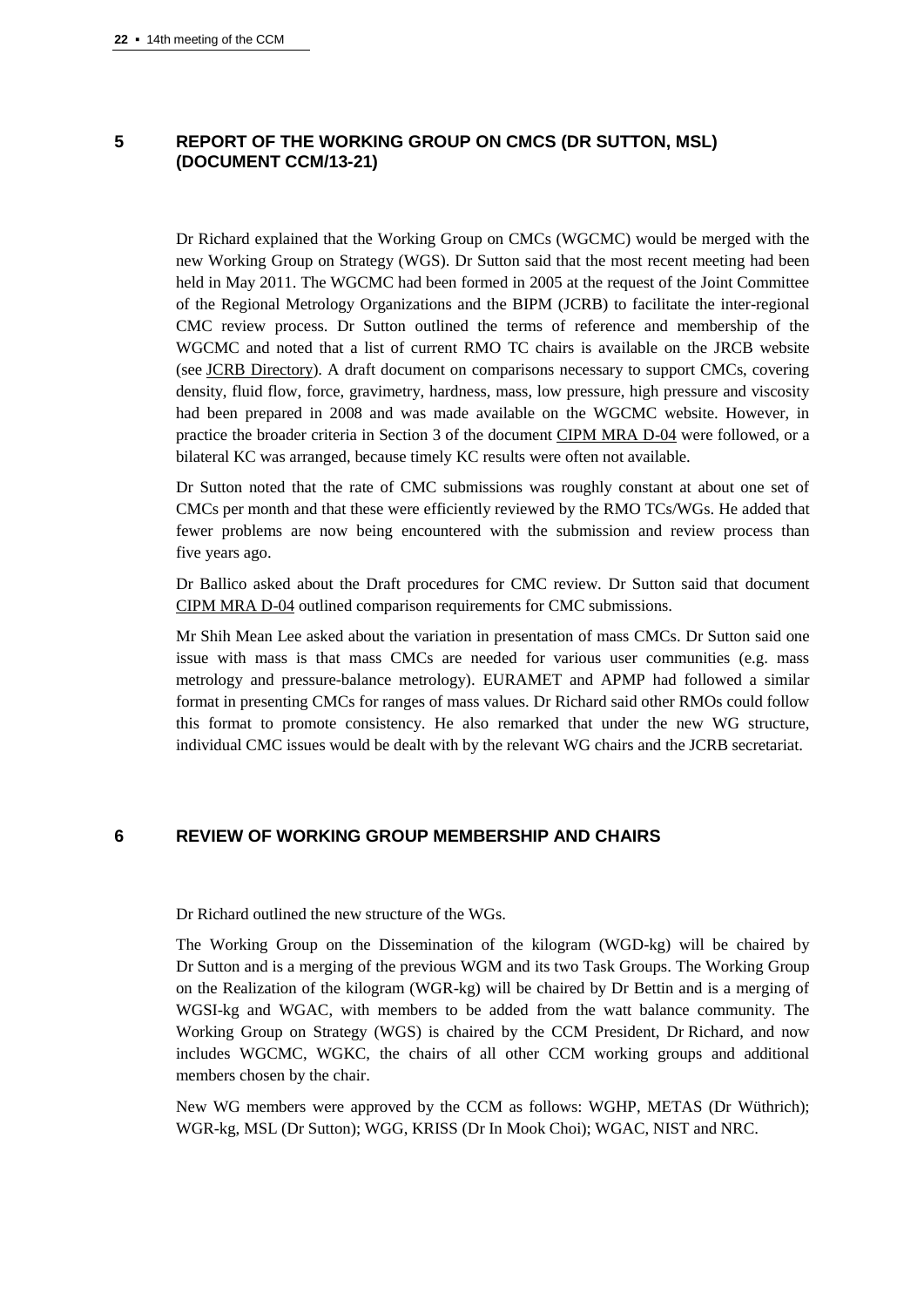Dr Steele commented that perhaps the WGR-kg may be a misleading title since the redefinition has not yet taken place. Dr Richard said that this could be reviewed when the terms of reference were developed. Dr Williams agreed with this proposal. Dr Robinson noted that he had been invited to become a member of the WGR-kg by its chair, Dr Bettin.

## **7 RMO AND JCRB ACTIVITIES REGARDING TECHNICAL COMMITTEES IN THE MASS AREA**

#### **7.1 JCRB Report to the CCM (document CCM/13-22)**

Mr Kuanbayev, on secondment from KazInMetr (Kazakhstan) noted that he had been JCRB Executive Secretary since December 2012. He presented highlights of the 28th and 29th meetings of the JCRB including the key resolutions and actions. A proposal for a web-based platform for CMC review was made and is being investigated by the BIPM. A workshop on the CMC review process, with the aim of improving the efficiency of the process, will be held on 18–19 March 2013 at the BIPM headquarters.

Changes to the CIPM MRA documents, particularly [CIPM MRA-D-05,](http://www.bipm.org/utils/common/CIPM_MRA/CIPM_MRA-D-05.pdf) were outlined. Member States and Associates of the General Conference were listed. Tunisia became a Member State in February 2012. Botswana, Namibia, Oman and the Syrian Arab Republic became Associates of the CGPM during 2012. Representatives of institutes from Botswana, Namibia, the Syrian Arab Republic and the European Space Agency (ESA) had signed the CIPM MRA during 2012. A Memorandum of Understanding between the BIPM and the International Atomic Energy Agency (IAEA) had been signed in June 2012.

Dr Wright asked about changes to the CIPM MRA documents regarding monitoring the impact of comparisons (Action 29/3) and the responsibility of KC pilots to alert NMIs (along with the JCRB and RMO TCQS chair) regarding discrepancies between CMCs and KC results. Mr Kuanbayev replied that, as mentioned in his presentation, updated procedures to monitor the impact of comparisons are given Section 9 of document CIPM [MRA-D-05,](http://www.bipm.org/utils/common/CIPM_MRA/CIPM_MRA-D-05.pdf) Version 1.3 (approved by the CIPM in October 2012). Dr Sutton mentioned the issue which was raised at the WGS meeting regarding the wording of Section 7.2 of [CIPM MRA-D-05](http://www.bipm.org/utils/common/CIPM_MRA/CIPM_MRA-D-05.pdf) (approving SCs), saying early approval should be encouraged. Dr Thomas said the issue was that an additional six-week period (for comment and editorial control) was required after the relevant RMO Technical Committee had recommended the approval of the Final Report. Dr Richard asked if there were plans that would require Designated Institutes to publish CMCs within a certain amount of time after their having been officially designated. Dr Thomas said there were no such plans.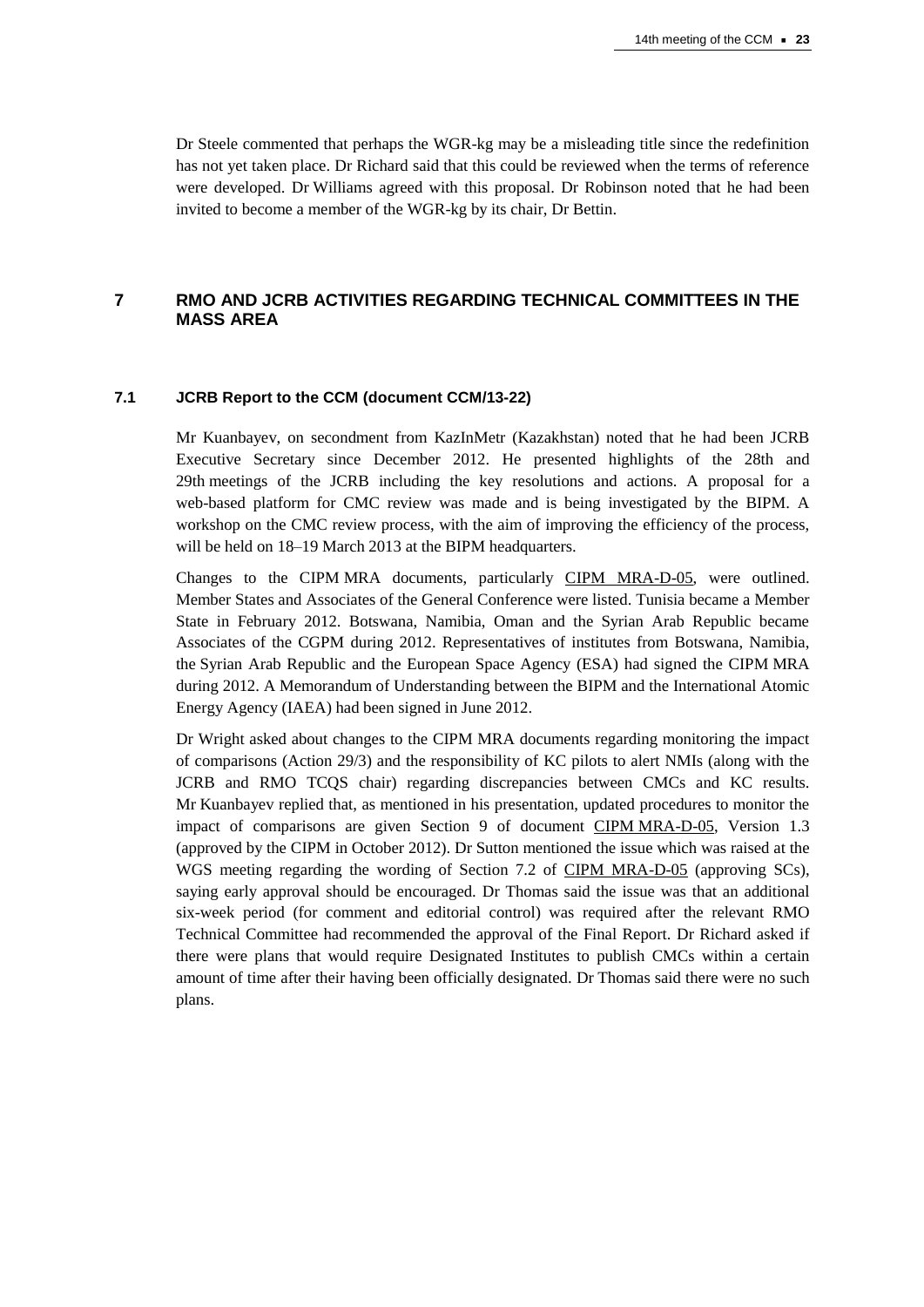## **7.2 Reports on TCM and TCFF activities in AFRIMETS, APMP, COOMET, EURAMET, SIM**

#### **AFRIMETS (document CCM/13-23)**

Dr Eltawil reviewed the regional sub-divisions of AFRIMETS (EAMET, MAGMET, SADCMET/MEL, CEMACMET, SOAMET and NEWMET). It was noted that many areas were only just establishing metrology networks. A TC-M working group meeting had been held in Kenya in 2011 which included a training workshop. In 2012 the TC-M working group meeting was held in Benin and included a training workshop on uncertainty calculation and CMC review. AFRIMETS includes four States Parties to the Metre Convention (Egypt, Kenya, South Africa and Tunisia) but only two of these Member States have published CMCs. However, Egypt, Kenya and Tunisia are applying for new CMCs. Two regional KCs are under way: [AFRIMETS.M.P-K2](http://kcdb.bipm.org/appendixB/KCDB_ApB_info.asp?cmp_idy=1202&cmp_cod=AFRIMETS.M.P-K2&prov=exalead) (Pressure measurements, 10 kPa to 120 kPa absolute) which is in progress and [SADCMET.M.M-K5](http://kcdb.bipm.org/appendixB/KCDB_ApB_info.asp?cmp_idy=440&cmp_cod=SADCMET.M.M-K5&prov=exalead) (Comparison of mass standards 200 mg, 1 g, 50 g, 200 g and 2 kg) with the report being prepared. Four SCs are in progress. Dr Eltawil outlined the participation of the various AFRIMETS members in key and supplementary comparisons, including participation in comparisons organized by other RMOs.

#### **APMP (document CCM/13-24)**

Dr Kobata outlined the activities covered by the TCM. Dr Kobata had taken over as TCM chair from Dr Sam-Yong Woo (KRISS) in December 2012. In Mass, a pilot study for National Prototype Kilograms has been completed and a report is being prepared. In pressure, a Draft A report is being written for [APMP.M.P-K9](http://kcdb.bipm.org/appendixB/KCDB_ApB_info.asp?cmp_idy=965&cmp_cod=APMP.M.P-K9&prov=exalead) (10 kPa-110 kPa absolute). Gauge pressure comparison [APMP.M.P-K13](http://kcdb.bipm.org/appendixB/KCDB_ApB_info.asp?cmp_idy=1031&cmp_cod=APMP.M.P-K13&prov=exalead) (50 MPa-500 MPa) is under way and measurements are in progress. The protocol for vacuum comparison **[APMP.M.P-K14](http://kcdb.bipm.org/appendixB/KCDB_ApB_info.asp?cmp_idy=1307&cmp_cod=APMP.M.P-K14&prov=exalead)** (0.1 mPa-1 Pa) is being prepared. In density, a Draft A report is being written for hydrometer comparison [APMP.M.D-K4.](http://kcdb.bipm.org/appendixB/KCDB_ApB_info.asp?cmp_idy=847&cmp_cod=APMP.M.D-K4&prov=exalead) In force, measurements are in progress for [APMP.M.F-K2.a](http://kcdb.bipm.org/appendixB/KCDB_ApB_info.asp?cmp_idy=1061&cmp_cod=APMP.M.FF-K2.a&prov=exalead) and APMP.M.F-K2.b (50 kN and 100 kN) and a protocol is being developed for [APMP.M.F-K3.a](http://kcdb.bipm.org/appendixB/KCDB_ApB_info.asp?cmp_idy=1088&cmp_cod=APMP.M.F-K3.a&prov=exalead) and [APMP.M.F-K3.b](http://kcdb.bipm.org/appendixB/KCDB_ApB_info.asp?cmp_idy=1089&cmp_cod=APMP.M.F-K3.b&prov=exalead) (0.5 MN and 1 MN). [APMP.M.F-K4.b](http://kcdb.bipm.org/appendixB/KCDB_ApB_info.asp?cmp_idy=671&cmp_cod=APMP.M.F-K4.b&prov=exalead) (2 MN) has been approved for equivalence and has been published.

New comparisons proposed are in mass, [APMP.M.M-K5](http://kcdb.bipm.org/appendixB/KCDB_ApB_info.asp?cmp_idy=1215&cmp_cod=APMP.M.M-K5&prov=exalead) (200 mg, 1 g, 50 g, 200 g and 2 kg), and in vacuum,  $\Delta PMP.M.P-K4$  (1 Pa to 10 kPa). A torque pilot study at 1 kN m has been organized by the KRISS supported by APMP TC Initiative 2012. A hydraulic pressure project has been organized by the NIMT, as a follow-up project to finish the 100 MPa pressure comparison exercise. Possible future KCs proposed are a 50 kg comparison requested by the NIM, an AFM cantilever stiffness comparison requested by the CMS-ITRI, Brinell Hardness and Vickers Hardness comparisons proposed by the NPLI, a 1 Pa to 10 kPa differential pressure comparison at 100 kPa line pressure requested by the NMC/A\*STAR, and a 0.1 MPa to 10 MPa hydraulic pressure comparison requested by the NIM.

In other activities, recent technical peer reviews of NMIs in the region were summarized (the NMIA, the MSL, the KRISS, the MUSSD, and the NMIJ). TCM workshops and conferences were held at the APMF 2011 in China and the IMEKO World Congress 2012 in the Republic of Korea. The 6th APMP Pressure and Vacuum Workshop had been held in New Zealand on 23-24 November 2012. The 12th and 13th TCM meetings had been held in Japan in 2011 and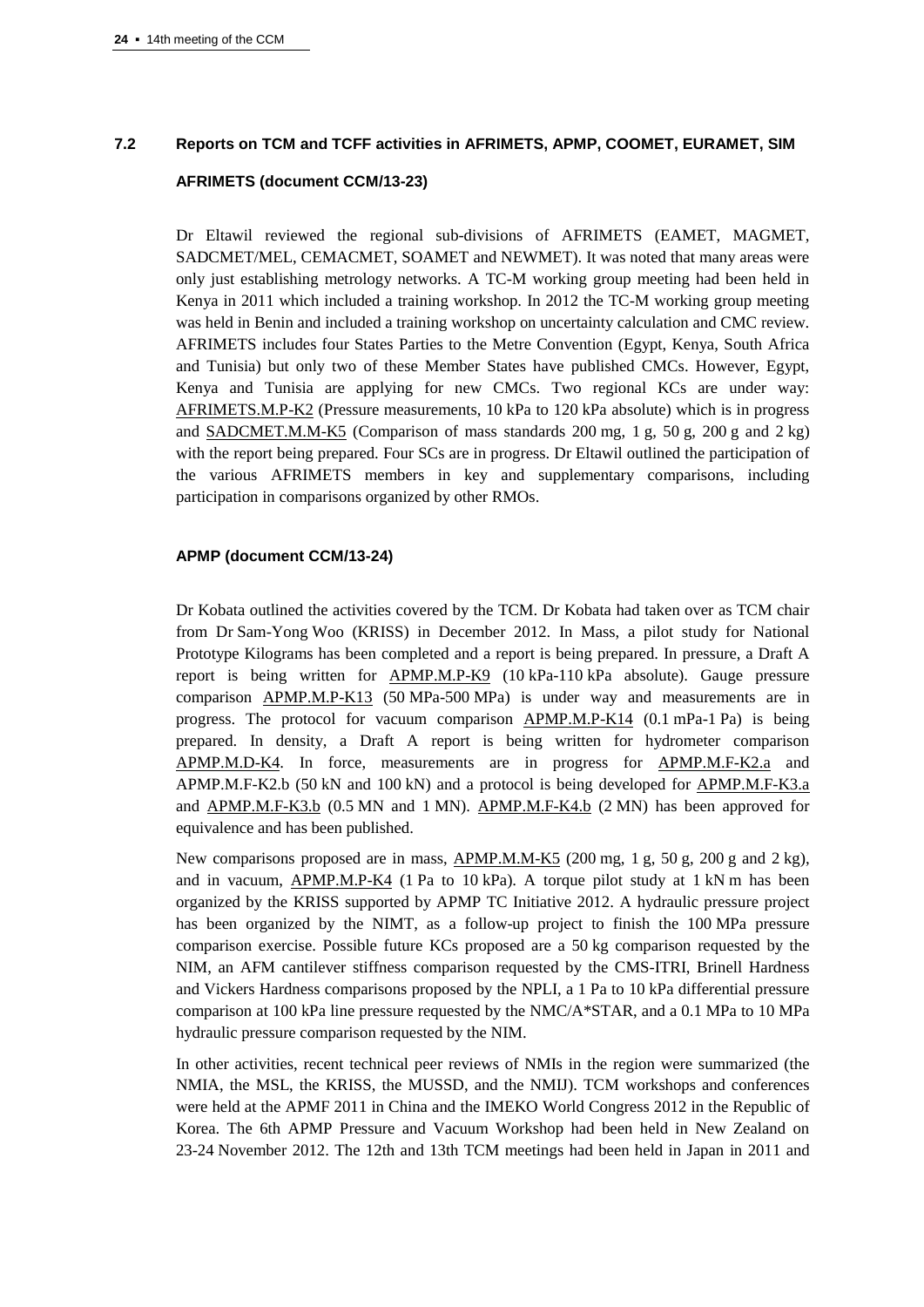New Zealand in 2012, respectively. The next meeting will be held in Chinese Taipei in November 2013.

The President asked about the pilot study on National Standard Kilograms in platinum iridium. Dr Sungjun Lee said the pilot was the KRISS in collaboration with the NPL. Dr Davidson said he had seen the results which showed discrepancies but these had been identified as issues with the densities used for the buoyancy correction. Dr Davis added that EURAMET had carried out a similar study of National Standard Kilograms a number of years ago, piloted by the NPL.

#### **COOMET (documents CCM/13-25 and CCM/13-25a)**

Ms Kolozinska outlined the main tasks of the COOMET TC1.6: the implementation in the COOMET member-countries of the CIPM MRA, planning, organization and methodological support of COOMET key and supplementary comparisons in the field "Mass and related quantities", organization and realization of COOMET projects concerning establishment and improvement of measurement standards or new measurement and calibration methods in the field "Mass and related quantities" and generating proposals of cooperation projects in the field "Mass and related quantities". The structure and membership of TC 1.6 were also presented.

The 16th and 17th meetings of COOMET TC1 .6 had been held in 2011 and 2012 in the Russian Federation and Azerbaijan respectively. Two training workshops had been held; the first on *Mass Measurement Uncertainty* (5-6 October 2010, Tbilisi, Georgia) and the second on *Pilot comparison in the field of mass* (24–26 May 2011, Astana, Kazakhstan).

The status of COOMET comparisons is as follows:

- [COOMET.M.M-K5,](http://kcdb.bipm.org/appendixB/KCDB_ApB_info.asp?cmp_idy=868&cmp_cod=COOMET.M.M-K5&prov=exalead) Draft B report in progress.
- [COOMET.M.M-K8](http://kcdb.bipm.org/appendixB/KCDB_ApB_info.asp?cmp_idy=1181&cmp_cod=COOMET.M.M-K8&prov=exalead) (50 mg to 2 kg), technical Protocol is under development.
- [COOMET.M.P-K14,](http://kcdb.bipm.org/appendixB/KCDB_ApB_info.asp?cmp_idy=963&cmp_cod=COOMET.M.P-K14&prov=exalead) completed and published in 2012.
- A planned pressure comparison in the range from 1 MPa to 10 MPa has yet to be finalized.
- [COOMET.M.H-K1.b](http://kcdb.bipm.org/appendixB/KCDB_ApB_info.asp?cmp_idy=629&cmp_cod=COOMET.M.H-K1.b&prov=exalead) an[d COOMET.M.H-K1.c](http://kcdb.bipm.org/appendixB/KCDB_ApB_info.asp?cmp_idy=630&cmp_cod=COOMET.M.H-K1.c&prov=exalead) on Vickers Hardness have been completed.
- [COOMET.M.H-K1](http://kcdb.bipm.org/appendixB/KCDB_ApB_info.asp?cmp_idy=928&cmp_cod=COOMET.M.H-K1&prov=exalead) on Vickers Hardness has been completed.
- [COOMET.M.H-K2](http://kcdb.bipm.org/appendixB/KCDB_ApB_info.asp?cmp_idy=927&cmp_cod=COOMET.M.H-K2&prov=exalead) on Brinell Hardness is in progress with the Draft B report currently being prepared.
- A planned Rockwell and Super-Rockwell Hardness comparison has yet to be finalized.
- [COOMET.M.F-S1](http://kcdb.bipm.org/appendixB/KCDB_ApB_info.asp?cmp_idy=909&cmp_cod=COOMET.M.F-S1&prov=exalead) (Seven loads, 20 kN to 2000 kN), Draft B report being prepared.
- [COOMET.M.F-S2](http://kcdb.bipm.org/appendixB/KCDB_ApB_info.asp?cmp_idy=1170&cmp_cod=COOMET.M.F-S2&prov=exalead) (Eight loads, from 10 kN to 100 kN), Draft A report being prepared.
- [COOMET.M.T-S1](http://kcdb.bipm.org/appendixB/KCDB_ApB_info.asp?cmp_idy=1172&cmp_cod=COOMET.M.T-S1&prov=exalead) (Four torques 100 N.m to 2500 N.m, CW and CCW), measurements in progress.

COOMET has eight CIPM MRA signatories; two are member states and six are associates. A total of 85 CMCs have been declared, mainly by the Russian Federation. New CMC submissions were outlined.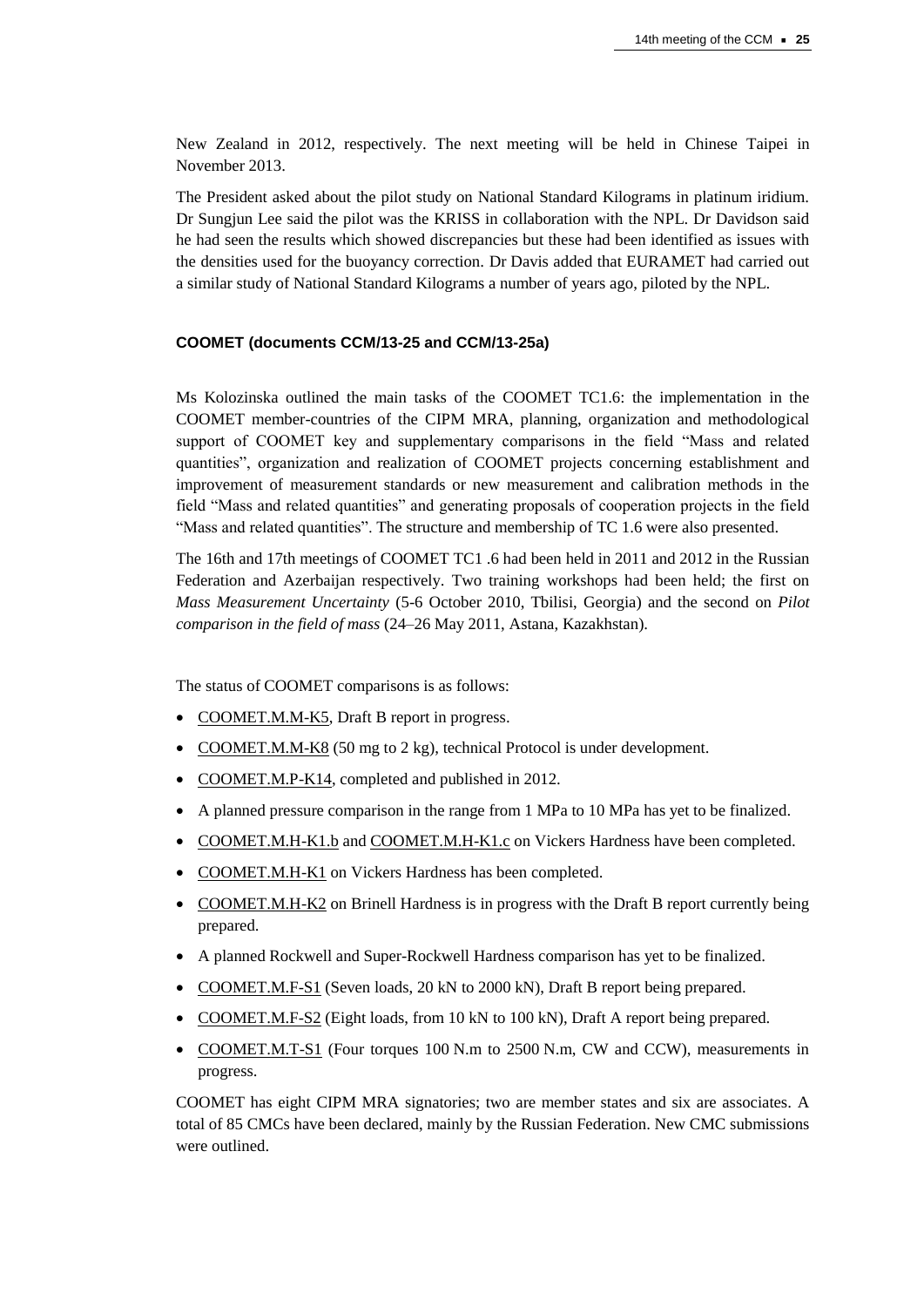The President asked about the training programmes and how they were organized. Ms Kolozinska said the training was in the framework of a COOMET-PTB programme of training in association with the host laboratory.

#### **EURAMET (documents CCM/13-26 and CCM/13-26a)**

Dr Nieves Medina presented a summary of EURAMET TC-M projects by technical area and by type (comparison, research, traceability and consultation). The majority of the projects were in mass and pressure. Of the 144 registered projects, 107 had been completed. Overall, 34 RMO KCs and 23 SCs had been organized. Of these, 12 KCs and 8 SCs were in progress. Fourteen other (non-comparison) projects deal mainly with research. Project 1205, a review of Calibration Guide 18 for Non-automatic weighing instruments, was unusual as it included collaboration with stakeholders as well as 17 NMIs.

EMRP projects involving TC-M were outlined. In the EMRP 2010 call, three projects were funded:

- $\bullet$  High pressure metrology for industrial applications (1.6 GPa at 0.05 % uncertainty)
- Traceable dynamic measurement for mechanical quantities to fulfil industrial requirements
- Vacuum metrology for production environments (partners include industrial companies).

Workshops had been held for each of these projects in June 2012, October 2012 and April 2012, respectively.

In the EMRP 2011 call, two projects had been funded:

- SIB03 kNOW: Realization of the awaited definition of the kilogram resolving the discrepancies, with a goal of achieving consistency between watt balance and XRCD experiments at a relative uncertainty not larger than  $5 \times 10^{-8}$ .
- SIB05 NewKILO: Developing a practical means of disseminating the new kilogram, with a goal of ensuring the continuity of the practical realization and dissemination of the mass unit between existing and new realizations of the kilogram.

In 2012, one project had been funded: SIB63 Force traceability in the meganewton range, to fulfil industrial requirements in civil engineering, materials testing, wind power systems, the offshore industry, the aviation industry and aerospace. The project will start in 2013 with a primary goal of extending primary force standards up to 50 MN.

Dr Baumann asked about the establishment of a TC-Gravimetry in EURAMET and the current status. Dr Nieves Medina said the issue would be discussed at the next TC-M Contact Persons meeting. Dr Baumann commented that interested parties should be able to attend the meeting. Dr Davis asked about the research project on floats in mercury columns and whether it was a pressure related project. Dr Nieves Medina said yes, to which Dr Davis asked about the future of mercury columns. Dr Nieves Medina commented that this was a decision for the individual institutes rather than the RMO. Dr Sutton asked about the mass SCs and why KCs had not been carried out. Dr Nieves Medina replied that the nominal values of the masses had been chosen by the participants as the most efficient way to complete the comparison. Dr Richard commented that the project on dissemination from the kilogram would be of interest to WGD-kg.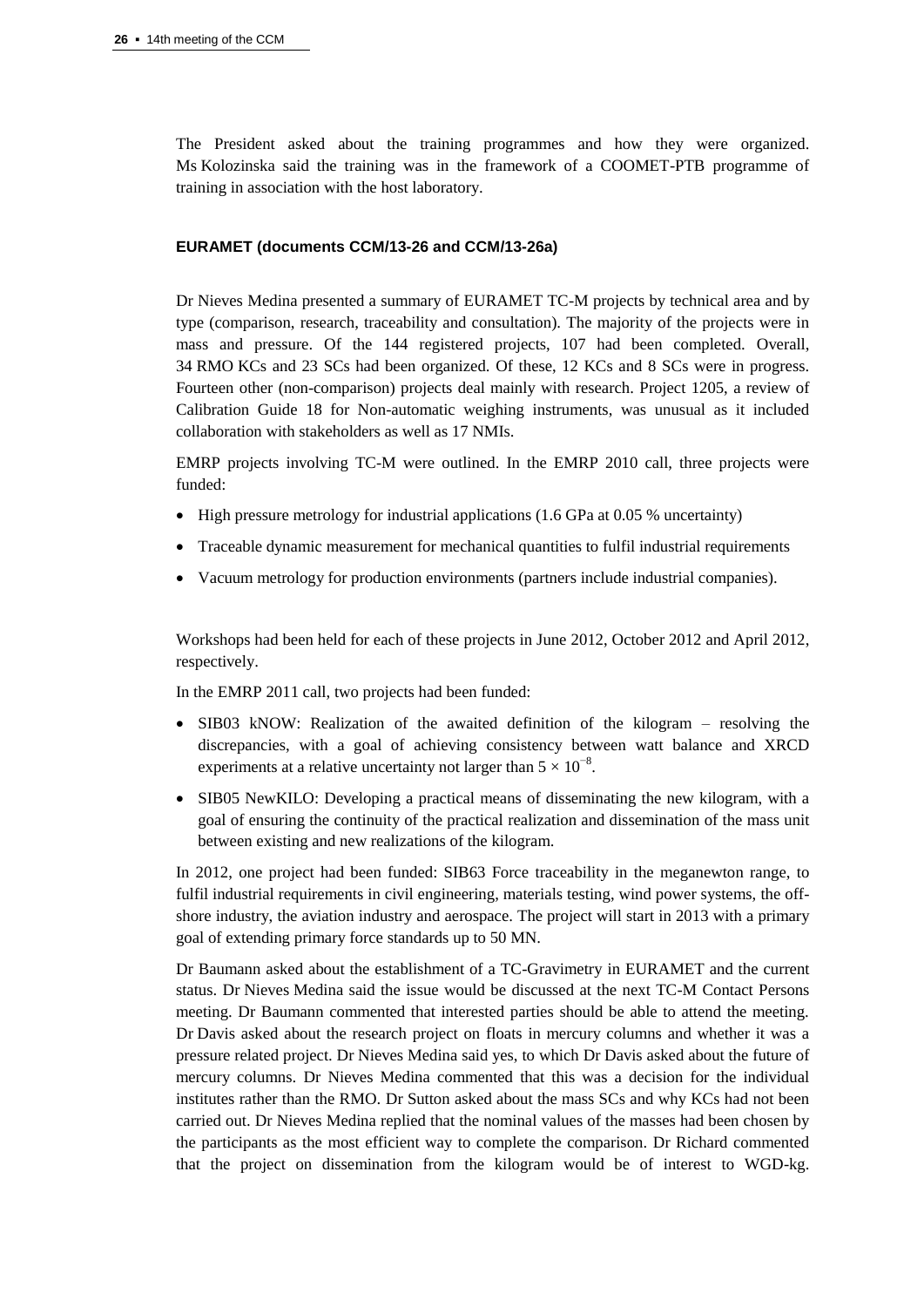Dr Nieves Medina noted that this was dissemination by sub-division and build-up rather than at the kilogram level *per se*.

#### **SIM (document CCM/13-27)**

Mr García-Leoro, SIM MWG7 Chair, explained that the WG was divided into five sub-working groups for Mass, Force and Torque, Pressure, Density, and Hardness. Overall, MWG7 has 93 contacts from 30 countries of the five SIM sub-regions. Mr García-Leoro presented details of SIM comparisons. Since 2001, 43 have been registered in the KCDB and the rate of registration has increased from two per year in 2003 to about eight per year now. Ongoing comparisons include [SIM.M.M-S9](http://kcdb.bipm.org/appendixB/KCDB_ApB_info.asp?cmp_idy=1142&cmp_cod=SIM.M.M-S9&prov=exalead) - Determination of the susceptibility and magnetic polarization of weights by means of the susceptometer method and [SIM.M.F-S3](http://kcdb.bipm.org/appendixB/KCDB_ApB_info.asp?cmp_idy=1238&cmp_cod=SIM.M.F-S3&prov=exalead) - Supplementary Comparison of Instrumented Charpy Impact Machines. Workshops on magnetic properties, liquid density and absolute pressure had been held.

SIM includes 15 signatories of the CIPM MRA, 12 of which have CMC submissions. Planned activities were presented and included workshops, internships and filling current gaps in CMCs. Mr García-Leoro commented that the new requirement 7.2 of document [CIPM MRA-D-05](http://www.bipm.org/utils/common/CIPM_MRA/CIPM_MRA-D-05.pdf) regarding the approval of RMO reports of Supplementary Comparisons seemed to be difficult to fulfil in practice. He proposed that the control should perhaps be applied to the Draft A or B. rather than to the final report.

Mr Abbott asked about the motivation behind the measurement of the susceptibility of mass standards. Mr García-Leoro said it was an issue for the calibration of and acceptance criteria for the weights, particularly those manufactured from lower quality stainless steel. Dr Bich said the issue had previously been raised by the SIM. He said that the feeling of the majority of RMOs was that it was not necessary to establish CMCs for this in the mass area. Dr Sutton confirmed that CMCs were not deemed necessary as the results were not reported in the calibration certificates. Dr Borys asked how the results of the susceptibility measurements would be used in the measurement model when local magnetic field strength was not used. Dr Davis commented that if it were thought necessary to report susceptibility on calibration certificates, it may set a precedent where surface roughness - where international recommendations also exist - would need to be reported. The President said that the view that the CCM does not recommend the submission of CMCs in this area could be taken back to the SIM. Dr Steele emphasized that while CMCs may not be necessary, the measurements and dissemination of knowledge about the measurements was important. The President suggested including other RMOs and the CCM in the proposed SIM workshop on the redefinition of the kilogram.

#### **Report on Activities within Regional Fluid Flow Technical Committees**

Dr Wright presented an overview of Fluid Flow activities in the APMP, COOMET, EURAMET and SIM regions (document CCM/13-28).

The APMP TCFF annual meeting was held on 5–6 December 2011 in Kobe, Japan, and included a workshop on liquid flow calibration facilities and a distillery tour. Current APMP CMCs were summarized. Six APMP KCs had been completed and published [\(APMP.M.FF-K1](http://kcdb.bipm.org/appendixB/KCDB_ApB_info.asp?cmp_idy=374&cmp_cod=APMP.M.FF-K1&prov=exalead) to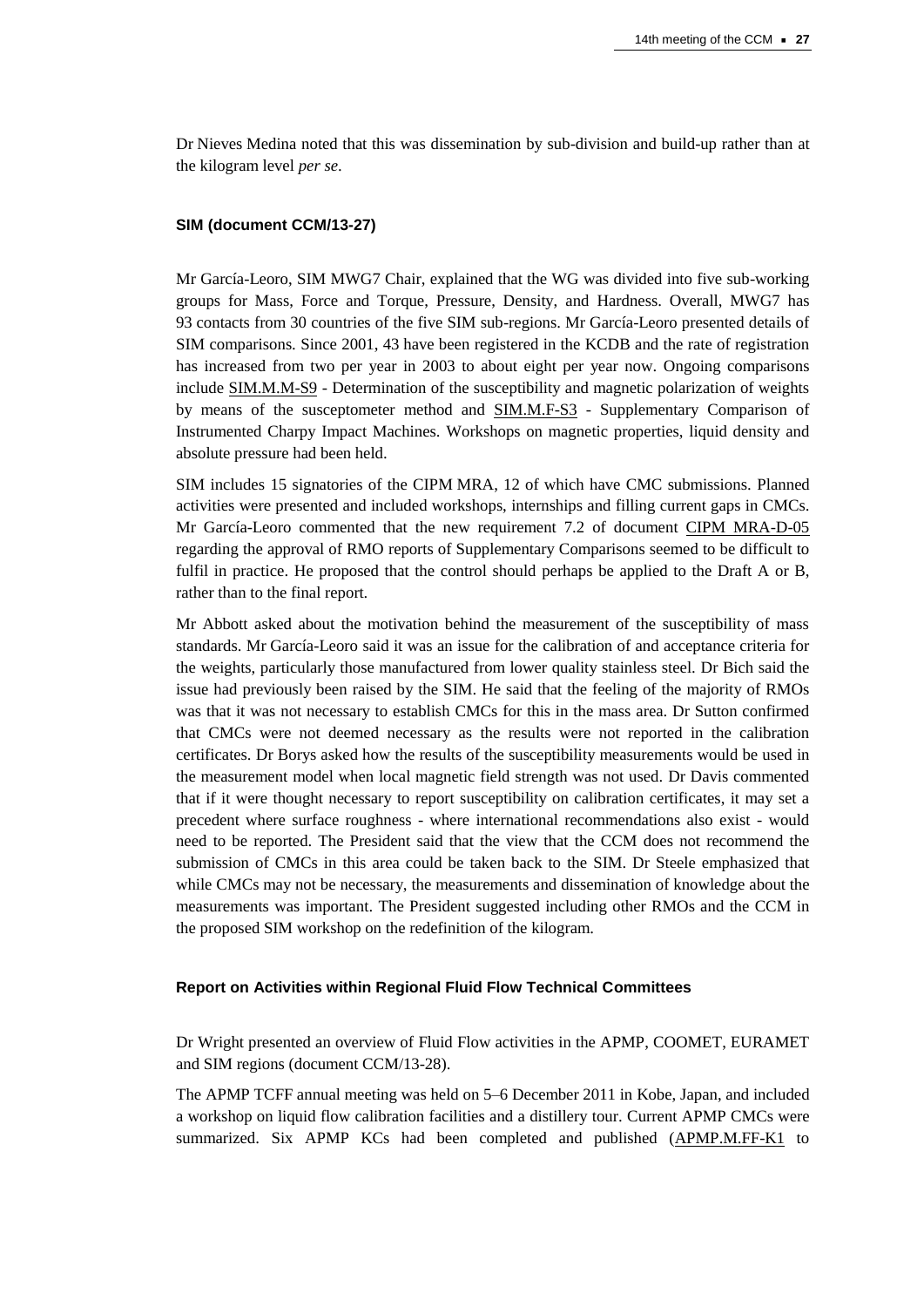[APMP.M.FF-K6\)](http://kcdb.bipm.org/appendixB/KCDB_ApB_info.asp?cmp_idy=379&cmp_cod=APMP.M.FF-K6&prov=exalead) and one was planned [\(APMP.M.FF-K2.a](http://kcdb.bipm.org/appendixB/KCDB_ApB_info.asp?cmp_idy=1061&cmp_cod=APMP.M.FF-K2.a&prov=exalead) for hydrocarbon flow). Of the six completed KCs, all bu[t APMP.M.FF-K2](http://kcdb.bipm.org/appendixB/KCDB_ApB_info.asp?cmp_idy=375&cmp_cod=APMP.M.FF-K2&prov=exalead) had been linked to the relevant CCM KC.

COOMET TC 1.4 meetings were held in the Ukraine (2011) and in Germany (2012). Three supplementary comparisons are in progress [\(COOMET.M.FF-S2](http://kcdb.bipm.org/appendixB/KCDB_ApB_info.asp?cmp_idy=907&cmp_cod=COOMET.M.FF-S2&prov=exalead) to [COOMET.M.FF-S4\)](http://kcdb.bipm.org/appendixB/KCDB_ApB_info.asp?cmp_idy=1037&cmp_cod=COOMET.M.FF-S4&prov=exalead) and two are proposed (hot water and natural gas flow rate). New facilities in the Russian Federation for water, hydrocarbon and multi-phase flow were described. Two projects related to gas flow measurement had been completed, with a third proposed.

EURAMET TC-Flow has 31 Contact Persons and 57 flow experts divided into sub-groups for Gas Flow, Liquid Flow and Volume. The last TC-F meeting was held in Vienna, Austria, on 13-15 March 2012. There are 67 EURAMET projects registered, 50 % of which have been completed. Projects proposed for 2011/2012 were: 1201 - Evaluation of a comparison between the PTB and the NEL in water flow rates from 30 m<sup>3</sup>/h to 220 m<sup>3</sup>/h; 1225 - Comparison of very low air speed standard facilities (0.05 m/s to 1 m/s); and 1224 - Comparison between the VSL and the PTB of Volume flow for Natural Gas under High Pressure. The number of CMCs has been reduced by almost 50 % through rationalization.

SIM WG10 has 34 members. Eleven are signatories of the CIPM MRA and 5 NMIs have submitted CMCs. The last WG meeting was held on 8 October 2012 in Mexico. Current CMCs were summarized. Recent comparisons are [SIM.M.FF-K4,](http://kcdb.bipm.org/appendixB/KCDB_ApB_info.asp?cmp_idy=474&cmp_cod=SIM.M.FF-K4&prov=exalead) Volume of liquids at 20 L and 100 mL (final report published); [SIM.M.FF-S4,](http://kcdb.bipm.org/appendixB/KCDB_ApB_info.asp?cmp_idy=843&cmp_cod=SIM.M.FF-S4&prov=exalead) Volume of Liquids at 50 mL (final report submitted for publication in the KCDB); and SIM.M.FF-S6, Volume of Liquids at 20 L and 100 mL (measurements completed and Draft A report is in progress). Additionally, Pilot Studies in gas flow at low pressure and water flow were planned or already under way. Overall, over 200 CMCs have been added or updated over the last two years and a draft procedure on CMC review is being developed.

Dr Baumann asked if other NMIs were active in the area of water speed. Dr Wright said that while no NMIs were active in this area, other types of laboratories do this work and this should not preclude the METAS from submitting CMCs (with the support of results from a comparison with another (non-NMI) laboratory).

## **8 CONFIRMATION OF CCM AND RMO KCS IN PROGRESS, WITH THE PARTICIPATION OF THE COORDINATOR OF THE KCDB**

Dr Thomas asked the President for his advice regarding the publication of the results of KCs with respect to pair-wise degrees of equivalence (where large amounts of data were contained) which generates a lot of work for the Pilot Laboratories and the KCDB Office. Dr Richard replied that the CCM recommends that pair-wise degrees of equivalence no longer be published in the KCDB and that information on pair-wise degrees of equivalence published in KC reports is limited to the equations needed to calculate them, with the addition of any information on correlations that may be necessary to estimate them more accurately. He added that the CCM stresses the importance of continuing to report the values and the graphs representing the degrees of equivalence relative to the key comparison reference value. Concerning CCM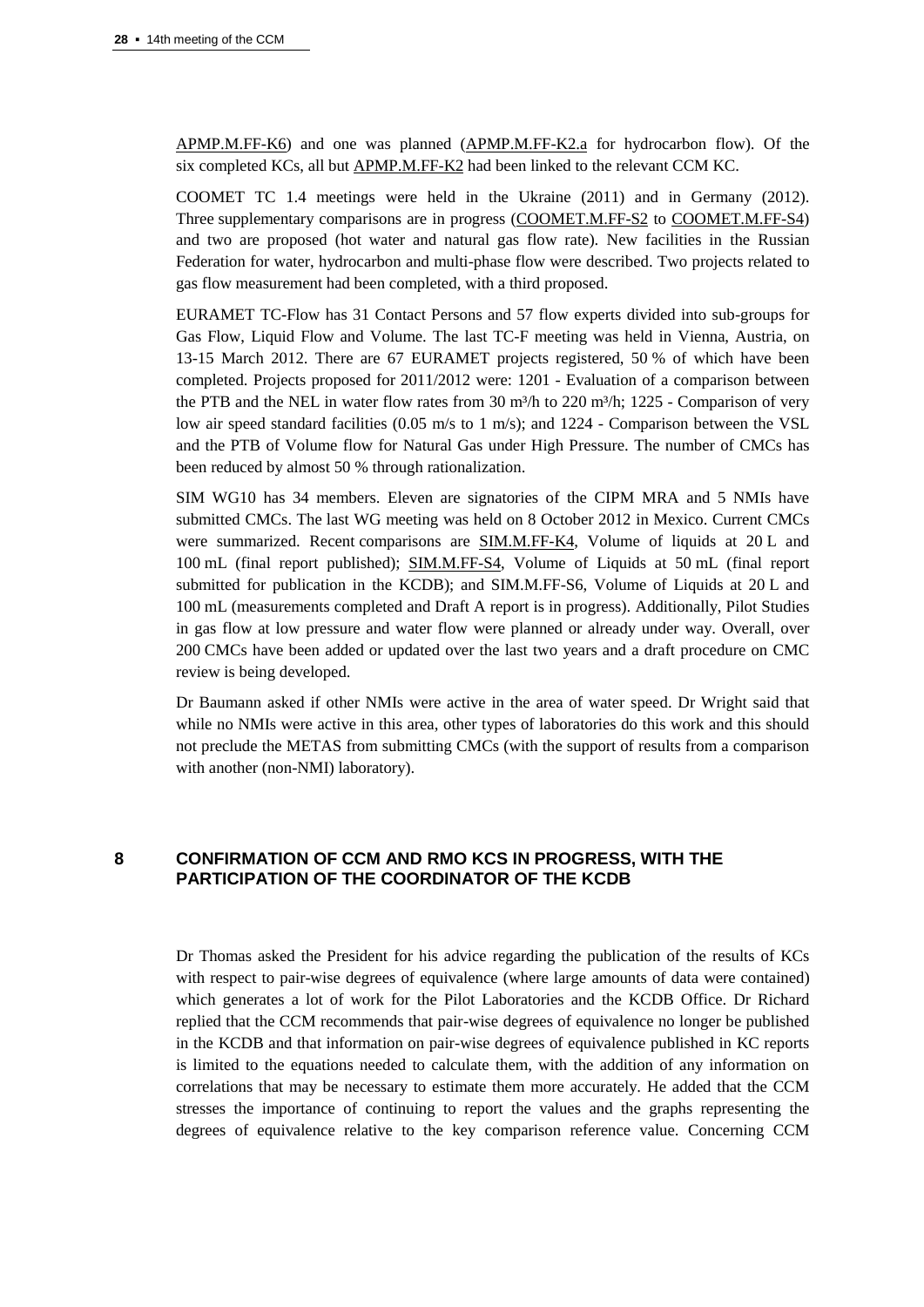documents on the approval of results, Dr Richard commented that a general CCM guidance document was under development and he was taking advice from other CCs.

#### **9 OTHER TECHNICAL ADVANCES IN THE FIELD OF MASS AND RELATED QUANTITIES NOT YET PRESENTED ABOVE (INCLUDING NEWS FROM THE NMIS)**

As there were no additional presentations, the meeting returned to the preparation of Recommendation G1 (2013) on the new definition of the kilogram.

#### 4.3 (Continued) Possible recommendations of the CCM to the CIPM

Dr Schwartz thanked Dr Borys, Dr Baumann and Dr Thomas for assistance in preparation of the latest draft of CCM Recommendation G1 (2013). He went through v3.0 and comments were collected. A number of minor improvements were agreed.

#### **10 MEASUREMENTS INVOLVING THE INTERNATIONAL PROTOTYPE OF THE KILOGRAM (IPK) AND OTHER TECHNICAL WORK AT THE BIPM NOT YET PRESENTED ABOVE (DOCUMENTS CCM/13-29 AND CCM/13-30)**

Dr Stock gave a report on the BIPM Mass Department Programme of Work 2009-2012 and the outlook for 2013-2019 on behalf of Mr Picard. Ongoing activities are: M-A1, Mass calibrations for NMIs and the BIPM (including volume and magnetic susceptibility determination); M-A2, Improvement of mass metrology at 1 kg (weighing of Si spheres (IAC) and mass transfer between air-vacuum); M-A3, Provision of 1 kg Pt-Ir prototypes to Member States; and M-A4, Coordination activities (CCM, CCT, RMOs, OIML, …). New projects are: M-P1A, Maintenance of a reference facility for 1 kg comparisons under vacuum or inert atmospheres; M-P1B, Creation of an ensemble of 1 kg mass standards stored in inert atmospheres to facilitate dissemination.

Staff of the Mass Department were presented. Mass calibrations for NMIs since 2009 for 1 kg standards in both stainless steel and platinum-iridium were listed along with calibrations performed for other departments within the BIPM. Fabrication of Pt-Ir masses included a 1 kg prototype for Mexico, four 1 kg prototypes and a 1 kg stack of discs for the BIPM pool of artefacts and two 1 kg prototypes for the BIPM (to replace two degraded prototypes). Services provided by the Mass Department to Member States were detailed by NMI in terms of provision of Pt-Ir standards, mass calibrations and susceptometers, and associated standards. During the period 2002-2012, 146 mass calibrations had been provided to Member States.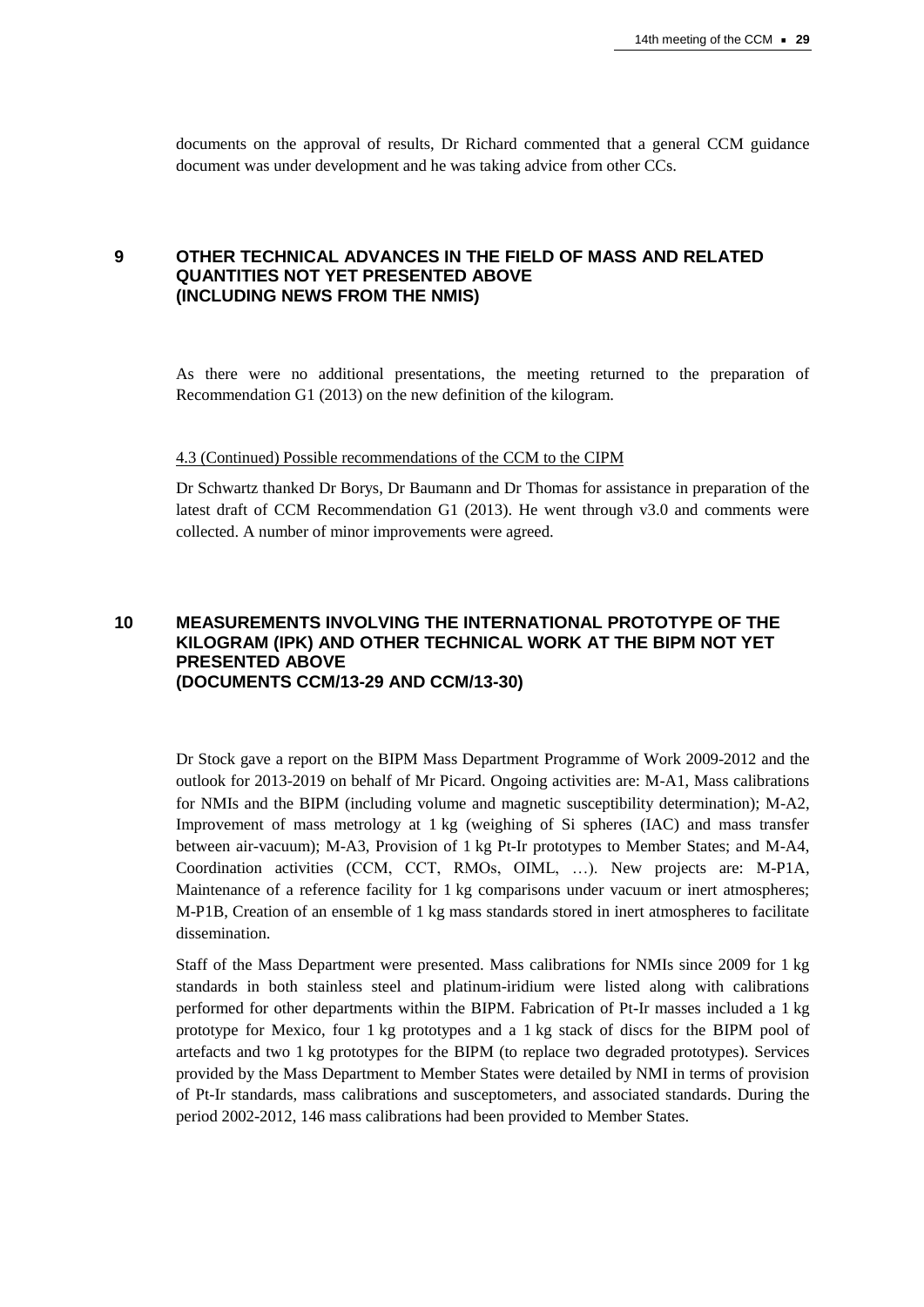Recent improvements in the Mass Department included laboratory refurbishment, a new Mettler-Toledo M-one comparator and air-vacuum transfer facilities. The trilateral collaboration between the BIPM, the NPL and the METAS was outlined. Dr Stock noted that a lot of experience had been accumulated which will be useful for the future *mise en pratique* of the new kilogram*.*

The history of the BIPM standards was described, along with the establishment of the BIPM ensemble of mass standards and the associated storage system. The current state of progress on the BIPM watt balance was outlined. Uncertainties of the order of 1 in  $10^6$  (type A) and 1 in  $10^5$ (type B) had been achieved. The watt balance has recently been moved to the new purpose-built laboratory. CCM, CCT and KC coordination activities were described.

An overview of the approved Programme of Work for the period 2013 to 2015 was presented. This includes: the provision of prototypes to Member States, work on the ensemble of mass standards, the watt balance experiment, work on the Avogadro project, participation in EURAMET EMRP projects SIB-03 (kNOW) and SIB-05 (NewKILO), and coordination activities.

New activities are projected to be extraordinary calibrations against the IPK and BIPM key comparisons of primary realizations of the new definition of the kilogram. There was also likely to be a significant increase in requests for mass calibrations related to the planned use of the IPK. Activities that have been discontinued are magnetic susceptibility calibrations and the provision of susceptometers.

A long-term view of the Programme of Work beyond 2015 identified the key activities as: provision of prototypes, mass calibrations in air (using the ensemble of reference mass standards after redefinition), a new calibration service for weight pieces under vacuum, completion of the watt balance achieving a target uncertainty of less than  $5 \times 10^{-8}$ , calibration of masses of the ensemble, continuation of the ongoing KC of primary realizations and repeat KCs of all existing primary realizations if necessary.

Dr de Mirandés described the proposed functioning of the BIPM ensemble of mass standards and improvements to the storage apparatus. Surface-study artefacts (discs with diameters of about 10 mm and 40 mm) would be included in the storage containers with the mass standards. Dr de Mirandés asked for cooperation of laboratories who were interested in surface studies on these artefacts.

Prof. Faller asked about bulk effects in mass standards. There was a general feeling that bulk effects were very slow. Dr Davis said that early standards probably outgassed hydrogen due to the way platinum was purified. Dr Steele said that hydrogen could penetrate the bulk but masses are not kept in hydrogen.

Dr Davis presented the flowchart for the extraordinary calibration prior to the redefinition of the kilogram. The conclusions and recommendations of the planning exercise were that:

- The BIPM recommends creation of a support group to assist in making major decisions in a timely way.
- The BIPM recommends not proceeding with cleaning of national standards, whether they be in platinum-iridium or in stainless steel. Silicon spheres involved in the Avogadro Project will be cleaned according to the WGAC protocol.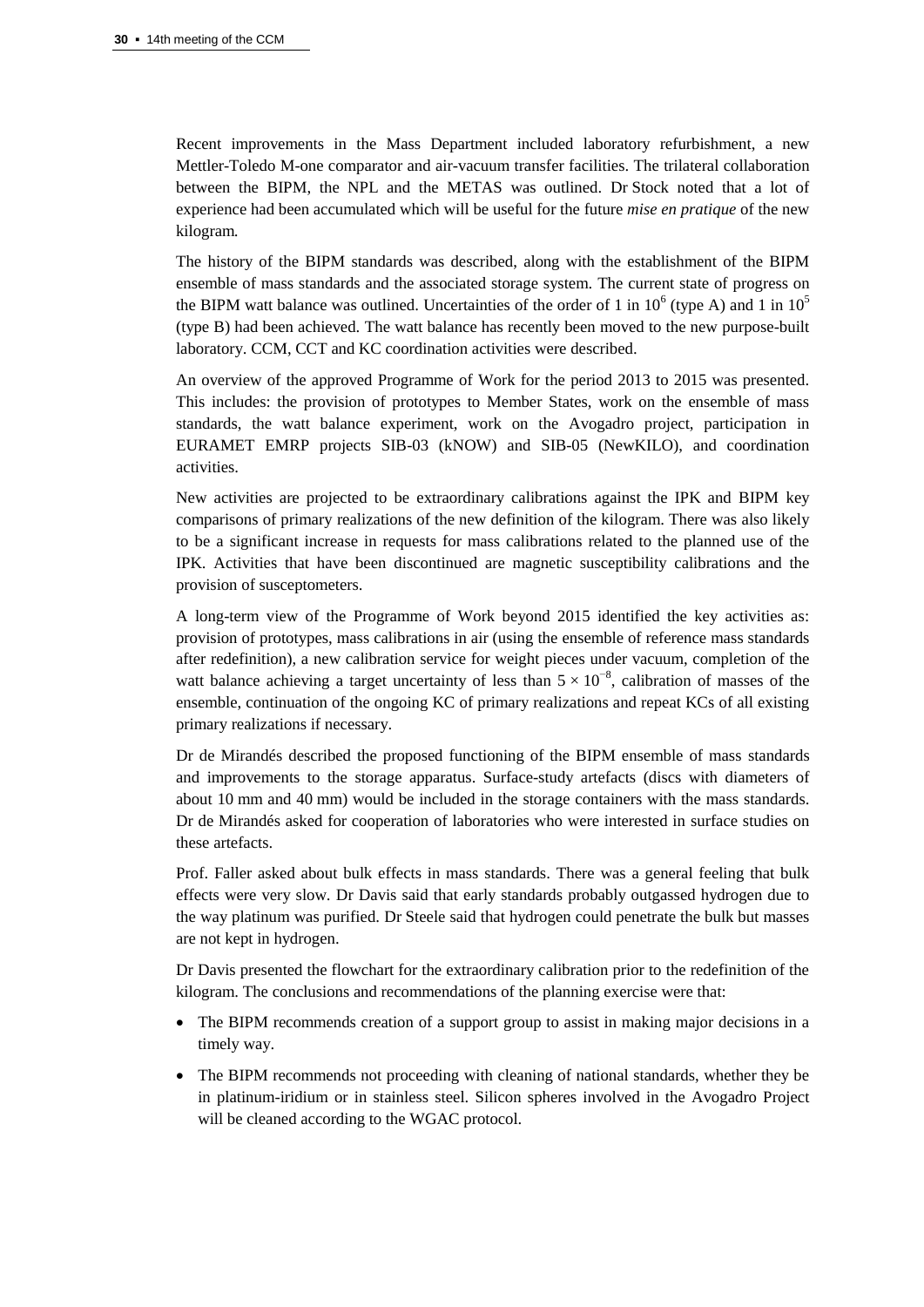- The BIPM recommends a direct calibration in air for all artefacts involved in this extraordinary calibration.
- The BIPM recommends an indirect calibration in vacuum limited to silicon spheres involved in the Avogadro Project and the standards belonging to the ERMS stored in vacuum.
- No "normal" calibration service will be offered to NMIs of Member States (except for participating NMIs) during the extraordinary Calibration Campaign.
- Based on the BIPM recommendations, the BIPM Calibration Campaign in anticipation of the kilogram redefinition, using the IPK, will last 13 months (including one month for unforeseen delays).

Questions arose concerning whether these comparisons could be combined with the first KC envisaged in the *mise en pratique*. Opinions varied and it was decided that, although the issue is important, it is not yet possible to reach a common agreement.

Dr Robinson asked about the provision of vacuum calibrations in order to check this step in the various watt balance experiments. Dr Davis replied that a procedure involving specially-constructed surface artefacts had been developed for calibration of the mass of silicon spheres in vacuum, and the same procedure is generally applicable to watt balances. In addition, he reminded the meeting that the NIST is developing a complementary procedure based on comparing the mass of an artefact in vacuum with one in air using a special double-pan balance with magnetic suspension.

Dr Davis said there was a possibility of starting the 13 months of extraordinary calibrations in January 2014, but that this was exactly the type of issue for which the BIPM would welcome the advice of the support group which had been proposed. Dr Steele noted that he appreciated the flowchart and felt that it was possible to achieve the plan with the goodwill of the participants. Dr Milton asked if he could assume that the CCM had given its assent to the process.

The President suggested the formation of a small support group chaired by the BIPM Director to be concerned with the measurements involving the IPK. The group would consist of the CCM President, the Chairs of WGD-kg and WGR-kg, a representative of the watt balance community and a specialist in estimating uncertainty. The concept of a support group was accepted by the CCM.

## **11 FOLLOW-UP DISCUSSIONS ON THE CCM RECOMMENDATION**

Dr Schwartz chaired a final discussion on CCM Recommendation G1 (2013). Version 3.1 had been prepared following the earlier discussion and was distributed to attendees. After further discussion, a few minor changes were agreed. Condition 4 at the end of the recommendation was shortened and Footnote 1 was expanded to refer specifically to the CODATA adjustment of *h*.

Dr Ballico asked about the status of CODATA and how appropriate it was for the CODATA Task Group on Fundamental Constants (TGFC) to set the value of *h*. Dr Williams and Dr Steele both assured the meeting of the TGFC's unique suitability for this work. During further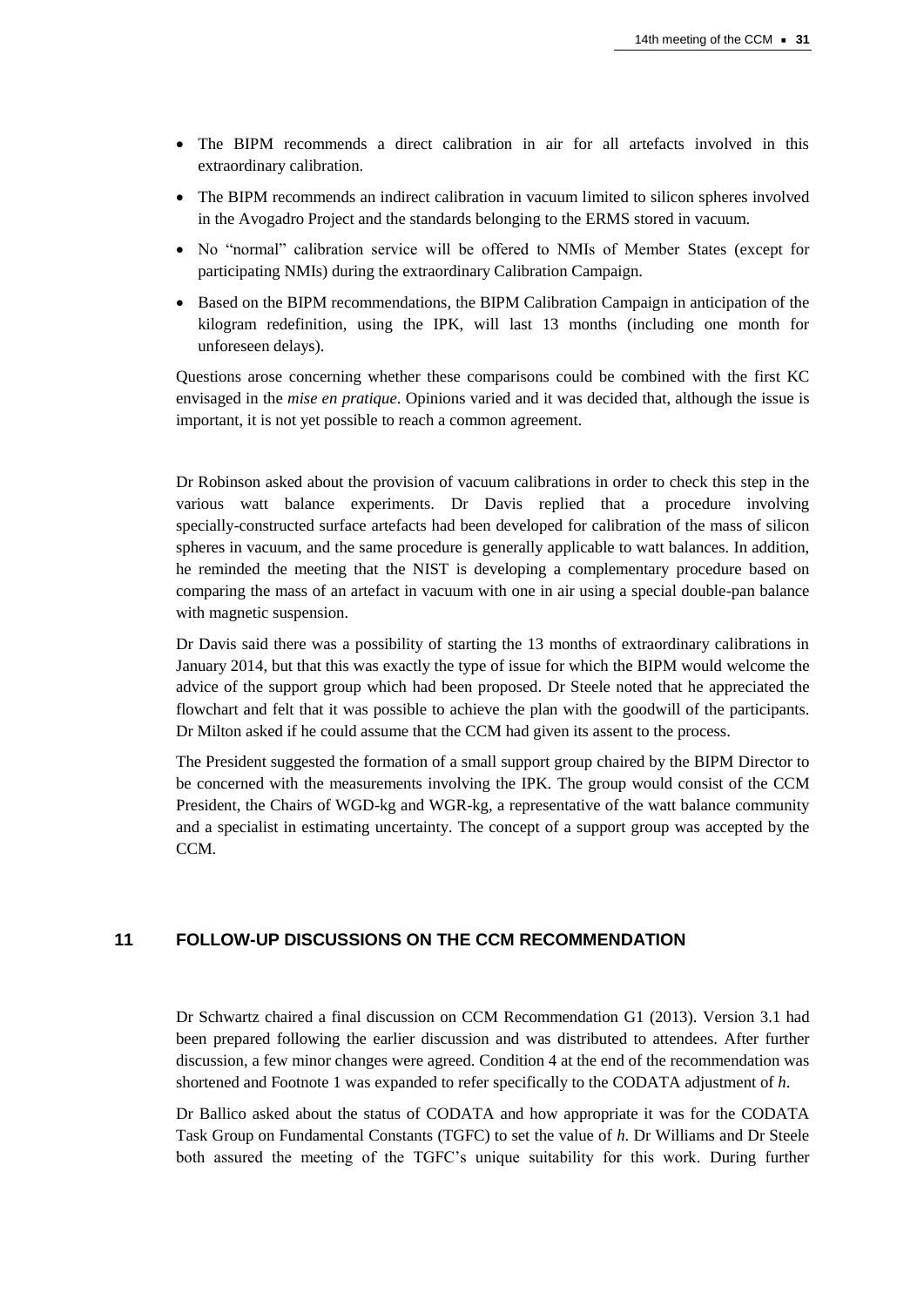discussion it was suggested that there may be considerations for mass metrology beyond those normally considered by the CODATA Task Group and that a more formal arrangement with the CODATA TGFC may be useful. Dr Milton agreed to investigate this.

The meeting considered version 3.2 of CCM Recommendation G1 (2013). This version was adopted. (see the Appendices of this report for the final version, in both English and French. These are also available as documents CCM/13-31a and CCM/13-31b).

## **12 REVIEW OF CONCLUSIONS, ACTION ITEMS AND DEADLINES**

- The CCM Strategy was updated and approved [After the meeting the final version will be sent to the CIPM President on 1 March 2013]
- A simplified WG structure was agreed:
	- WGAC and WGSI-kg merged into WGR-kg
	- WGR-kg chair: Dr Bettin
	- WGM with Task Groups 1 and 2 merged into WGD-kg
	- WGD-kg chair: Dr Sutton
	- WGCMC merged into WGS
	- WG KC merged into WGS
	- Chairpersons' meeting merged into WGS
- New memberships were approved
	- WGHP: the METAS (Dr Wüthrich)
	- WGR-kg: the MSL (Dr Sutton)
	- WGG: the KRISS (Dr In-Mook Choi)
	- WGAC: the NIST and the NRC (new members to be included in the merger of WGAC and WGSI-kg)
- The present membership of all WGs will be clarified in relation to the written WG reports to be updated by 30 April 2013.
- The WG Chairs will receive feedback from the CCM President and Dr Davis on their written reports.
- The WG Chairs will send the updated version of the written WG reports to the CCM President before 30 April 2013.
- The written WG reports will be approved and published on the CCM restricted website before 15 May 2013.
- The CCM took note of the oral reports from all WG chairs (oral report of WGH presented by proxy).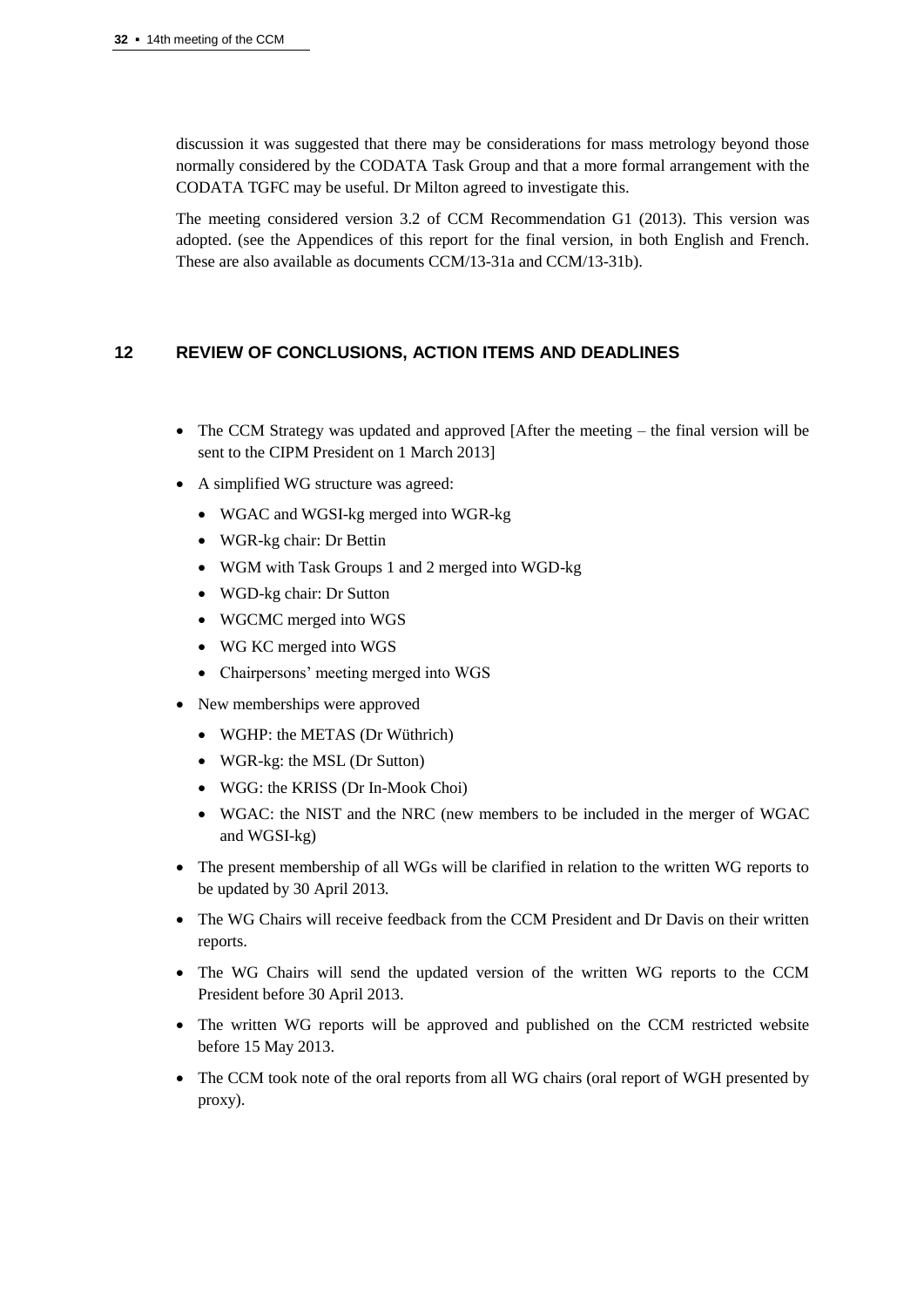- The CCM agrees to NIM (China) as the site for the 2017 KC of absolute gravimeters. This KC is not yet approved. A decision on this point will be made by the CCM at its next meeting in 2015.
- The President of CCM will prepare a document on approval of CCM KC final reports before the end of April 2013 with the help of the WG chairs, Dr Thomas and the CCM Executive Secretary.
- The *mise en pratique* v7.0 was discussed.
	- The participants are requested to send their comments using the template to Dr Bettin and Dr Davis before the end of April 2013.
	- Dr Davis will distribute v7.1 (slightly updated) to the participants of the November 2012 Workshop and Dr Richard will forward them to the President of the CCEM and the Chair of the CCEM Working Group on Electrical Methods to Monitor the Stability of the Kilogram.
- The CCM President will consult the WG chairs about the application of the INMETRO for CCM membership and make a recommendation to the CIPM.
- A special edition of *Metrologia* on the *mise en pratique* is planned for the second half of 2015. The *Metrologia* editor, Dr Miles, will coordinate this with the chair of the WGR-kg.
- The CCM took note of the reports from the RMOs and the combined report from TC-Flow.
- The CCM took note of a presentation on the Programme of Work 2009-2012 and outlook 2013-2015 and 2016-2019 of the BIPM and the first plans concerning the comparison with the IPK.
- The CCM decided to create a support group for the comparison with the IPK. The members of the support group are: Dr Bettin, Dr Sutton, Dr Bich, Dr Pratt (NIST) and Dr Richard. The support group is chaired by the BIPM Director.
- All participants are invited to send their feedback on this meeting by email to the CCM President (what was good and what can be improved?).
- For the next CCM, each member NMI will be asked to provide a report on scientific activities, to be submitted prior to the meeting.

(Most of these points are summarized in document CCM/13-32)

#### **13 NEXT MEETING AND ANY OTHER BUSINESS**

After consultation with the Executive Secretary and the BIPM Director, the 15th CCM meeting is planned for the first half of 2015 [the tentative dates for the next meeting are 23-27 February 2015].

Before concluding, the CCM President invited participants to send him feedback by email on this meeting, in particular, what was good and what can be improved. He said that he was looking forward to receiving the feedback and thanked the participants in advance.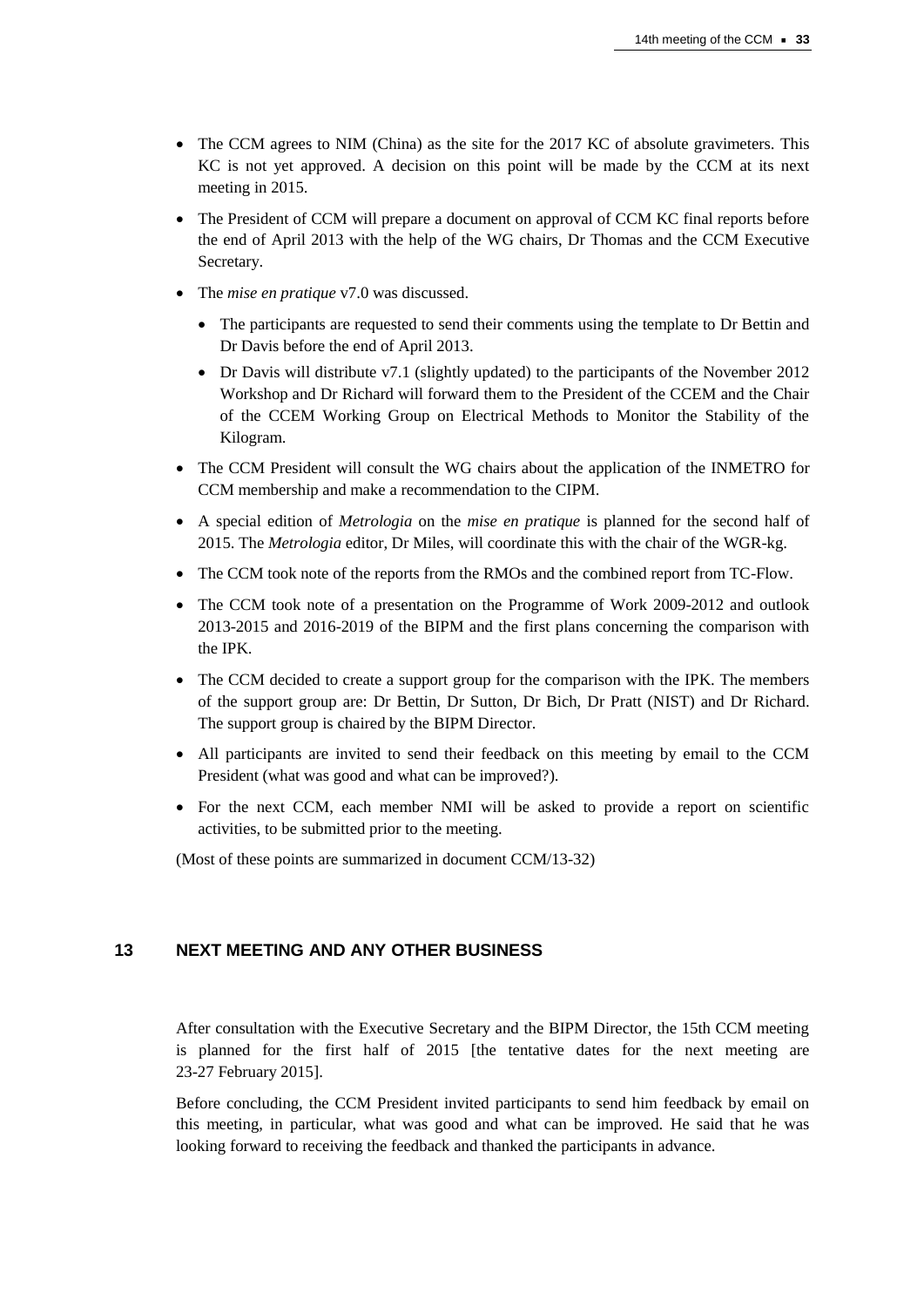## **RECOMMANDATION DU COMITÉ CONSULTATIF POUR LA MASSE ET LES GRANDEURS APPARENTÉES PRÉSENTÉE AU COMITÉ INTERNATIONAL DES POIDS ET MESURES**

## **RECOMMANDATION G 1 (2013) : Sur une nouvelle définition du kilogramme**

Le Comité consultatif pour la masse et les grandeurs apparentées (CCM),

**rappelant** ses précédentes Recommandations au Comité international des poids et mesures (CIPM) sur les « Conditions pour une nouvelle définition du kilogramme », CCM G 1 (2005), et sur les « Considérations sur une nouvelle définition du kilogramme », CCM G 1 (2010),

**accueillant** la Résolution 1 (2011) « Sur l'éventuelle révision à venir du Système international d'unités, le SI » adoptée par la Conférence générale des poids et mesures (CGPM) qui, lorsqu'elle sera mise en œuvre, permettra de relier l'unité de masse à la constante de Planck,

**reconnaissant** la nécessité de confirmer et de clarifier la Recommandation CCM G 1 (2010) à la lumière de cette Résolution,

#### **considérant**

- les déclarations récentes de parties prenantes et de communautés d'utilisateurs, telles que l'Organisation internationale de métrologie légale (OIML) et le Comité européen des constructeurs d'instruments de pesage (CECIP), sur la révision à venir du Système international d'unités, le SI, ainsi que les activités spécifiques mises en place par le CCM et ses groupes de travail afin de répondre aux demandes exprimées dans la Résolution 1 (2011) de la CGPM,
- les progrès continus des expériences fondées sur la balance du watt et sur la méthode XRCD de mesures de masse volumique de cristaux par rayons x, mises en œuvre par plusieurs laboratoires nationaux de métrologie et par le Bureau international des poids et mesures (BIPM) et représentant deux voies distinctes pour déterminer la valeur de la constante de Planck au plus haut niveau d'exactitude, ces progrès ayant permis d'obtenir des résultats nouveaux et améliorés de façon significative et permettant d'envisager de disposer de résultats supplémentaires avant la fin de 2015,
- les progrès effectués concernant la mise en pratique pour la réalisation de la nouvelle définition du kilogramme et sa future dissémination,
- les progrès significatifs réalisés par le BIPM afin de mettre en place un ensemble d'étalons de masse de référence,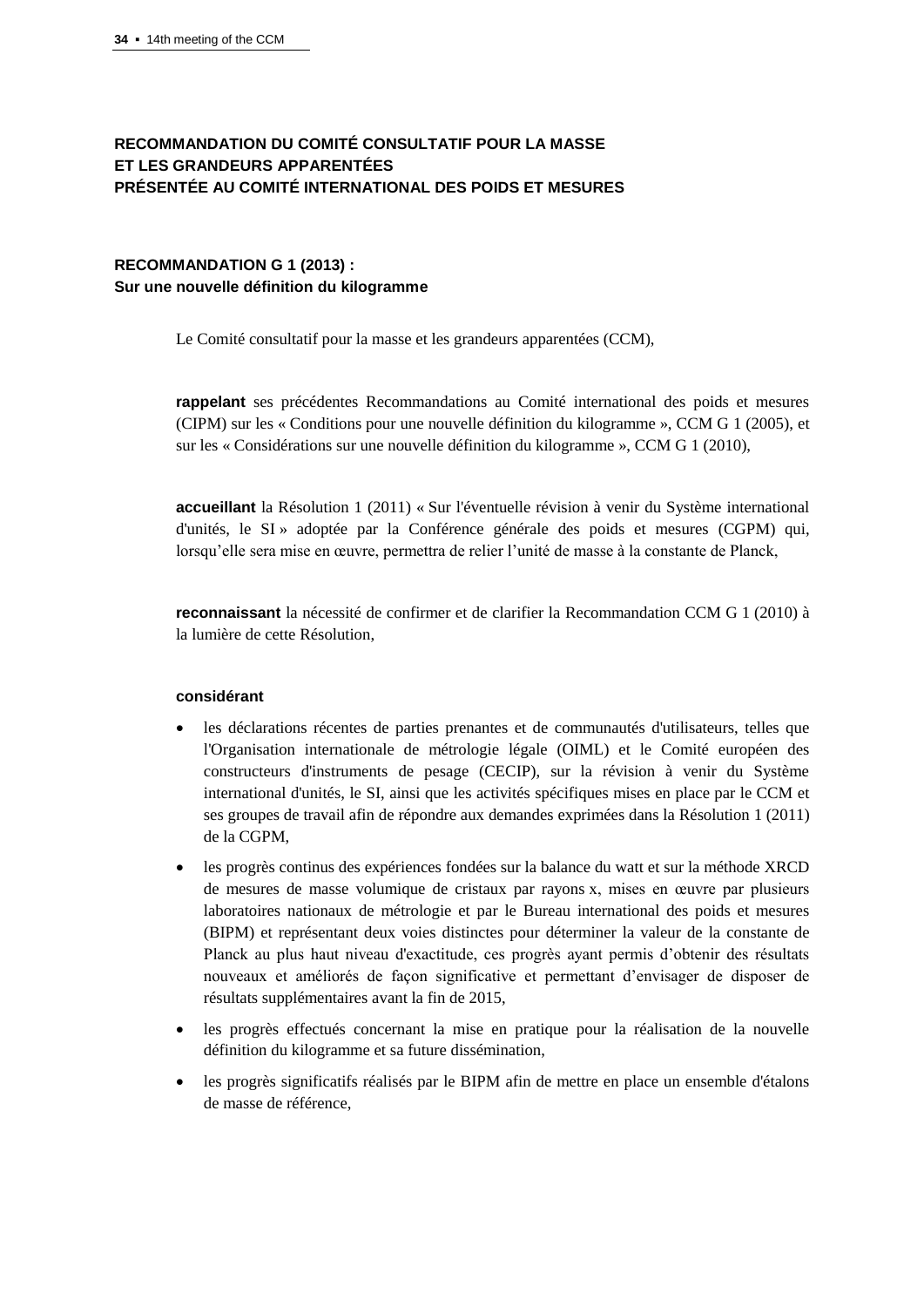**anticipant** le besoin de mettre au point ou d'améliorer des méthodes et de maintenir des équipements de façon à ce qu'après la redéfinition de l'unité de masse, 1 kg soit réalisé et disséminé avec une incertitude-type n'excédant pas 20 µg,

**recommande** que les conditions suivantes soient remplies avant que le CIPM ne demande à la CODATA d'ajuster les valeurs des constantes fondamentales de la physique à partir desquelles une valeur numérique fixée de la constante de Planck sera adoptée :

- 1. qu'au moins trois expériences indépendantes, comprenant à la fois des expériences de la balance du watt et des expériences XRCD, donnent pour la constante de Planck des valeurs cohérentes présentant des incertitudes-types relatives<sup>1</sup> qui n'excèdent pas  $5 \times 10^{-8}$ ,
- 2. qu'au moins l'un de ces résultats présente une incertitude-type relative<sup>1</sup> qui n'excède pas  $2 \times 10^{-8}$ ,
- 3. que les prototypes du BIPM, l'ensemble d'étalons de masse de référence du BIPM, ainsi que les étalons de masse utilisés dans les expériences de la balance du watt et XCRD, aient été comparés le plus directement possible au prototype international du kilogramme,
- 4. que les procédures concernant la réalisation et la dissémination à venir du kilogramme, telles que décrites dans la mise en pratique, aient été validées en conformité avec les principes du CIPM  $MRA<sup>2</sup>$ .

 $\overline{\phantom{a}}$ 

<sup>1</sup> Des arguments étayant ces exigences, qui visent à établir un fondement expérimental solide pour l'ajustement de *h* effectué par la CODATA avant la redéfinition du kilogramme, sont apportés dans <u>Metrologia, 2010, 47, 419-428.</u><br>2 Deinaines décrits dans la document CIPM MP A, D, 05 « Massurement comparisons in the CIPM MP A «

Principes décrits dans le document CIPM MRA-D-05 « Measurement comparisons in the CIPM MRA ».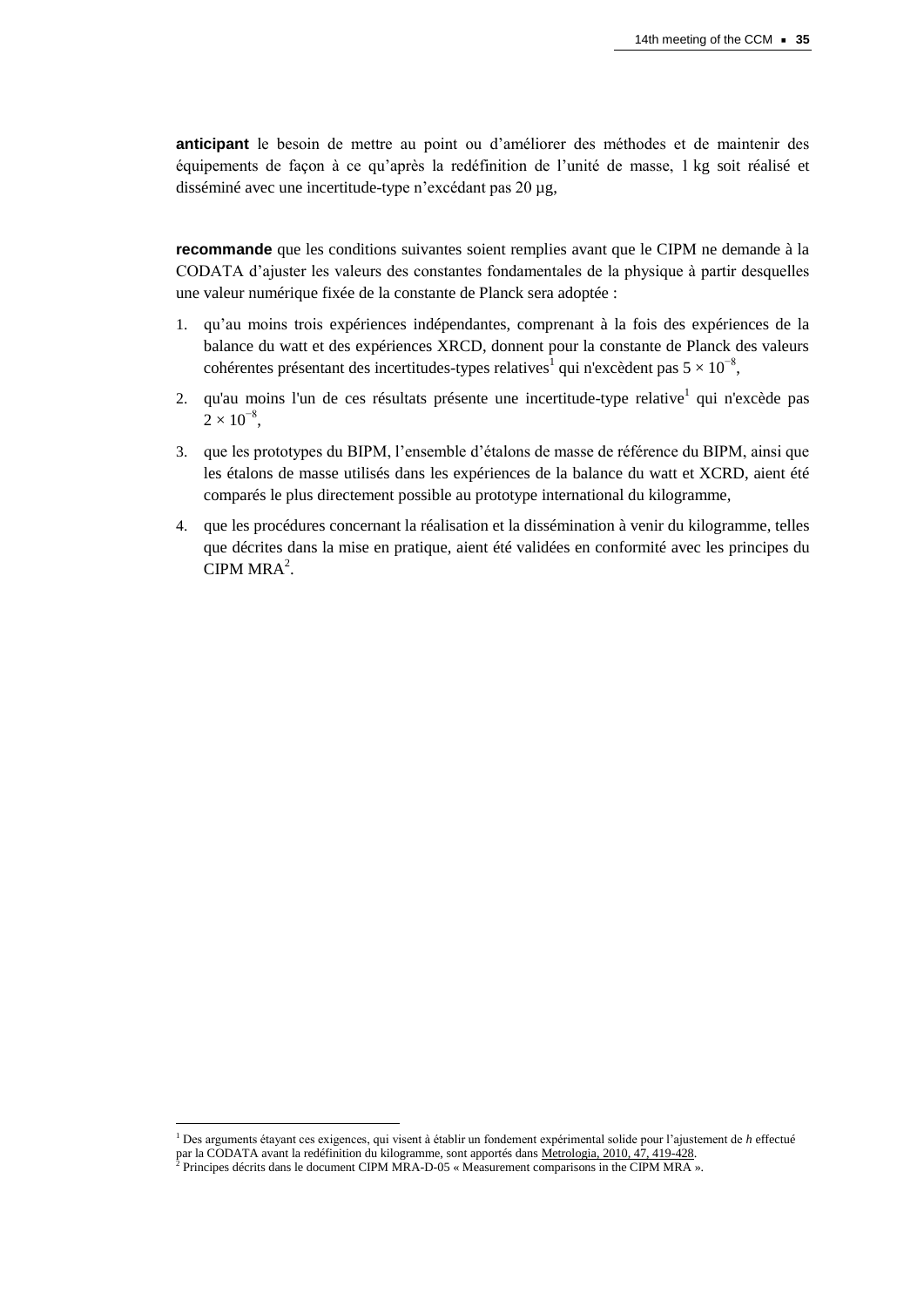## **RECOMMENDATION OF THE CONSULTATIVE COMMITTEE FOR MASS AND RELATED QUANTITIES SUBMITTED TO THE INTERNATIONAL COMMITTEE FOR WEIGHTS AND MEASURES**

## **RECOMMENDATION G 1 (2013) On a new definition of the kilogram**

The Consultative Committee for Mass and Related Quantities (CCM)

**recalling** its previous Recommendations to the CIPM on the "Conditions for a new definition of the kilogram", CCM G 1 (2005), and "Considerations on a new definition of the kilogram", CCM G 1 (2010),

**welcoming** Resolution 1 (2011) of the CGPM "On the possible future revision of the International System of Units, the SI" which, when accomplished, will link the unit of mass to the Planck constant,

**recognizing** the need to confirm and clarify Recommendation CCM G 1 (2010) in the light of that Resolution,

#### **considering**

- recent statements of stakeholders and user communities such as the OIML, the International Organization of Legal Metrology, and CECIP, the European weighing industry association, on the envisaged revision of the International System of Units, the SI, and specific activities of the CCM and its working groups in response to Resolution 1 (2011) of the CGPM,
- continued progress at several National Metrology Institutes and the BIPM with watt balance and X-ray Crystal Density (XRCD) experiments, two distinct and highly-accurate routes to determining the Planck constant, with new and significantly improved data available now, and additional results anticipated before the end of the year 2015,
- progress towards the *mise en pratique* for the realization of the new definition of the kilogram and its future dissemination,
- significant progress at the BIPM to establish an ensemble of reference mass standards,

**fore seeing** the necessity to develop or improve methods and operate facilities so that, after redefinition, 1 kg can be realized and disseminated with a standard uncertainty not larger than 20 µg,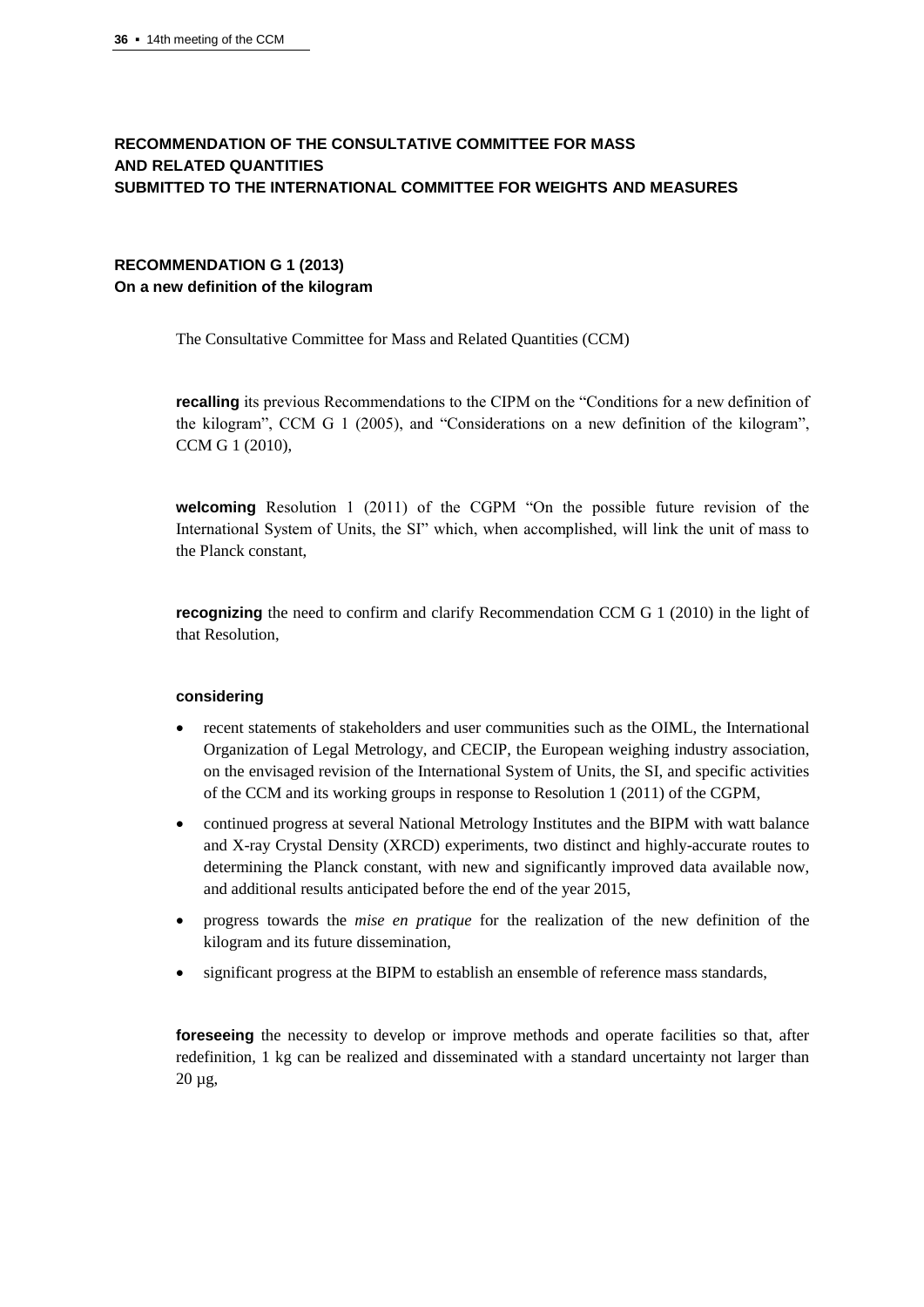**recommends** that the following conditions be met before the CIPM asks CODATA to adjust the values of the fundamental physical constants from which a fixed numerical value of the Planck constant will be adopted,

- 1. at least three independent experiments, including work from watt balance and XRCD experiments, yield consistent values of the Planck constant with relative standard uncertainties<sup>1</sup> not larger than 5 parts in  $10^8$ ,
- 2. at least one of these results should have a relative standard uncertainty not larger than 2 parts in  $10^8$ ,
- 3. the BIPM prototypes, the BIPM ensemble of reference mass standards, and the mass standards used in the watt balance and XRCD experiments have been compared as directly as possible with the international prototype of the kilogram,
- 4. the procedures for the future realization and dissemination of the kilogram, as described in the *mise en pratique*, have been validated in accordance with the principles of the CIPM  $MRA<sup>2</sup>$ .

 $\overline{\phantom{a}}$ 

<sup>1</sup> supportive arguments for these requirements, which aim at a sound experimental basis for the CODATA adjustment of *h* before the redefinition, are given i[n Metrologia, 2010, 47, 419-428](http://stacks.iop.org/0026-1394/47/419)

<sup>2</sup> as stated in the document CIPM MRA-D-05 "Measurement comparisons in the CIPM MRA"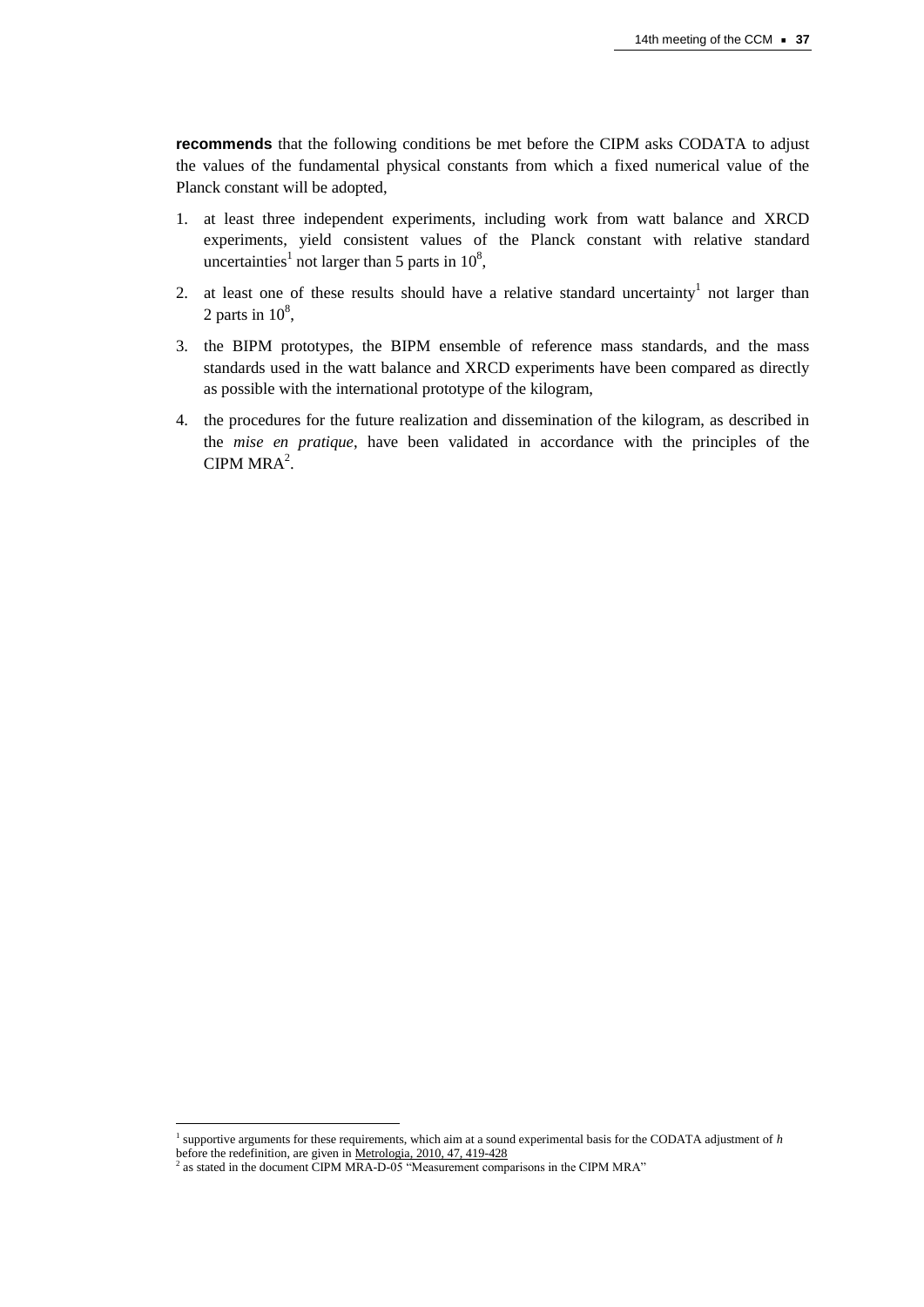Document

## **APPENDIX WORKING DOCUMENTS SUBMITTED TO THE CCM AT ITS 14TH MEETING**

Open working documents of the CCM can be obtained from the BIPM in their original version, or can be accessed on the BIPM website:

[\(http://www.bipm.org/cc/AllowedDocuments.jsp?cc=CCM\)](http://www.bipm.org/cc/AllowedDocuments.jsp?cc=CCM).

Documents restricted to Committee members can be accessed on the restricted-access CCM website. [\(http://www.bipm.org/cc/CCM/Restricted/WorkingDocuments.jsp\)](http://www.bipm.org/cc/CCM/Restricted/WorkingDocuments.jsp)

| CCM/         |                                                                                                                            |
|--------------|----------------------------------------------------------------------------------------------------------------------------|
| <u>13-01</u> | Draft Agenda (07 February 2013), P. Richard                                                                                |
| $13-02A-1$   | Strategy 2013-2023 v. 1.0, CCM WG Strategy                                                                                 |
| $13-02B-1$   | Strategy 2013-2023 v. 1.0, Appendix 4, CCM WG Strategy                                                                     |
| $13-03$      | Draft<br>Recommendation<br>definition of<br>the<br>kilogram,<br><sub>on</sub><br>a<br>new<br><b>CCM</b> Drafting Committee |
| 13-03A       | of<br>G1(2013)<br><b>CCM</b><br>Comparison<br>DRAFT<br>Recommendation<br>with<br>Recommendation G1(2010), P. Richard       |
| 13-04        | OIML statement on the proposed new SI, CIML                                                                                |
| $13-05A$     | CECIP Position on possible future revision of the International System of<br>Units-SI, CECIP                               |
| $13-05B$     | Response to CECIP position, B. Inglis (President of CIPM)                                                                  |
| 13-06A       | Mise en pratique for the definition of the kilogram, version 6.3,<br><b>CCM WGSI-kg</b>                                    |
| 13-06B       | Comments on v6.3 from Workshop participants; responses from editor of v7.0                                                 |
| 13-06C       | Mise en pratique for the definition of the kilogram, version 7.0, RD for the<br>WGSI-kg                                    |
|              | 13-06CRevised <i>Mise en pratique</i> for the definition of the kilogram, version 7.1, RD for the<br>WGSI-kg               |
|              | 13-06DRevised Template for comments on Mise en pratique v7.1                                                               |
| 13-07        | Protocol for the BIPM calibration campaign in anticipation of the kilogram<br>definition (CIPM 2012-44), R. Davis          |
| $13-08$      | CCM Strategy, P. Richard                                                                                                   |
| <u>13-09</u> | WG Mass, C. Sutton                                                                                                         |
| $13 - 10$    | WG Density, K. Fujii                                                                                                       |